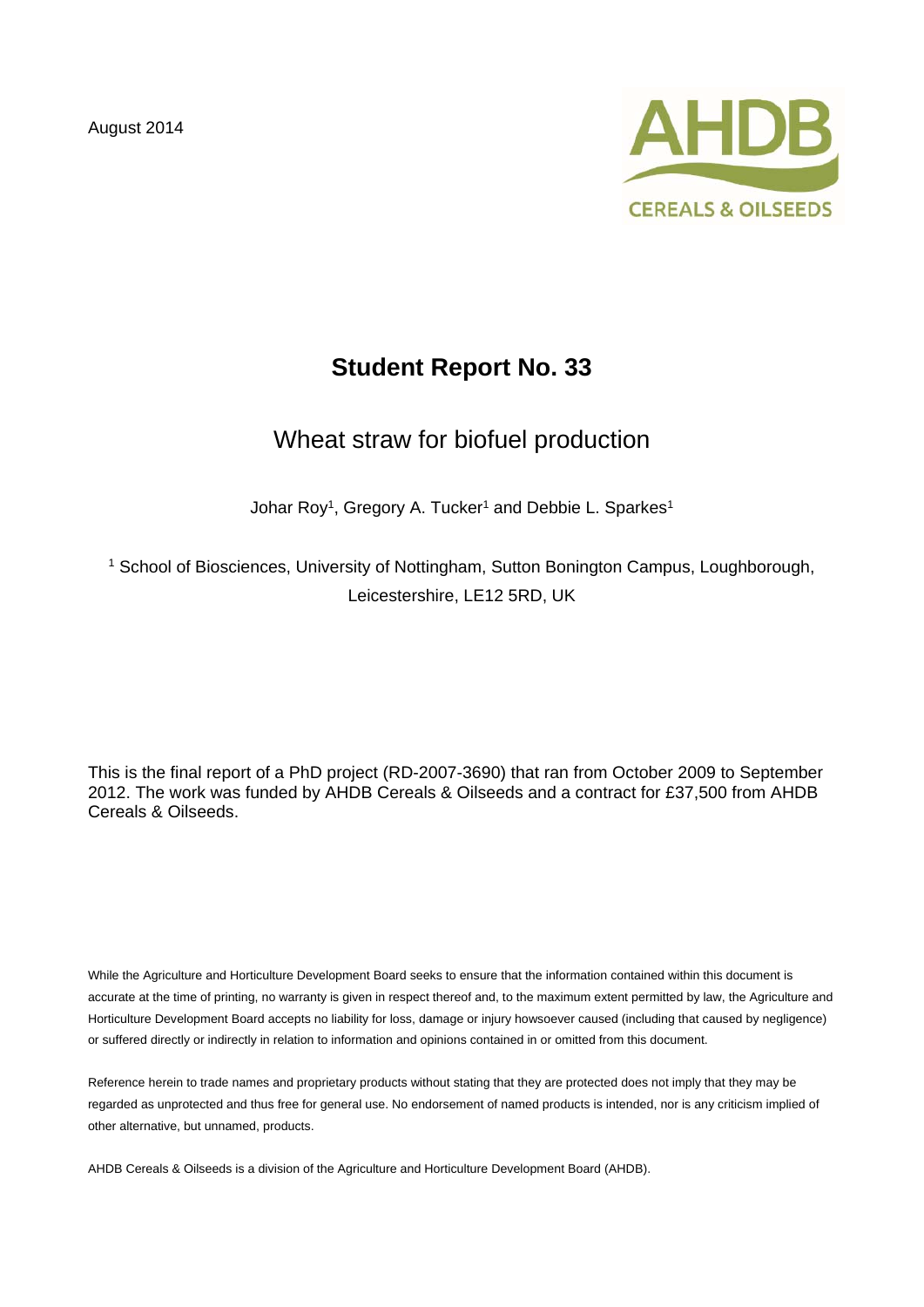# **CONTENTS**

| $\mathbf 1$ . |                                                                               |  |  |  |  |
|---------------|-------------------------------------------------------------------------------|--|--|--|--|
| 2.            |                                                                               |  |  |  |  |
| 3.            |                                                                               |  |  |  |  |
|               | 3.1.                                                                          |  |  |  |  |
|               | 3.2.                                                                          |  |  |  |  |
|               | 3.2.1.                                                                        |  |  |  |  |
|               | 3.2.2.                                                                        |  |  |  |  |
|               | 3.3                                                                           |  |  |  |  |
|               | 3.4.                                                                          |  |  |  |  |
|               | 3.4.1.                                                                        |  |  |  |  |
|               | 3.4.2.                                                                        |  |  |  |  |
|               | 3.4.3.                                                                        |  |  |  |  |
|               | 3.4.4.                                                                        |  |  |  |  |
|               | 3.4.5.<br>Sugar analysis using High Performance Anion Exchange Chromatography |  |  |  |  |
|               |                                                                               |  |  |  |  |
|               | 3.5.                                                                          |  |  |  |  |
| 4.            |                                                                               |  |  |  |  |
|               | 4.1.                                                                          |  |  |  |  |
|               | 4.2.                                                                          |  |  |  |  |
|               | 4.3.                                                                          |  |  |  |  |
|               | 4.4<br>Relationship between straw digestibility and lodging resistance25      |  |  |  |  |
| 5.            |                                                                               |  |  |  |  |
| 6.            |                                                                               |  |  |  |  |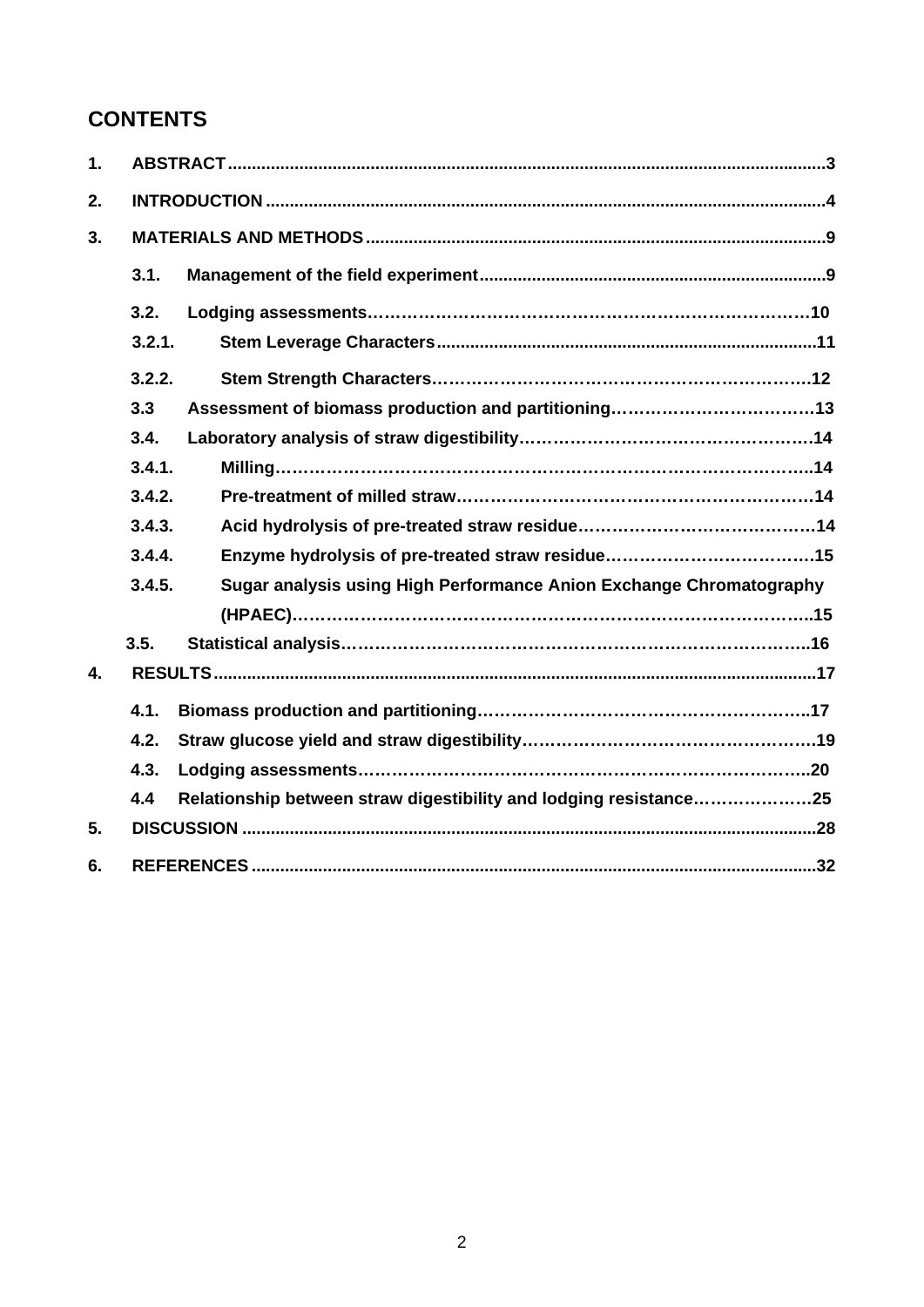## **1. Abstract**

Current commercial cultivars of wheat have been selected according to grain yield and quality, not straw yield or suitability for bioethanol production. There is a lack of data on the relative straw yield of different cultivars of wheat and whether there is variation in digestibility of straw for bioethanol production. It is not known whether the digestibility of wheat straw varies with cultivars, or if this is linked to lodging susceptibility (straw strength). Hence, the relationship between straw digestibility for bioethanol production and lodging resistance (straw strength) was investigated to identify traits with these important parameters with the effect of 'with' and 'without' plant growth regulators (PGRs) and to determine which could be used to select for more efficient bioethanol production. There were no significant differences between cultivars in total biomass production at harvest. However, there were differences in grain yield, straw yield, harvest index, straw glucose yield and straw digestibility. PGR application had no significant effect on total biomass or grain and straw yield; neither did PGRs affect straw glucose yield or straw digestibility but as expected, PGR application significantly reduced cultivar height. There was a negative relationship between cultivar height and straw digestibility which is hypothesised to be due to the greater stem:leaf ratio of taller cultivars. There was no relationship between straw digestibility vs. stem material strength and stem failure wind speed. Although straw digestibility had no relationship with stem failure wind speed, the actual glucose recovered and available for bioethanol production was positively related to stem failure wind speed which is a good indicator for growing dual purpose wheat crop (food and fuel). Moreover, potential bioethanol yield varied between cultivars in both years.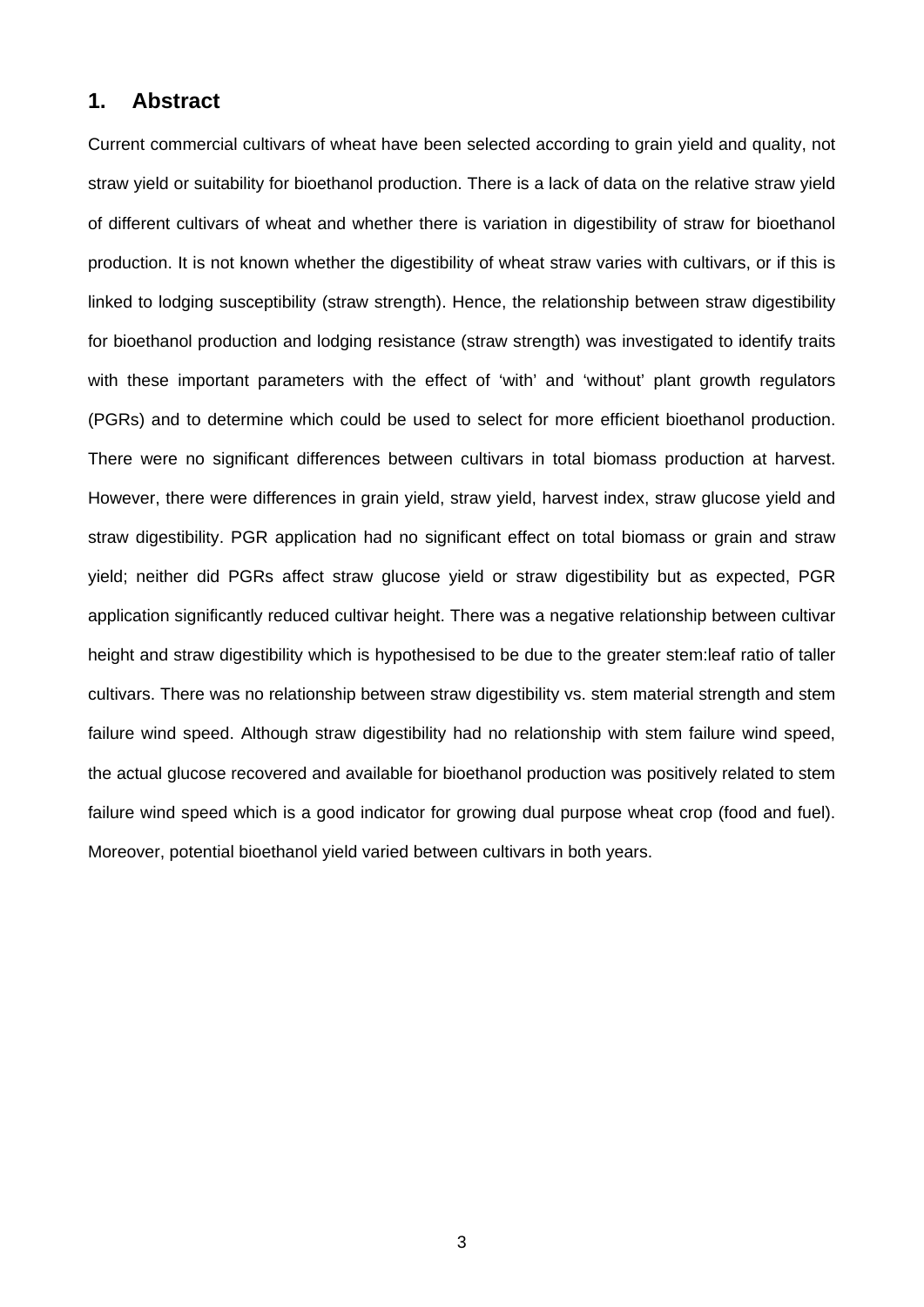# **2. Introduction**

Production of first generation liquid biofuels from starchy grains (such as wheat and maize) has been controversial due to the potential competition for land for growing food vs. fuel (IEA, 2009; FAO, 2010 and Erdei *et al*., 2010). Liquid biofuel production could displace food production in the use of land and could also affect the use of natural and agricultural resources (FAO, 2010). Many of the crops currently used as biofuel feedstock require high quality agricultural land and significant inputs of fertilisers, pesticides and water (UN, 2007; Demirbas *et al*., 2008). This has led to interest in second generation biofuels produced from lignocellulosic materials (*e.g. Miscanthus*, cereal straw, and other agricultural by-products) because of its low cost, availability and cellulosic content (Gnansounou *et al*., 2010; Sims *et al*., 2010). The second generation biofuel feedstock are rich in cellulose, but that cellulose is very well protected by hemicellulose and lignin and is not easily available for enzymatic digestion (Saha *et al*., 2005; Kumar and Stroeve, 2009).

In the UK, approximately 12.2 million tonnes of straw was produced from cereals and oilseeds in 2011 (Stoddart and Watts, AHDB 2012). Average harvestable straw yields for wheat, barley and oilseed rape in the UK are estimated to be 2.53 t ha<sup>-1</sup>, 2.26 t ha<sup>-1</sup> and 1.65 t ha<sup>-1</sup>, respectively (Wilson *et al*., 2013). Wheat straw makes up 54% of this value and approximately 50% of wheat straw is chopped and incorporated into the soil, rather than being used for animal feed/bedding. Hence, there could be up to 3 million tonnes of wheat straw per annum available for bioenergy production in the UK alone. However, it is important to recognise that, when incorporated into the soil, straw has a nutrient value and also contributes to organic matter content and therefore soil quality (Punter and Woods, 2004; IEEP, 2012). Copeland and Turley (2008) estimated that the nutrient value of wheat straw was £17 per tonne of straw removed, which would rise with increasing fertiliser costs. The long term impacts of removing straw each year on soil quality have yet to be quantified.

Current commercial cultivars of wheat have been selected according to grain yield and quality, not straw yield or suitability for bioethanol production. There is a lack of data on the relative straw yield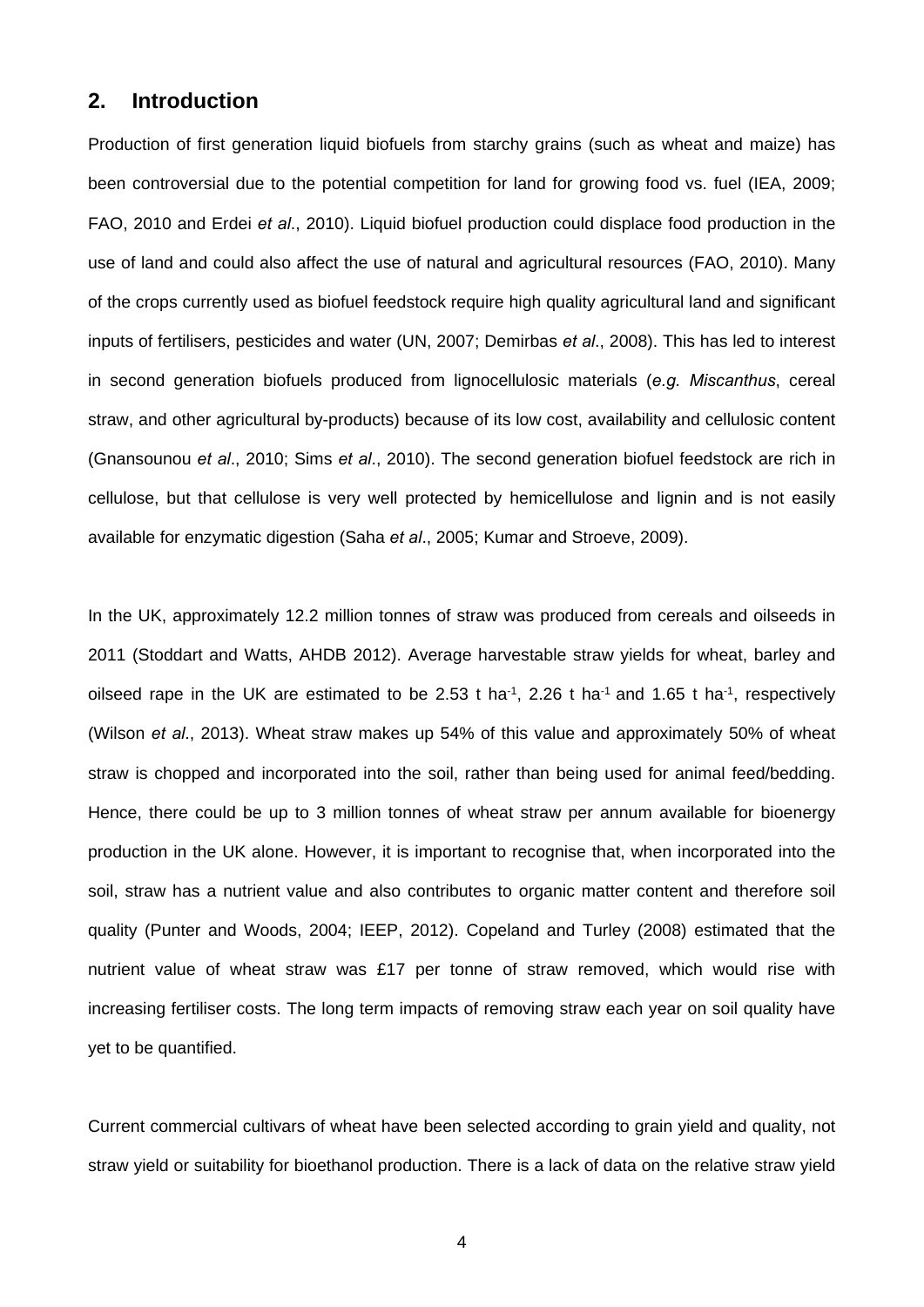of different cultivars of wheat and whether there is variation in digestibility of straw for bioethanol production and whether more digestible straw weaker, and therefore more prone to lodging?

The use of wheat straw for second generation bioethanol production will depend on a number of issues like straw availability, straw quality (lodging) and the economic feasibility of straw digestibility. The recalcitrant nature of lignocellulose is still the bottleneck of modern conversion processes (Himmel *et al*., 2007). Numerous factors contribute to the recalcitrance of wheat straw during pre-treatment and enzymatic saccharification. One of these factors is the histological variation between different plant tissues and organs. The wheat straw epidermis is thin, but has dense and thick-walled cells with an outer wall coated with a waxy film of cutin-cuticle. The vascular system has xylem tissue with dense lignified structures in the secondary wall, surrounded by a strong sheath of sclerenchyma cells, which have elongated thick lignified cell walls resistant to microbial degradation (Hansen *et al*., 2011).

Digestibility is not only an important characteristic of cereal straw for second generation biofuel production but also for animal feed. Early studies considering the digestibility of wheat straw were conducted for its use as an animal feed (Capper, 1989; Tolera *et al*., 2008). Studies revealed differences in straw digestibility between bread wheat cultivars (Knapp *et al*., 1983; Kernan *et al*., 1984; Habib *et al*., 1995). Habib *et al*. (1995) found a highly significant difference in straw digestibility of cultivars, with *in vitro* dry matter digestibility (IVDMD) ranging from 36.40% to 48.36%. Wagner Jensen *et al*. (2011) found significant differences in straw digestibility of 109 currently grown high yielding wheat cultivars. The cultivars exhibited much variation in straw degradability ranging from 258 g kg<sup>-1</sup> to 407 g kg<sup>-1</sup> of dry matter.

A large number of characteristics determine digestibility of lignocellulosic material, such as lignin content and cellulose crystallinity (Chang & Holtzapple, 2000). Different varieties vary in the proportion of their masses made up by the different components, *e.g.* the amount of stem and leaves, and these differ in their structure and composition and thus have different digestibility and this means there are differences in overall digestibility (Capper, 1988). Forages and crop residues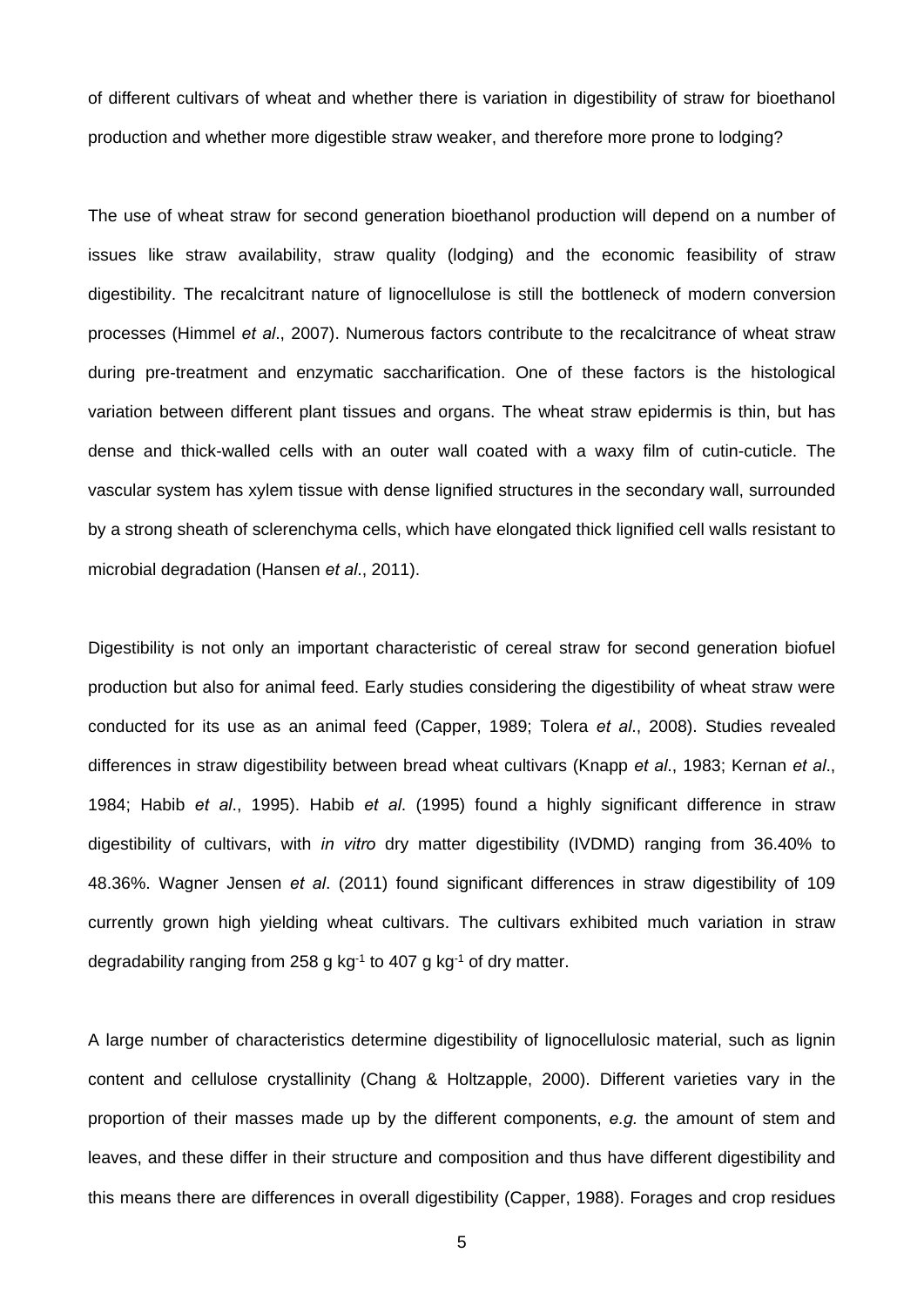consist of a heterogeneous population of cell types each of which have degradation characteristics determined by their location within the plant, by their anatomical features and by the chemical composition of their walls (Travis *et al*., 1996). Detailed investigation of the relationship between the anatomy and digestibility of forages has demonstrated interactions between cell wall thickness, lignification and other anatomical features in determining the digestibility of different cell types (Minson & Wilson 1994; Travis *et al*., 1996).

Studies conducted by Kernan *et al*. (1984) observed that differences in the *in vitro* digestibility of organic matter in the leaf and stem fractions of wheat straw contributed more to overall digestibility than the actual proportions of leaf to stem in the straw. Ramanzin *et al*. (1986) observed the same relationship for dry matter degradability of barley straw. Leaves had the highest digestibility followed by chaff, nodes and internodes. However, Capper *et al*. (1989) argued that with a larger range of values, the stem to leaf ratio becomes a major contributor to variation in overall digestibility. Plant height was positively related to the content of cell wall components (Capper *et al*., 1989; Mathison *et al*., 1999) and negatively related to microbial degradation in the rumen (Colucci *et al*., 1992; Mathison *et al*., 1999). Degradation is closely related to the distribution of cell types (parenchyma, epidermis, and sclerenchyma cells) within leaf and stem, and the thickness of the walls of specific cell types (Goto *et al*., 1991). Recent studies conducted on wheat straw by Zhang *et al*. (2013) found that straw leaf and stem fractions differed in their compositional profiles and were found to behave differently under enzymatic digestion or saccharification. Pure leaf was hydrolysed significantly better than pure stem. In mixtures, higher leaf:stem ratios always gave a better sugar conversion rate after enzyme digestion or saccharification. Increased straw stiffness may be associated with modified anatomical features of the stems and changed chemical characteristics of the cell walls, which may be expected to decrease degradability of the straw (Travis *et al*., 1996).

Lodging is the permanent displacement of stems from the vertical and affects all cereal species. Lodging in plants is either due to failure of the stem (Neenan and Spencer-Smith, 1975; Thomas, 1982) or the root system (Crook and Ennos, 1993; Easson *et al*., 1993). Lodging is affected by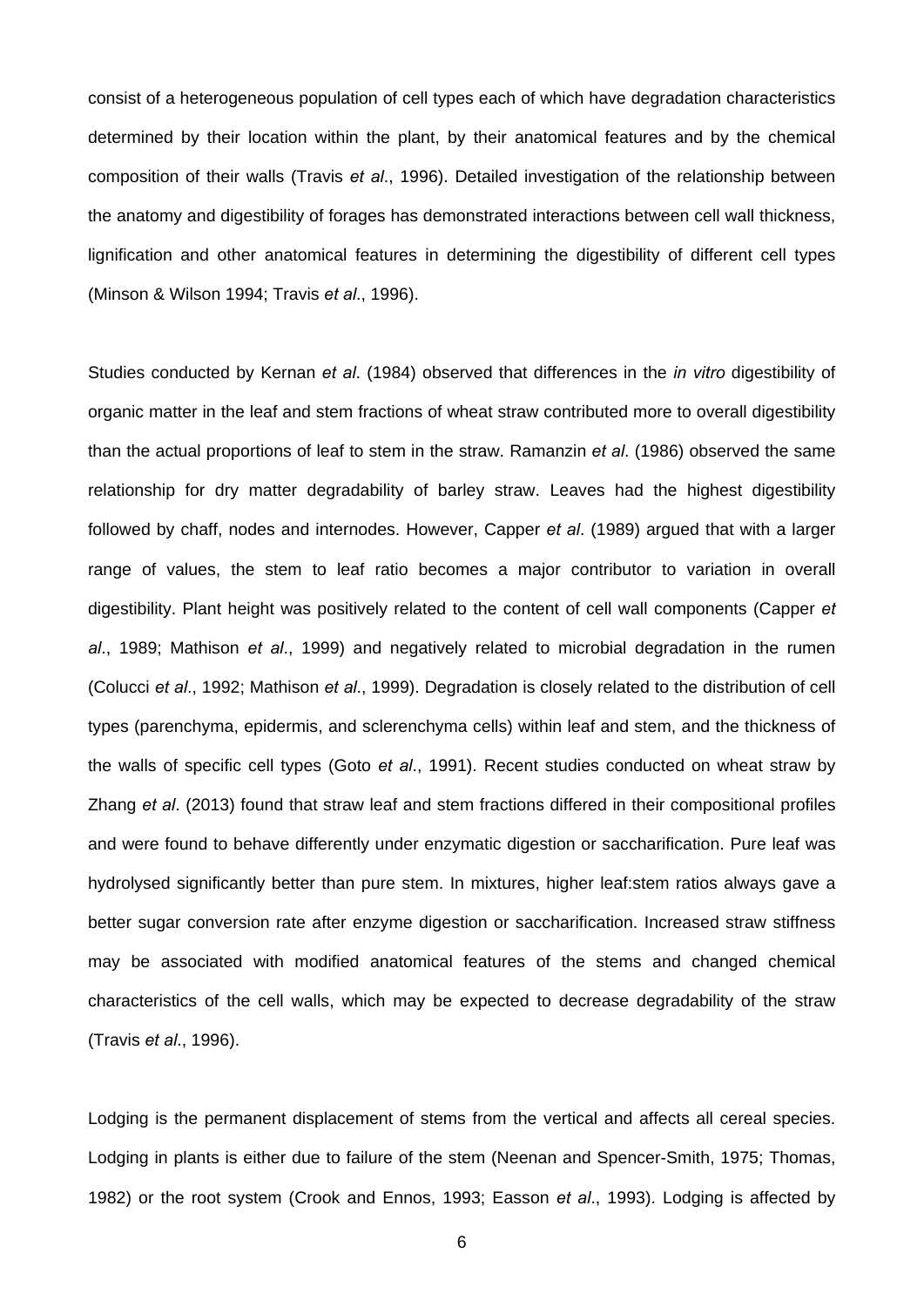many factors including wind, rainfall, soil, and attributes of the plant as affected by variety, sowing date, seed rate, nitrogen supply, PGRs etc. The effect of these factors on lodging has been very difficult to quantify because of the complexity of the lodging process (Berry and Cameron, 2002).

The process of lodging in wheat in particular has been characterised and well modelled along with the plant characters involved in lodging resistance (Baker, Berry and Spink *et al*., 1998). The principal factors that are important in lodging in wheat are the leverage related parameters and the stem strength characters. Stem leverage force is determined by parameters such as height at the centre of gravity, ear area, and; natural frequency and shoot number. Stem strength characters includes stem diameter, wall width and material strength of the stem, and the root plate spread and depth.

The lodging model by Berry *et al*. (2003) further develops an existing lodging model by Baker *et al*. (1998) to predict the wind speed at which lodging will occur. The lodging model is based on more important parameters such as stem diameter, plant height and soil type. By using accurate values of drag coefficient and damping ratio, the model has been made more precise, making it easier to compare cultivar resistances and for farmers to select the most suitable cultivar with the lowest lodging risk.

This paper considers biomass production, partitioning to grain and straw, and lodging susceptibility of 15 UK winter wheat cultivars (introduced between 1968 and 2010). Lodging susceptibility and straw strength are assessed using a calibrated model of wheat lodging, as described by Berry *et al*. (2003). The relationship between straw digestibility for bioethanol production and straw strength/lodging resistance is examined.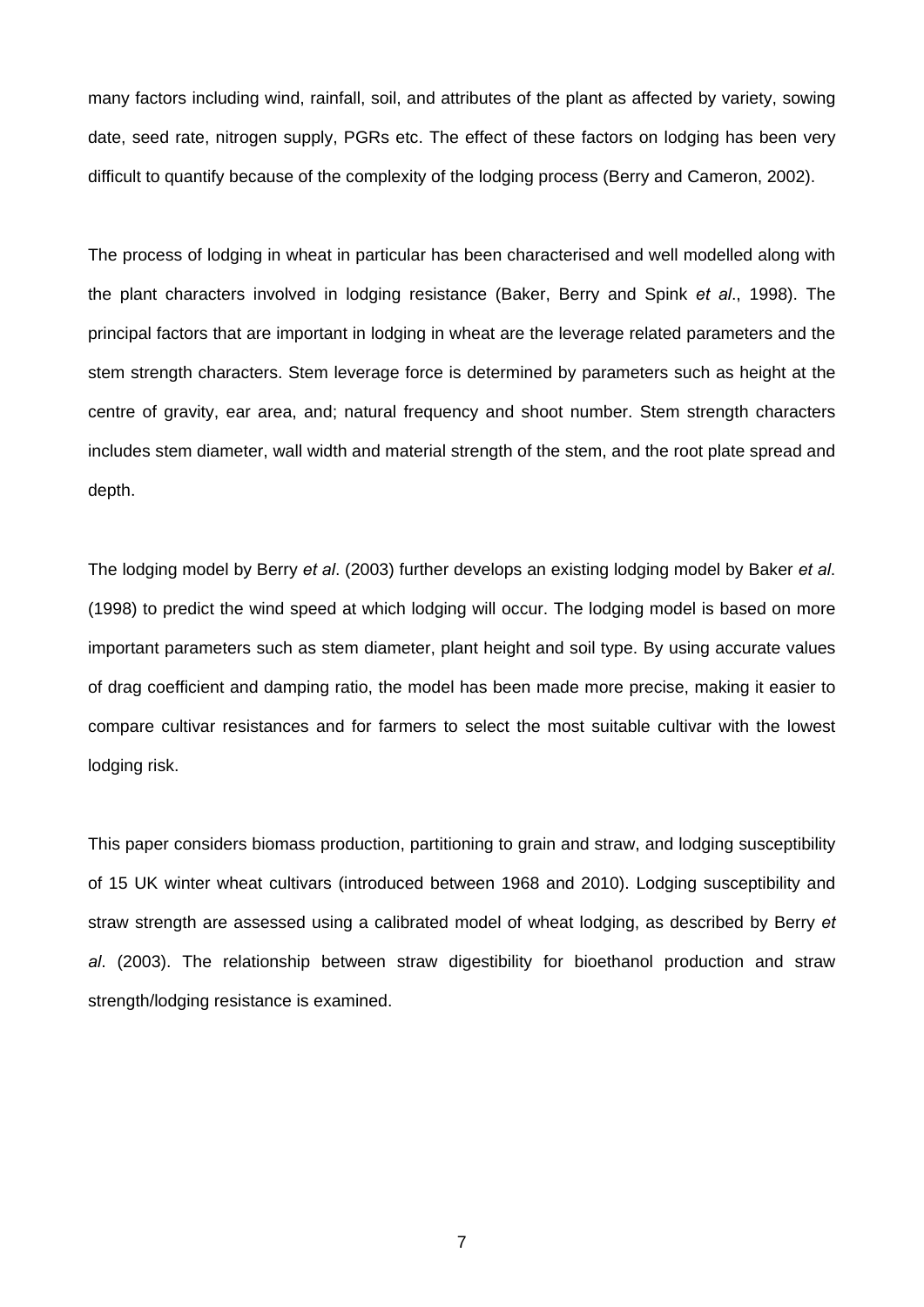# **3. Materials and methods**

## **3.1. Management of the field experiment**

Two field experiments were carried out during 2009/10 and 2010/11 at the University of Nottingham, Sutton Bonington Campus near Loughborough, UK. On 20 October 2009, winter wheat was sown at 250 seeds m<sup>-2</sup>, using a Wintersteiger plot drill on a stony sandy loam soil (Dunington Heath series). The previous crop was winter oats. The experiment was a randomised block design with 14 cultivars of bread wheat grown in four replicate blocks. The plot size was 24 x 1.6 m with two plots per cultivar in each block (one for crop measurements and one for retaining large quantities of straw for further analysis).

On 13 October 2010, winter wheat was sown at 250 seeds m<sup>-2</sup>, using a Wintersteiger plot drill, on a stony sandy loam soil (Dunington Heath series). The previous crop was, once again, winter oats. The same 14 cultivars were grown as in the previous experiment with the addition of Glasgow, a high biomass cultivar, all grown with or without plant growth regulators (PGRs). The experiment was arranged as a split plot with PGR on the main plot and cultivar on the sub plots. The plot size was 24 x 1.6 m with four replicate blocks.

Crop protection chemicals were used prophylactically to minimise weeds, pests and diseases in both years. And soil fertility levels were amended to ensure nutrient availability would not be limiting. The 15 UK winter wheat cultivars were selected to provide a wide range of material in terms of date of introduction, height, lodging resistance and nabim quality group (Table 1).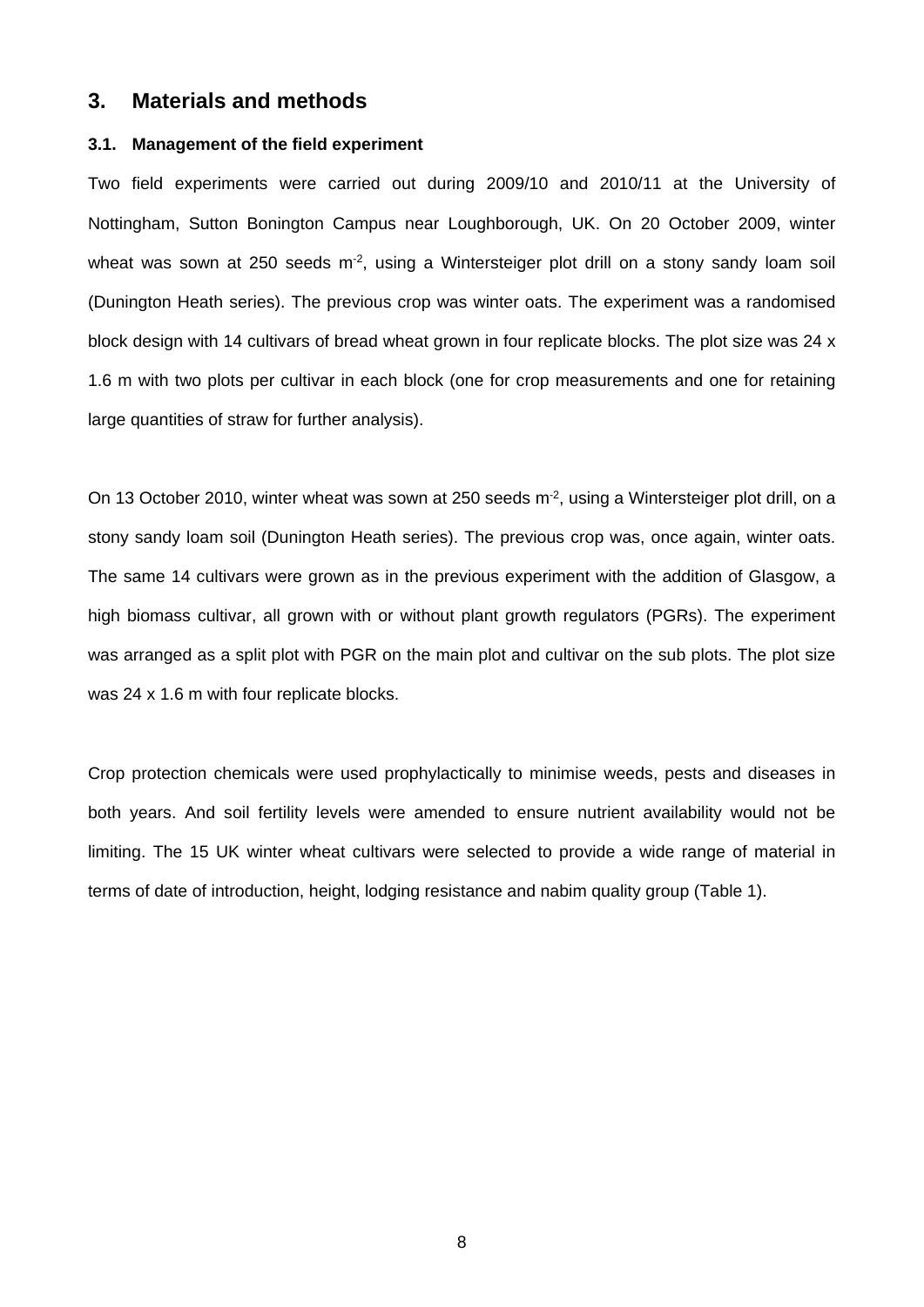| Cultivars        | nabim | Resistance  | Resistance | Height   | Height   | Year   |
|------------------|-------|-------------|------------|----------|----------|--------|
|                  | Group | to lodging  | to lodging | without  | with     | first  |
|                  |       | without PGR | with PGR   | PGR (cm) | PGR (cm) | listed |
| Hereward         |       | 8           | 9          | 88       |          | 1991   |
| Xi 19            |       |             | 6          | 97       | 88       | 2002   |
| Mascot           |       | 6           | 8          | 93       | 84       | 2006   |
| Cordiale         |       | 8           | 9          | 82       | 76       | 2004   |
| <b>Battalion</b> |       |             | 8          | 88       | 82       | 2007   |
| Sterling         |       | 6.7         | 8.3        | 80       | -        | 2010   |
| Riband           |       | 8           | 8          | 89       | -        | 1989   |
| Zebedee          | 3     | 6           | 6          | 87       | 84       | 2007   |
| Invicta          | 3     | 7.2         | 7.5        | 93       | 86       | 2010   |
| Istabrag         |       | 6           |            | 96       | 88       | 2004   |
| Ambrosia         |       |             | 8          | 88       | 80       | 2005   |
| Grafton          |       | 9           | 9          | 79       | 72       | 2009   |
| Quartz           |       | 9           | 9          | 75       |          | 2009   |
| Glasgow          |       | 6           | 8          | 85       | 74       | 2005   |
| Maris Widgeon*   |       |             |            |          | -        | 1968   |

Table 1: Details of 15 winter wheat cultivars in the experiment with its selection criteria.

*Source: AHDB Recommended Lists for cereals and oilseeds 2009, 2010 and 2011* 

\* limited information available on Maris Widgeon due to date of introduction

#### **3.2. Lodging assessments**

A full set of lodging associated measurements in 2009/10 and 2010/11 was taken so that the results could be put into the lodging model by Berry *et al*. (2003). The model allows the strength of the stem and root system to be calculated, along with the failure wind speed of each.

Ten plants were carefully removed from each plot on 1 July, 2010 and 6 July, 2011 when the plants were at Zadoks GS 75. The plants were placed in polythene bags and stored at 4°C until laboratory analysis was complete.

In the laboratory, the main shoot was isolated and the principal plant characters involved in stem lodging, as identified by Berry *et al*. (2000) were measured, including natural frequency, number of ears per plant, ear area, height at centre of gravity and length, diameter, wall width and breaking strength of the bottom two internodes (internodes 1 and 2). The detailed methodology for these measurements is described by Berry *et al*. (2000). Calculation of stem failure wind speed, stem material strength and stem leverage were done using calculations described in Berry *et al*. (2000).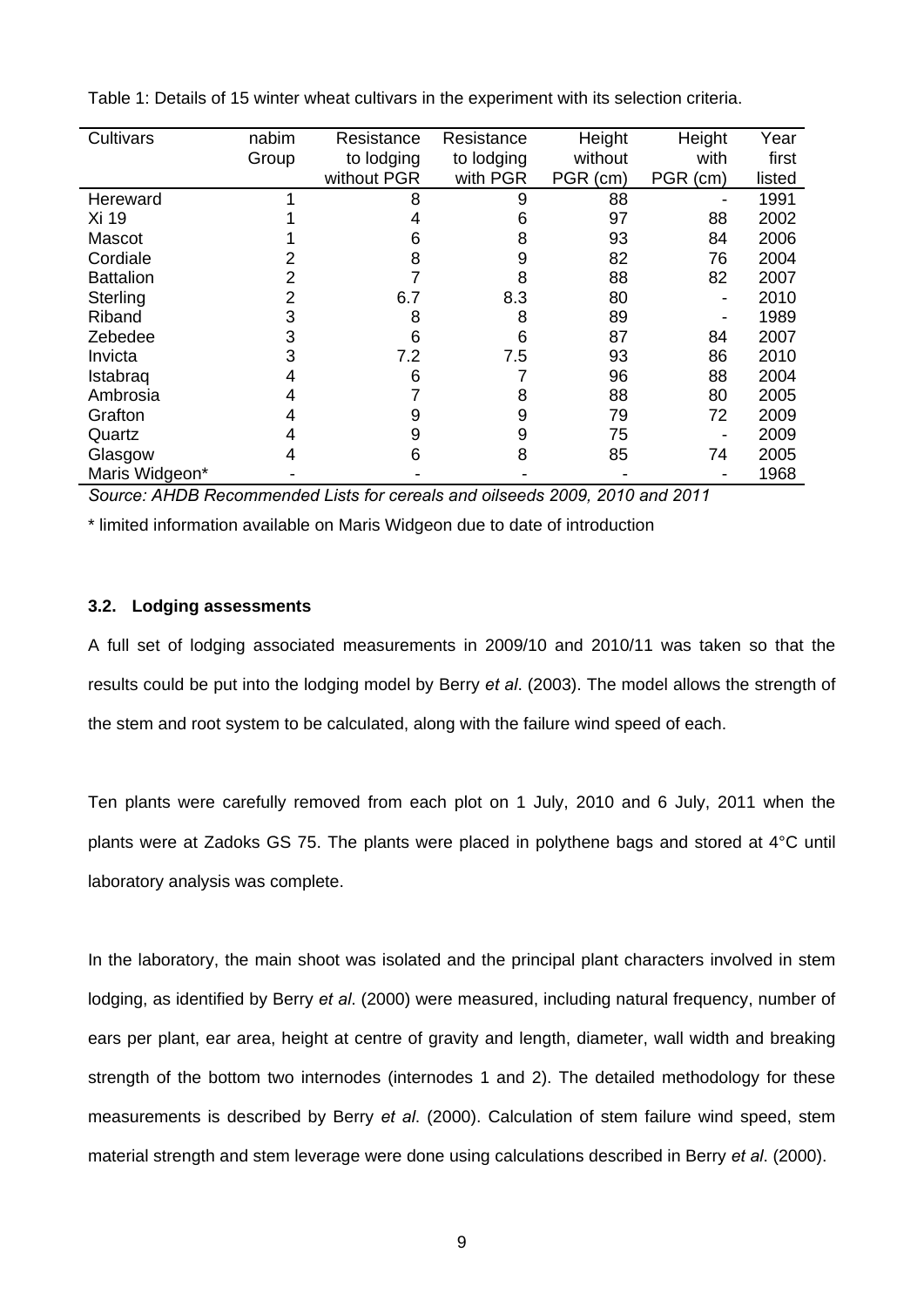#### **3.2.1. Stem Leverage Characters**

The height at the centre of gravity and main stem ear area, along with the natural frequency, are used to calculate stem leverage (Equation 3.1). The centre of gravity was determined by balancing the main stem on an extended finger, so that the point of balance could be determined. The height at the centre of gravity was recorded as the distance from the base of the stem to the balance point. Natural frequency was measured on the main stem, which was clamped at the base. The top of the shoot was displaced to a distance of approximately 10 cm from the vertical and then released, and time taken for three oscillations was recorded. Natural frequency (*n*) is then calculated as the number of oscillations per second. Ear area was measured using LI-COR leaf area meter. Stem leverage (*B*) is expressed by Equation 3.1.

#### **Equation 3.1: Leverage on internode one (after Baker** *et al***., 1998)**

$$
B = \frac{1}{2} \rho A C_D V_g^2 X \left( 1 + \frac{g}{(2\pi n)^2 N} \right) \left( 1 + e^{-\pi \delta} \frac{\sin(\pi/a)}{\pi/a} \right)
$$

Where:

- $\rho$  = density of air (1.2 kg m<sup>-3</sup>)  $A =$  main stem ear area (m<sup>2</sup>)  $C_D$  = drag coefficient (taken as 1)  $V<sub>g</sub>$  = wind gust speed (taken as 13 m s<sup>-1</sup>)  $X =$  height at the centre of gravity (m)  $q =$  acceleration due to gravity (9.81 m s<sup>-2</sup>)
- *n* = natural frequency (Hz)
- $\delta$  = damping ratio (taken as 0.08)

Leverage on internode two (*B2*) was also calculated. This is defined by Equation 3.2.

#### **Equation 3.2: Leverage on internode two (after Baker** *et al***., 1998)**

$$
B_2=B\left(\frac{X-h_1}{X}\right)
$$

Where:

- $B =$  leverage on internode one
- $X =$  height at the centre of gravity (m)
- $h_1$  = internode one length (m)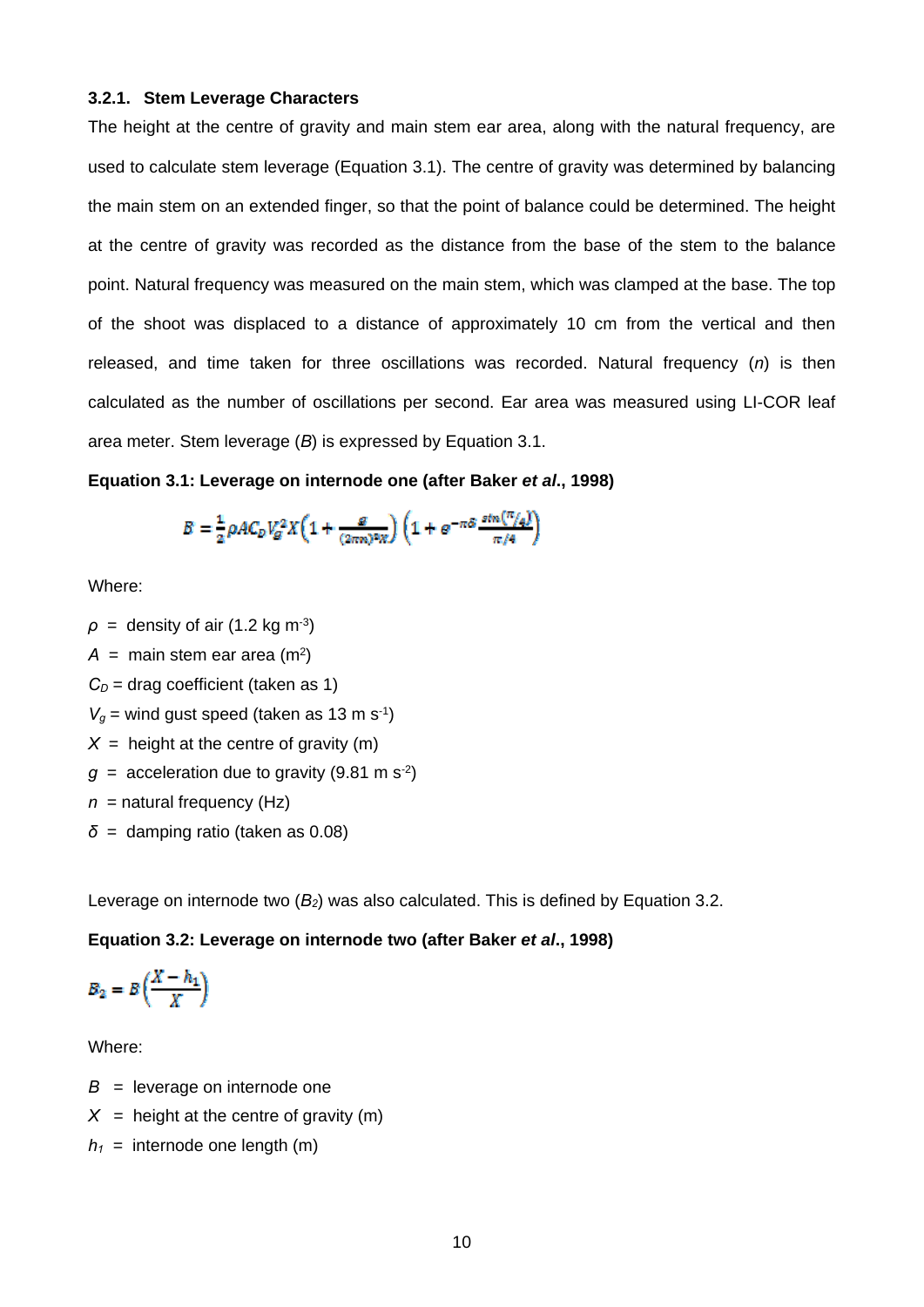The stem failure wind speed ( $V_{gS}$ ) can be calculated using stem leverage and stem failure moment values described in Equation 3.3.

**Equation 3.3: Stem failure wind speed for internode one (after Berry** *et al***., 2000)** 

$$
V_{gs1} = \sqrt{\frac{2B_{s1}}{\left(\rho A C_D X\right)\left(1 + \frac{g}{(2\pi n)^2 X}\right)\left(1 + e^{-\pi \delta} \frac{\sin\left(\frac{\pi}{4}\right)}{\pi/4}\right)}}
$$

Where:

 $V_{gs1}$  = stem failure wind speed (m s<sup>-1</sup>)  $B_{S1}$  = internode one failure moment (Nm)

Internode two failure wind speed  $(V_{gS2})$  is calculated using Equation 3.4.

#### **Equation 3.4: Stem failure wind speed for internode two (after Berry** *et al***., 2000)**

$$
V_{gS2} = \sqrt{\frac{2Bg_n}{B\left(\frac{X-\Delta_4}{X}\right)(\rho AC_D X)\left(1+\frac{g}{(\text{p.m})^2 X}\right)\left(1+e^{-\pi i \theta} \frac{\sin\left(\frac{m}{\lambda_4}\right)}{\pi/4}\right)}}
$$

Where:

 $B_{S2}$  = internode two failure moment (Nm)

#### **3.2.2. Stem Strength Characters**

The strength at the point of buckling of the internode may be described using the term internode failure moment, calculated from internode length and breaking strength. Internode material strength is calculated from internode failure moment, radius and wall width.

Internode breaking strength was measured by holding the internode against a Y–shaped brace that was clamped to the bench. The two nodes were supported by the metal prongs and a Weighmate digital scale (10 kg *x* 10 g: 1 kg = 9.81 Newtons) was pulled at an even rate to the point of internode failure. The force recorded just prior to the buckling of the internode was taken as its breaking strength. Internode length was measured from the mid-point of one node to the mid-point of the next node.

Internode failure moment (Equation 3.5) is the term of choice when describing stem strength, as this provides an estimate of internode strength that is independent of the length of the internode.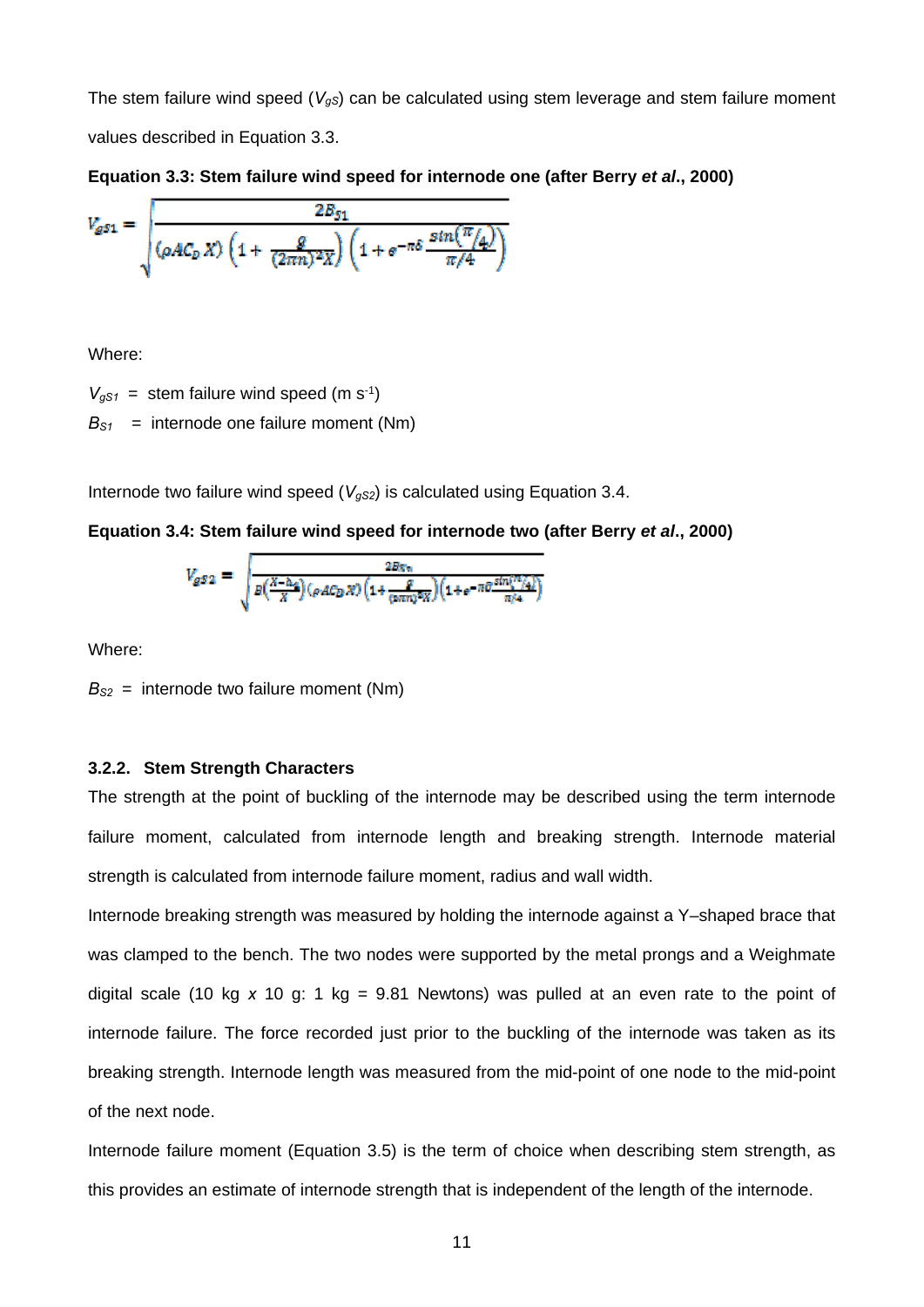#### **Equation 3.5: Internode one failure moment (after Baker** *et al***., 1998)**

$$
B_{g_1} = \left(\frac{h_1 I_{g_1}}{4}\right)
$$

Where:

 $B_{S1}$  = internode one failure moment (Nm)  $h_1$  = internode one length (m)  $F_{S1}$  = internode one breaking strength (N)

Internode radius and wall width are used with the breaking strength to calculate internode material strength. The diameter was measured using digital callipers at the midpoint of each internode then divided by two to give the radius. The internode was cut transversely at the centre using a knife and the wall width was measured using digital callipers; the internode was then rotated 90° and the wall width were measured again. The mean of these two measurements was taken as the internode wall width. This method was employed due to high natural variability in this particular character. Internode material strength (*σ*) is calculated using Equation 3.6.

#### **Equation 3.6: Internode material strength (after Berry** *et al***., 2000)**

$$
\sigma = \frac{F_{S} \, h a}{\pi (a^4 - (a - t)^4)}
$$

Where:

 $F<sub>S</sub>$  = internode one breaking strength (N)

 $h =$  internode length (m)

 $a =$  internode radius (m)

 $t =$  internode wall width (m)

## **3.3. Assessment of biomass production and partitioning**

When the crops were fully mature, a 0.5 x 0.5 m area was randomly sampled from each plot and cut at soil level with secateurs. The samples were removed to the laboratory for detailed analysis. The total biomass of the sample was determined by drying to constant mass, and then the ears were separated from the stems and threshed so that straw, grain and chaff weight could be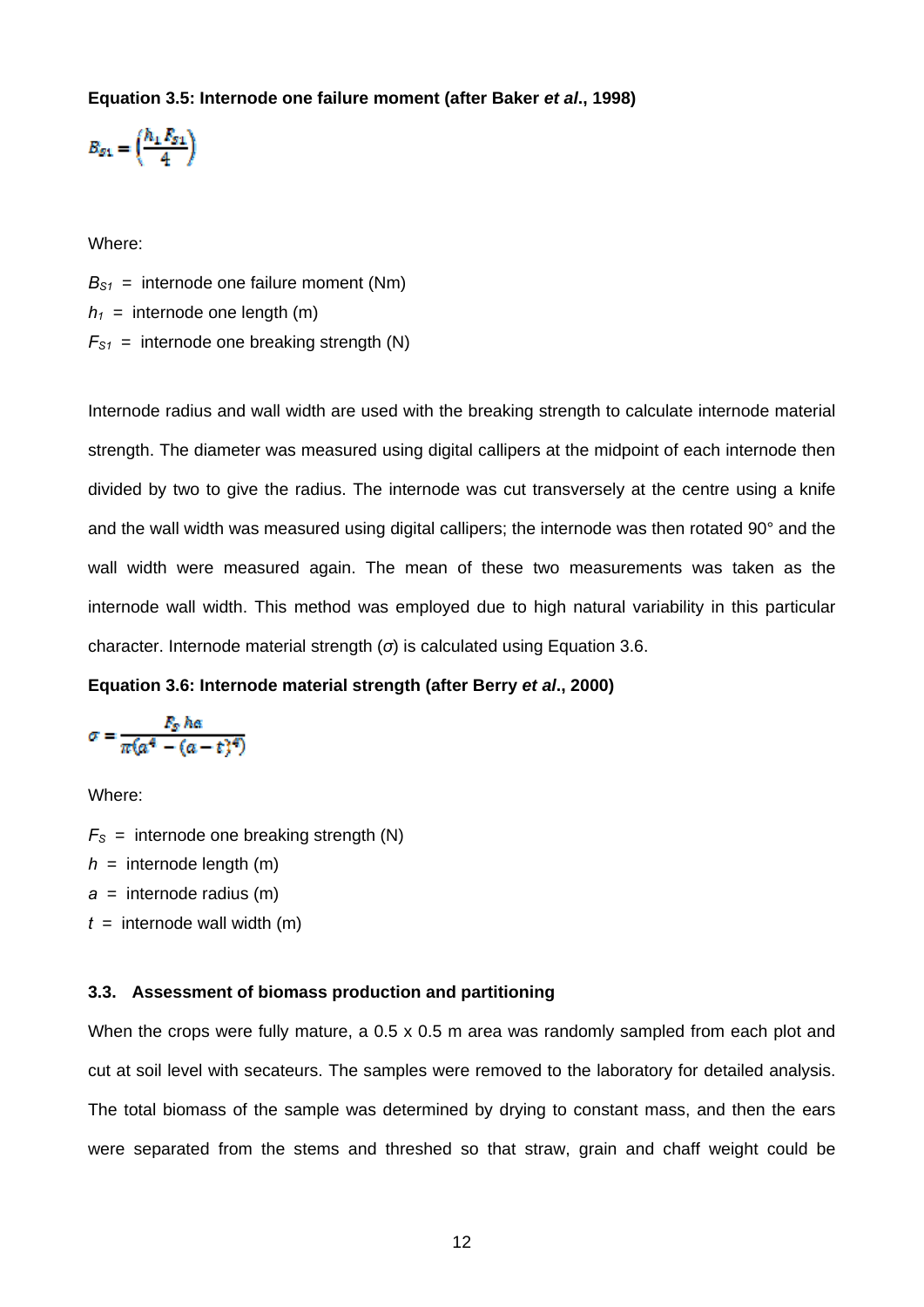determined. Harvest index was determined as the proportion of total biomass in the grain and straw index as the proportion of total biomass in the straw.

## **3.4. Laboratory analysis of straw digestibility**

Straw digestibility is expressed as the percentage of total available glucose in the residue released during enzyme hydrolysis. Straw digestibility consisted of four steps: milling, pre-treatment, acid hydrolysis and enzyme hydrolysis.

#### **3.4.1. Milling**

To obtain homogeneous samples, wheat straw comprising stem and leaf components was knife milled with a 1 mm mesh size (P15 mill, Fritsch Gmbh) generating particle sizes of 200–700 microns.

#### **3.4.2. Pre-treatment of milled straw**

One gram of milled wheat straw from each of the winter wheat cultivars was added to 10 ml of 1% H<sub>2</sub>SO<sub>4</sub> (0.1M) and incubated for 20 minutes at 121°C using an autoclave. Samples were then brought to pH 4.5–4.8 by the addition of distilled  $H_2O$  then filtered through Whatman filter paper (110 mm Dia). The filtrate was discarded and the retained residue was dried overnight at 40°C in an oven.

#### **3.4.3. Acid hydrolysis of pre-treated straw residue**

Thirty milligrams of pre-treated dry wheat straw residue from each of the selected winter wheat cultivars were placed in a heat resistant screw cap tube and 1 ml of 12M  $H_2SO_4$  was added and then incubated at 37°C for 1 hour. Samples were then diluted to 1M  $H<sub>2</sub>SO<sub>4</sub>$  by the addition of 11 Eml distilled H<sub>2</sub>O, and incubated at 100°C for a further 2 hours. After cooling under tap water, acid hydrolysed samples were then aliquoted and kept at -80°C until further high performance anion exchange chromatography (HPAEC) analysis.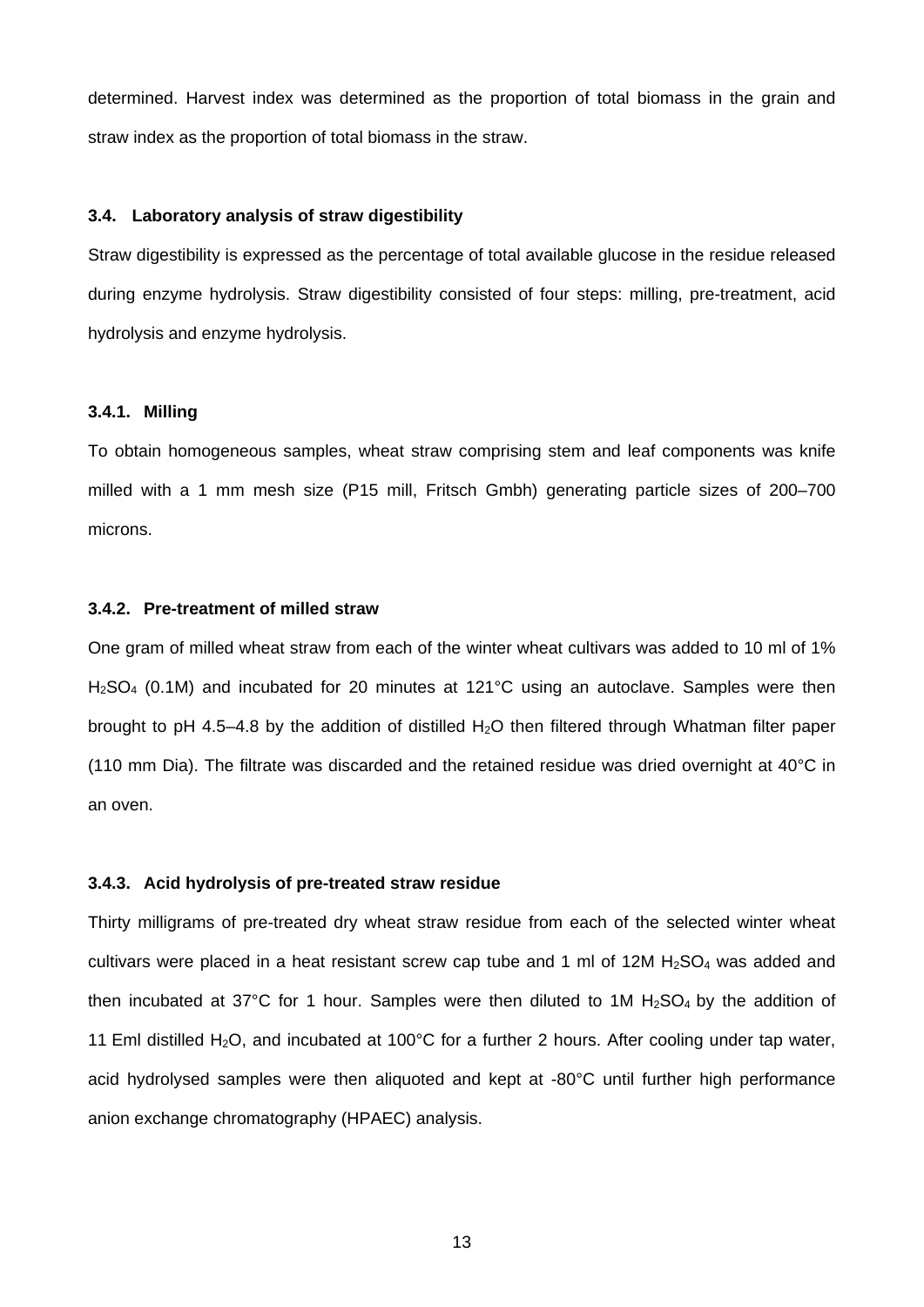#### **3.4.4. Enzyme hydrolysis of pre-treated straw residue**

Two hundred milligrams of cellulase enzyme (EC 3.2.1.4) from *Trichoderma reesei* ATCC 26921 (Sigma-Aldrich) was dissolved in 20 ml of 50 mM NaCitrate buffer (pH 4.8) and dialysed (molecular cut off: 12-14000 Daltons) overnight at 4°C with constant stirring in 2 litres of 50 mM NaCitrate buffer to remove any traces of sugars and other low molecular weight impurities.

Then, 200 mg of pre-treated dry wheat straw residue was added to 36 ml of the 50mM NaCitrate buffer (pH 4.8) in a screw cap falcon tube and 4 ml of the dialysed enzyme solution was added to give an enzyme activity equivalent to 40 FPU/g of biomass, at a concentration of 2 FPU/ml. Samples were then incubated at 50°C on an orbital shaker at 150 rpm for 72 hours. Aliquots of 1 ml were taken at time 0 (as soon as the enzyme was added) and then after 2, 4, 6, 24, 48 and 72 hours of incubation. To stop further enzyme activity, the sample was briefly centrifuged at 1000 rpm for 30 seconds and the supernatant was quickly frozen at -80°C until further HPAEC analysis.

# **3.4.5. Sugar analysis using High Performance Anion Exchange Chromatography (HPAEC)**

Sugars were determined by high-performance anion exchange chromatography with pulsed amperometric detection (HPAEC-PAD) (DIONEX ICS - 3000, UK) using a CarboPac PA20 column with a 50 mM NaOH isocratic system and flow rate of 0.5 ml min<sup>-1</sup> at 30°C. Glucose, xylose, arabinose and galactose were used as standards with mannitol as internal standard.

A standard curve was plotted for each sugar and the trend line equation was used to calculate the amount of sugar content and fermentable glucose yield in grams per litre for each straw sample. The best fitted line was calculated using Excel software. The linear equation obtained from the standard curve was used to find out the concentration of sample glucose in g  $L^{-1}$ . Then further the value was used to calculate mg of glucose per gram of straw.

#### **3.5. Statistical analysis**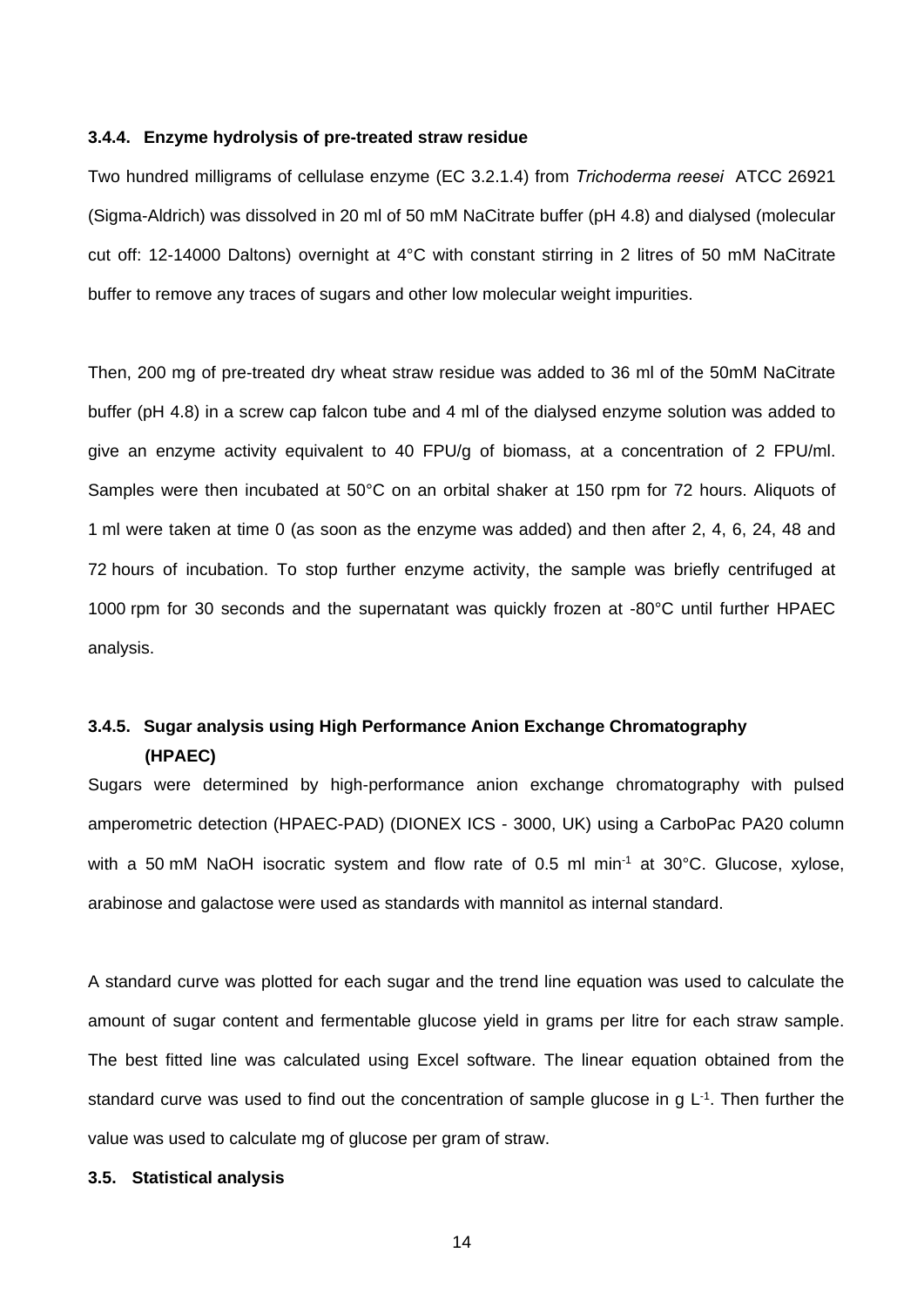Analysis of variance (ANOVA) procedures appropriate for the experimental design and regression analyses were carried out using GenStat for Windows, 15<sup>th</sup> Edition (Lawes Agricultural Trust). All data were converted to a per m2 basis prior to statistical analysis.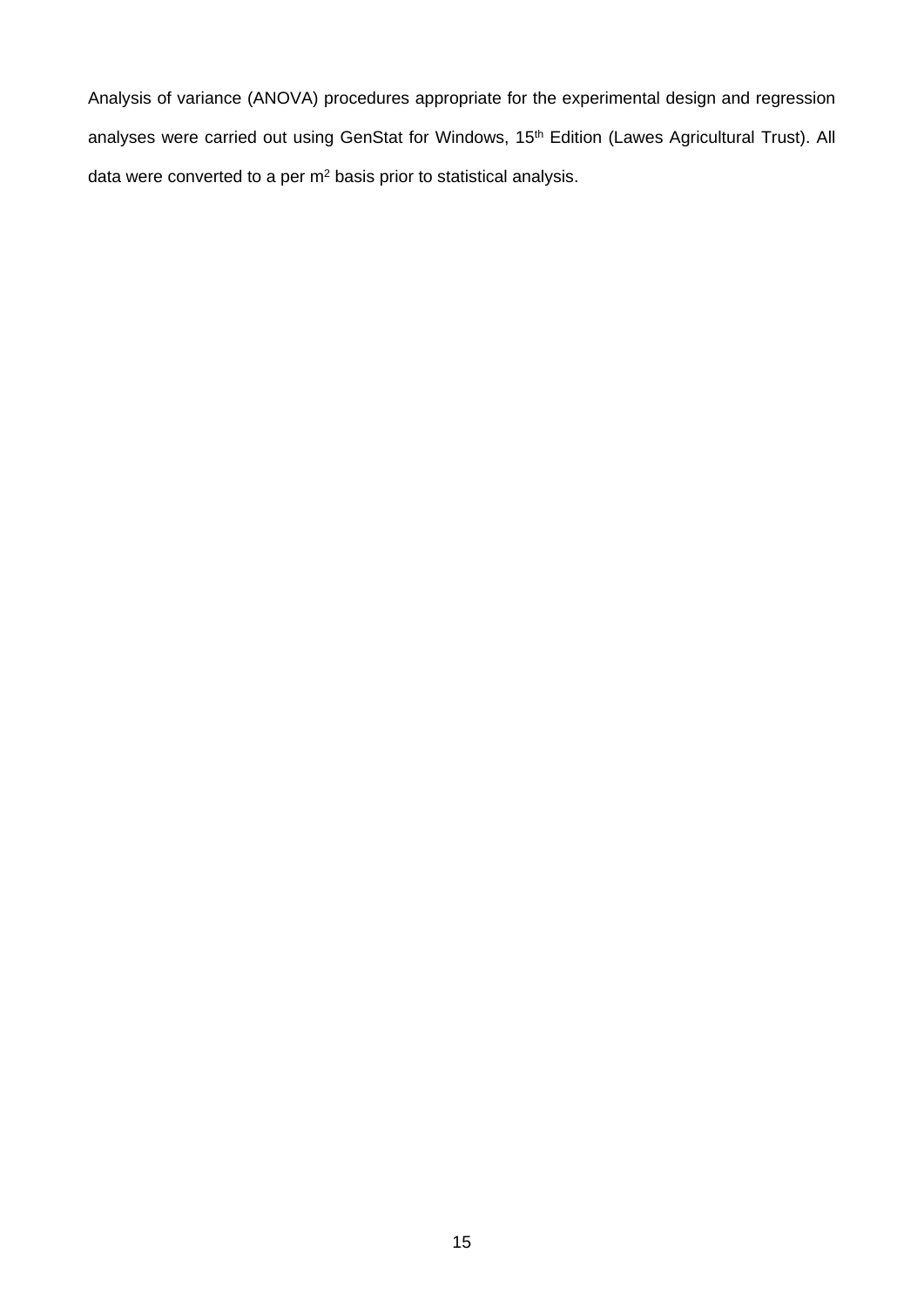## **4. Results**

#### **4.1. Biomass production and partitioning**

Total biomass production was assessed in both years. There were no significant differences between cultivars in total biomass production in 2010 and 2011 (Tables 2 and 3). However, there were significant differences in grain yield in 2010 (*P*=0.047) and 2011 (*P*<0.001) with Cordiale producing the highest grain yield in 2010, Glasgow producing the highest grain yield in 2011 and Maris Widgeon produced the lowest yield in both years (Tables 2 and 3). There were large differences between cultivars in straw yield in 2010 (*P*=0.005) and 2011 (*P*<0.001) with Maris Widgeon, the only non-semi dwarf, produced the most straw in both years (Tables 2 and 3). Cultivars differed significantly in the quantity of chaff produced in 2010 (*P*=0.022; Table 2) and 2011 (*P*=0.002; Table 3). PGR application had no significant effect on total biomass, grain yield, straw yield or chaff biomass and there were no significant interactions between cultivar and PGR in 2011.

With the exception of Maris Widgeon, all cultivars had a harvest index above 0.53, the highest being 0.57 in 2010 (*P*<0.001) (Cordiale, Grafton Mascot and Quartz; Table 2) and 0.59 in 2011 (*P*<0.001) (Grafton and Riband; Table 3). Considering straw yield as a proportion of total biomass (straw index), as expected, Maris Widgeon had the highest straw index (0.48 in 2010 and 0.46 in 2011) and Cordiale (0.29 in 2010 and 2011) the lowest in both years (Tables 2 and 3) and with other cultivars ranging from 0.30-0.33 (*P*<0.001; Tables 2 and 3). PGR application had no significant effect on harvest index and straw index and there were no significant interactions between cultivar and PGR in 2011.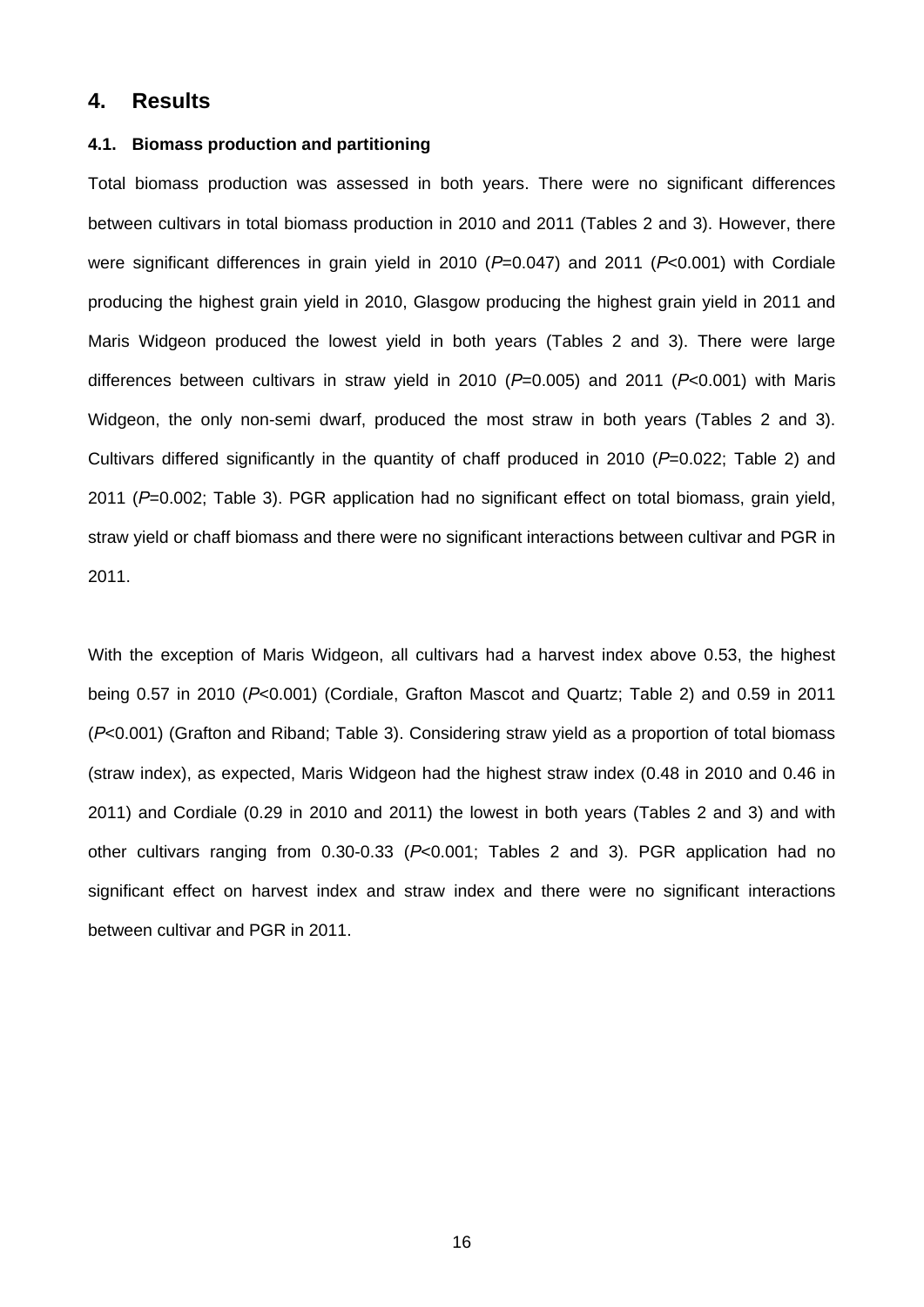| Cultivars        | <b>Total Biomass</b> | <b>Grain Yield</b> | <b>Straw Yield</b> | <b>Chaff Biomass</b> | Harvest | <b>Straw</b> |
|------------------|----------------------|--------------------|--------------------|----------------------|---------|--------------|
|                  | $(g m-2)$            | $(g \; m^{-2})$    | $(g m-2)$          | $(g \; m^{-2})$      | Index   | Index        |
|                  | (2010)               | (2010)             | (2010)             | (2010)               | (2010)  | (2010)       |
| Ambrosia         | 1564                 | 877                | 505                | 154                  | 0.56    | 0.32         |
| <b>Battalion</b> | 1565                 | 872                | 511                | 164                  | 0.55    | 0.32         |
| Cordiale         | 1846                 | 1061               | 553                | 201                  | 0.57    | 0.29         |
| Grafton          | 1378                 | 788                | 422                | 152                  | 0.57    | 0.30         |
| Glasgow          |                      |                    |                    |                      |         |              |
| Hereward         | 1540                 | 829                | 506                | 176                  | 0.53    | 0.32         |
| Invicta          | 1540                 | 816                | 537                | 160                  | 0.52    | 0.35         |
| Istabraq         | 1492                 | 829                | 486                | 152                  | 0.55    | 0.32         |
| Maris Widgeon    | 1452                 | 596                | 709                | 139                  | 0.41    | 0.48         |
| Mascot           | 1492                 | 863                | 473                | 152                  | 0.57    | 0.31         |
| Quartz           | 1411                 | 813                | 424                | 160                  | 0.57    | 0.30         |
| Riband           | 1703                 | 964                | 551                | 174                  | 0.56    | 0.32         |
| Sterling         | 1391                 | 767                | 441                | 156                  | 0.54    | 0.32         |
| Xi 19            | 1779                 | 987                | 581                | 198                  | 0.55    | 0.32         |
| Zebedee          | 1407                 | 797                | 439                | 149                  | 0.56    | 0.31         |
| Mean             | 1540                 | 847                | 510                | 163                  | 0.54    | 0.33         |
| P                | 0.265                | 0.047              | 0.005              | 0.022                | < 0.001 | < 0.001      |
| <b>SED</b>       | 181.3                | 110.5              | 63.2               | 17.29                | 0.0155  | 0.0130       |
| df               | 39                   | 39                 | 39                 | 39                   | 39      | 39           |

Table 2: Total biomass production and yield components of 14 winter wheat cultivars in 2010.

Table 3: Total biomass production and yield components of 15 winter wheat cultivars in 2011.

| Cultivars        | <b>Total Biomass</b> | <b>Grain Yield</b> | <b>Straw Yield</b> | <b>Chaff Biomass</b> | Harvest | <b>Straw</b> |
|------------------|----------------------|--------------------|--------------------|----------------------|---------|--------------|
|                  | $(g m-2)$            | $(g m^{-2})$       | $(g \; m^{-2})$    | $(g m-2)$            | Index   | Index        |
|                  | (2011)               | (2011)             | (2011)             | (2011)               | (2011)  | (2011)       |
| Ambrosia         | 1747                 | 1005               | 559                | 177                  | 0.57    | 0.31         |
| <b>Battalion</b> | 1585                 | 893                | 513                | 172                  | 0.56    | 0.32         |
| Cordiale         | 1503                 | 878                | 446                | 172                  | 0.58    | 0.29         |
| Grafton          | 1573                 | 929                | 469                | 169                  | 0.59    | 0.29         |
| Glasgow          | 1788                 | 1048               | 522                | 207                  | 0.58    | 0.29         |
| Hereward         | 1653                 | 880                | 556                | 209                  | 0.53    | 0.33         |
| Invicta          | 1686                 | 938                | 556                | 176                  | 0.55    | 0.33         |
| Istabrag         | 1759                 | 977                | 578                | 194                  | 0.55    | 0.32         |
| Maris Widgeon    | 1589                 | 670                | 743                | 165                  | 0.42    | 0.46         |
| Mascot           | 1657                 | 923                | 545                | 178                  | 0.55    | 0.32         |
| Quartz           | 1507                 | 861                | 459                | 169                  | 0.57    | 0.30         |
| Riband           | 1614                 | 956                | 494                | 160                  | 0.59    | 0.30         |
| Sterling         | 1434                 | 820                | 446                | 157                  | 0.57    | 0.31         |
| Xi 19            | 1618                 | 907                | 520                | 185                  | 0.55    | 0.32         |
| Zebedee          | 1635                 | 946                | 508                | 172                  | 0.57    | 0.31         |
| Mean             | 1623                 | 909                | 528                | 178                  | 0.56    | 0.32         |
| P                | 0.23                 | < 0.001            | < 0.001            | 0.002                | < 0.001 | < 0.001      |
| <b>SED</b>       | 121.8                | 68.3               | 44.08              | 12.42                | 0.0078  | 0.0070       |
| df               | 56                   | 56                 | 56                 | 56                   | 56      | 56           |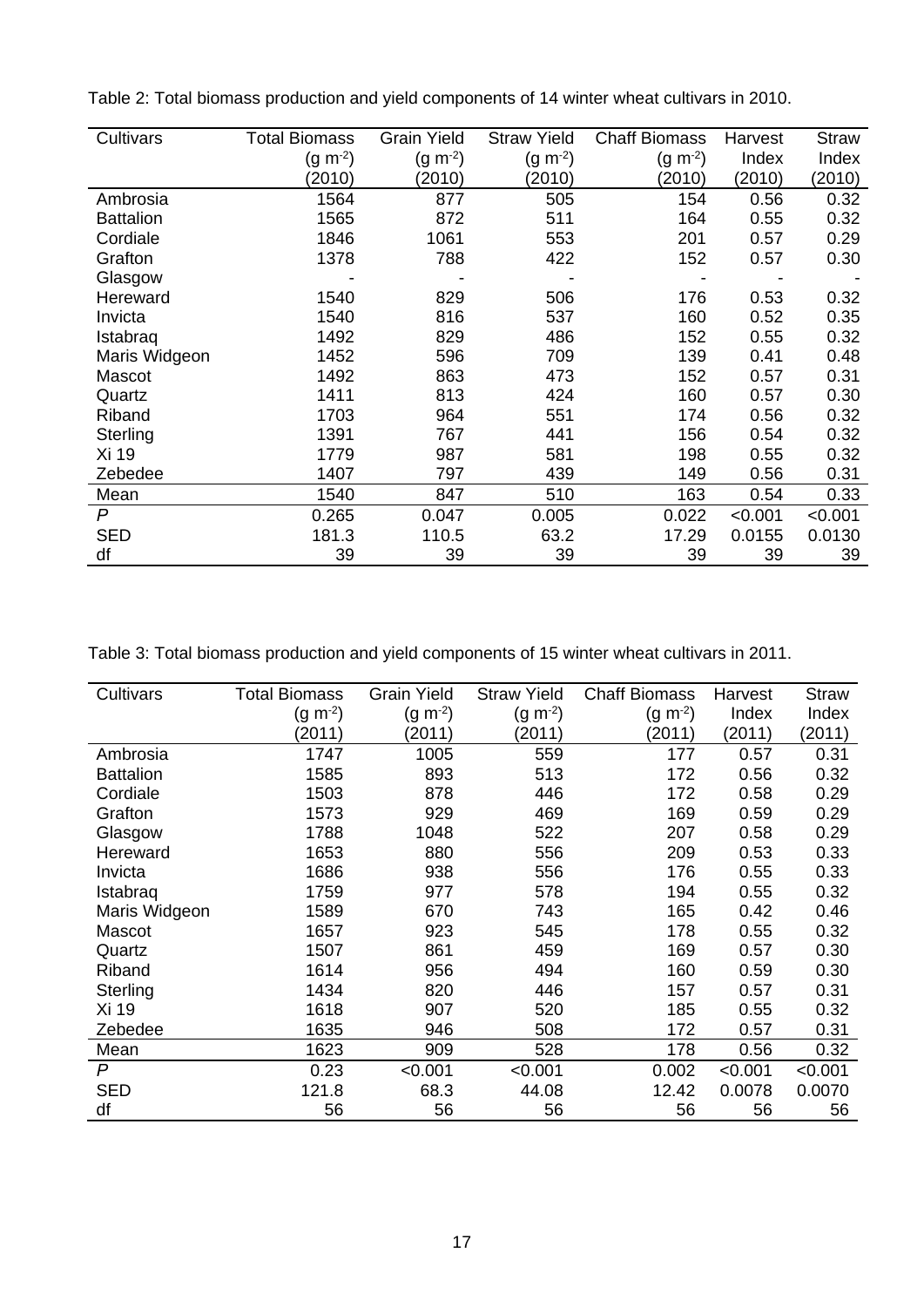## **4.2. Straw glucose yield and straw digestibility**

Straw glucose yield differed significantly between cultivars with Quartz recording the highest glucose yield and Maris Widgeon the least in both years (P<0.001; Table 4). Straw digestibility is expressed as the percentage of total available glucose in the residue released during enzyme hydrolysis. Moreover, straw digestibility also differed significantly between cultivars in 2010 and 2011 (*P*<0.001; Table 5) with Quartz recording the highest straw digestibility in 2010 (60.32%) and Cordiale the highest in 2011 (67.46%) and with Maris Widgeon recording the lowest digestibility in both years (Table 5). PGR application had no significant effect on straw glucose yield and straw digestibility and there were no significant interactions between cultivar and PGR in 2011.

| Cultivars     | Glucose Yield  | Glucose Yield  |
|---------------|----------------|----------------|
|               | $(mq gm^{-1})$ | $(mg gm^{-1})$ |
|               | (2010)         | (2011)         |
| Cordiale      | 344            | 390            |
| Hereward      | 324            | 375            |
| Istabrag      |                | 369            |
| Maris Widgeon | 244            | 315            |
| Quartz        | 374            | 404            |
| Riband        | 336            | 380            |
| Zebedee       | 339            | 380            |
| Mean          | 327            | 373            |
| P             | < 0.001        | < 0.001        |
| SED           | 9.71           | 10.72          |
| df            | 15             | 24             |

Table 4: Glucose yield of 6 winter wheat cultivars in 2010 and 7 winter wheat cultivars in 2011.

Table 5: Straw digestibility of 6 winter wheat cultivars in 2010 and 7 winter wheat cultivars in 2011.

| Cultivars     | <b>Straw Digestibility</b> | <b>Straw Digestibility</b> |  |
|---------------|----------------------------|----------------------------|--|
|               | (%) (2010)                 | (2011)<br>(%)              |  |
| Cordiale      | 54.02                      | 67.46                      |  |
| Hereward      | 50.63                      | 65.98                      |  |
| Istabraq      |                            | 62.74                      |  |
| Maris Widgeon | 38.65                      | 54.13                      |  |
| Quartz        | 60.32                      | 67.15                      |  |
| Riband        | 53.08                      | 63.95                      |  |
| Zebedee       | 53.99                      | 65.95                      |  |
| Mean          | 51.78                      | 63.91                      |  |
| P             | < 0.001                    | < 0.001                    |  |
| SED           | 1.767                      | 2.516                      |  |
| df            | 15                         | 24                         |  |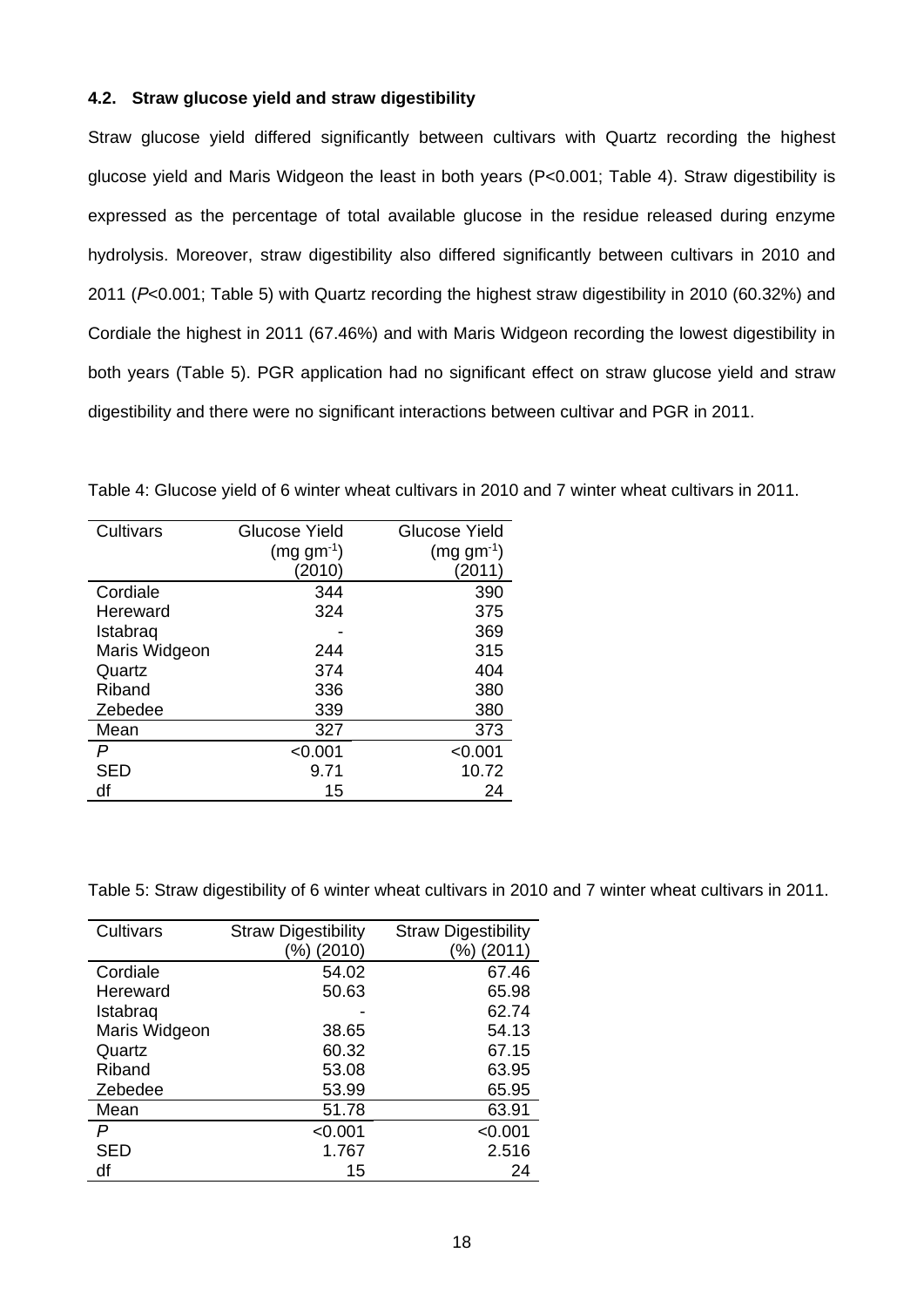#### **4.3. Lodging assessments**

The lodging model (Berry *et al*., 2000) uses crop measurements to predict the wind speed at which lodging will occur. Cultivars differed significantly for stem failure wind speed for internode 1 and 2 in 2010 (*P*<0.001; Figure 1 (a)) with cultivars ranking similarly for internode 2 in 2011 (Figure 1 (b)). Stem failure wind speed values were lower overall with significant differences for internode 1 in 2011 (*P*<0.001; Figure 1 (b)).

The cultivars most prone to stem lodging were Zebedee, followed by Battalion and Maris Widgeon in 2010 (Figure 1 (a)). The most resistant was Quartz in 2010 (Figure 1 (a)) and Grafton in 2010 and 2011 (Figure 1 (a) and (b)). There was a trend for PGR to increase stem failure wind speed for both internodes, but the differences were not significant and there were no significant interactions between cultivar and PGR for either internode in 2011 (Figure 1 (c) and (d)).

The component of stem failure wind speed most likely to be related to digestibility of the stem is the stem material strength (Figure 2). Differences between cultivars in stem material strength were not significant for internode 1 and 2 in 2010 (Figure 2 (a)). Cultivars ranked similarly in terms of stem material strength for internode 2 (Figure 2 (b)) but significantly differed for internode 1 in 2011 (*P*=0.002; Figure 2 (b)). PGR had an increasing and decreasing effect and had no significant effect on stem material strength for both internodes and there were no significant interactions between cultivar and PGR for either internode (Figure 2 (c) and (d)).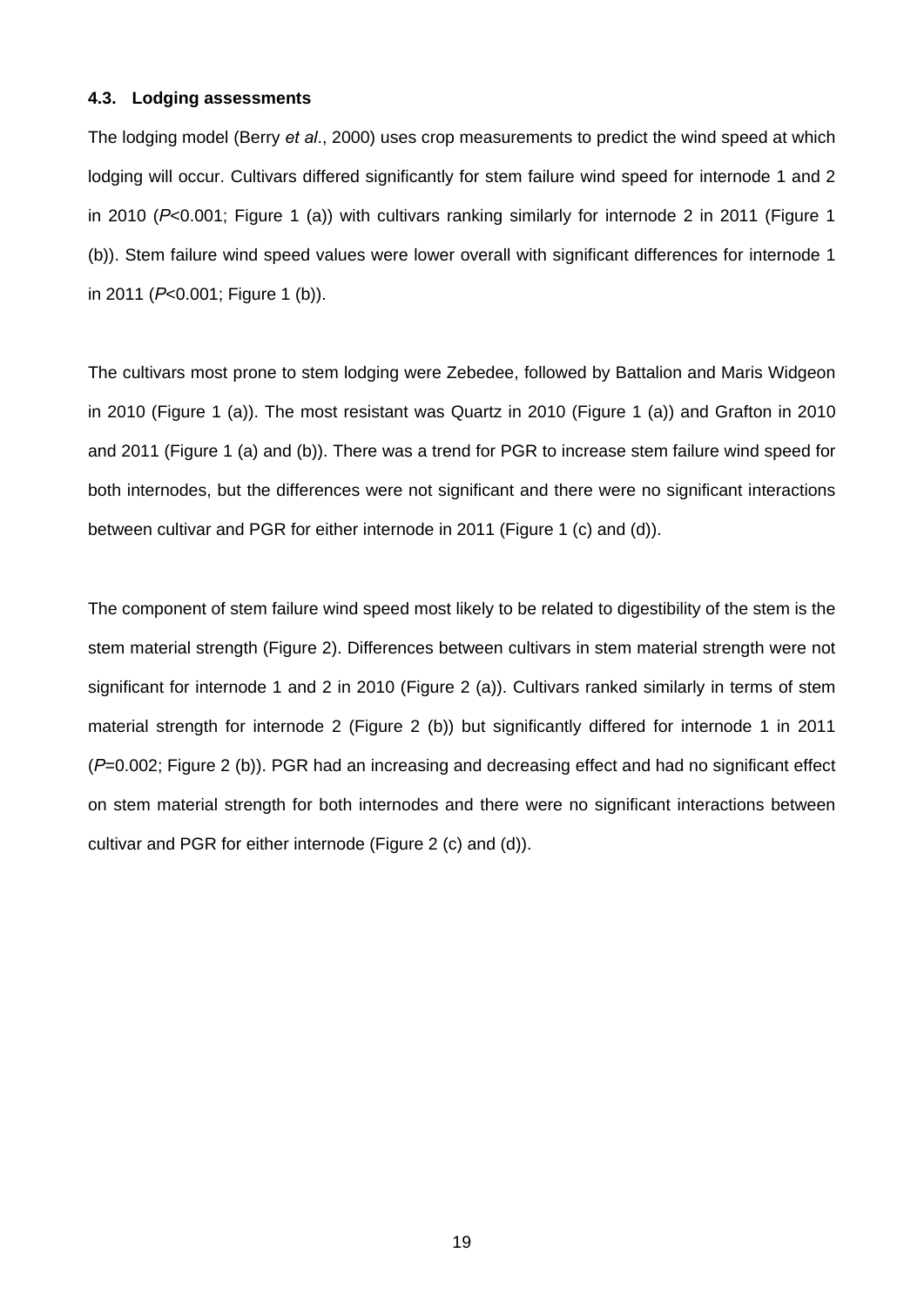

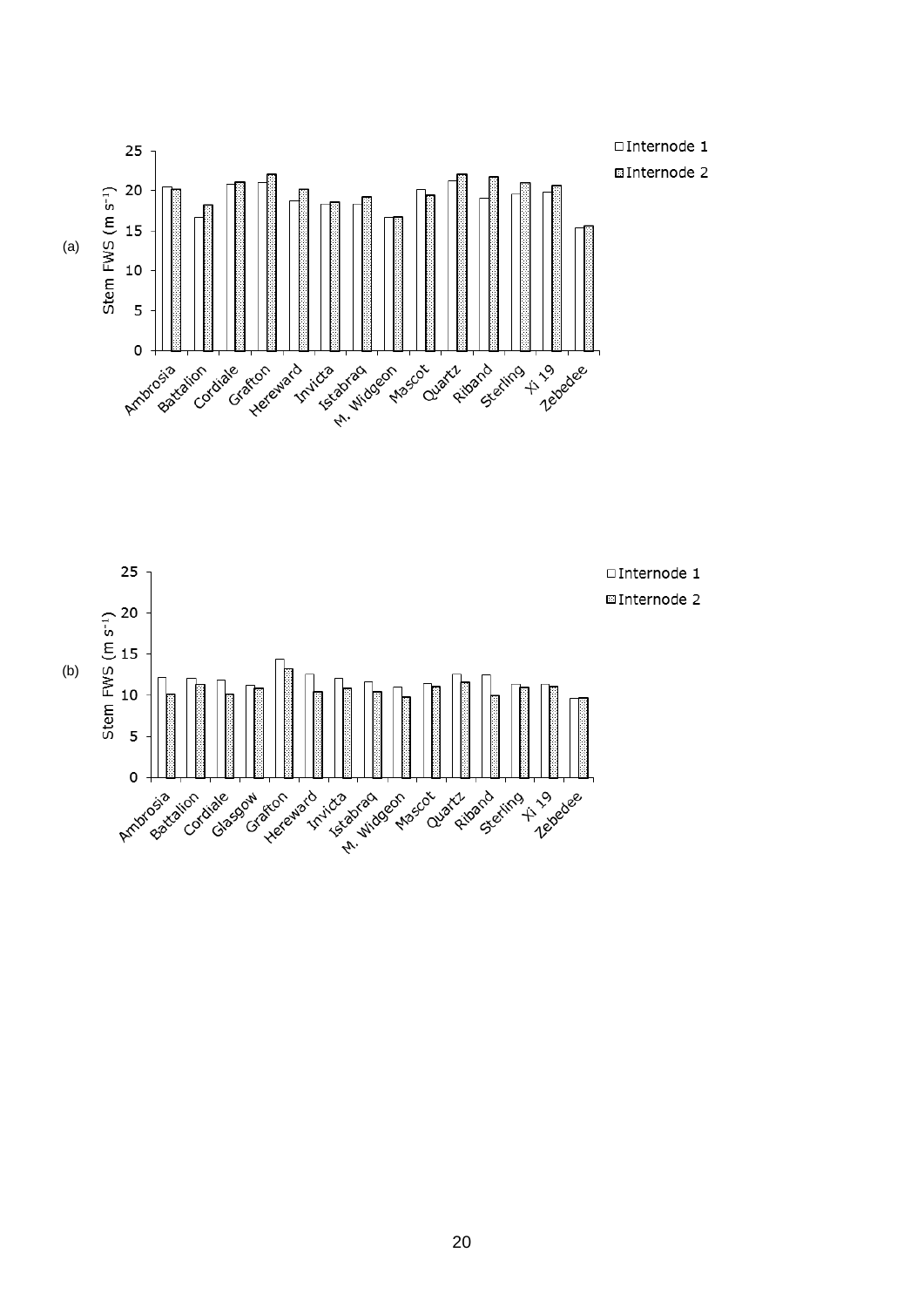

Figure 1: (a) Internode 1 stem failure wind speed (SED=1.214, df=39) and internode 2 stem failure wind speed (SED=1.402, df=39) of 14 winter wheat cultivars in 2010. (b) Effect of cultivar on internode 1 stem failure wind speed (SED=0.752, df=56) and internode 2 stem failure wind speed (SED=0.93, df=56) of 15 winter wheat cultivars in 2011. (c) Effect of cultivar and PGR on internode 1 stem failure wind speed (SED=1.056, df=57.46) of 15 winter wheat cultivars in 2011. (d) Effect of cultivar and PGR on internode 2 stem failure wind speed (SED=1.346, df=49.77) of 15 winter wheat cultivars in 2011.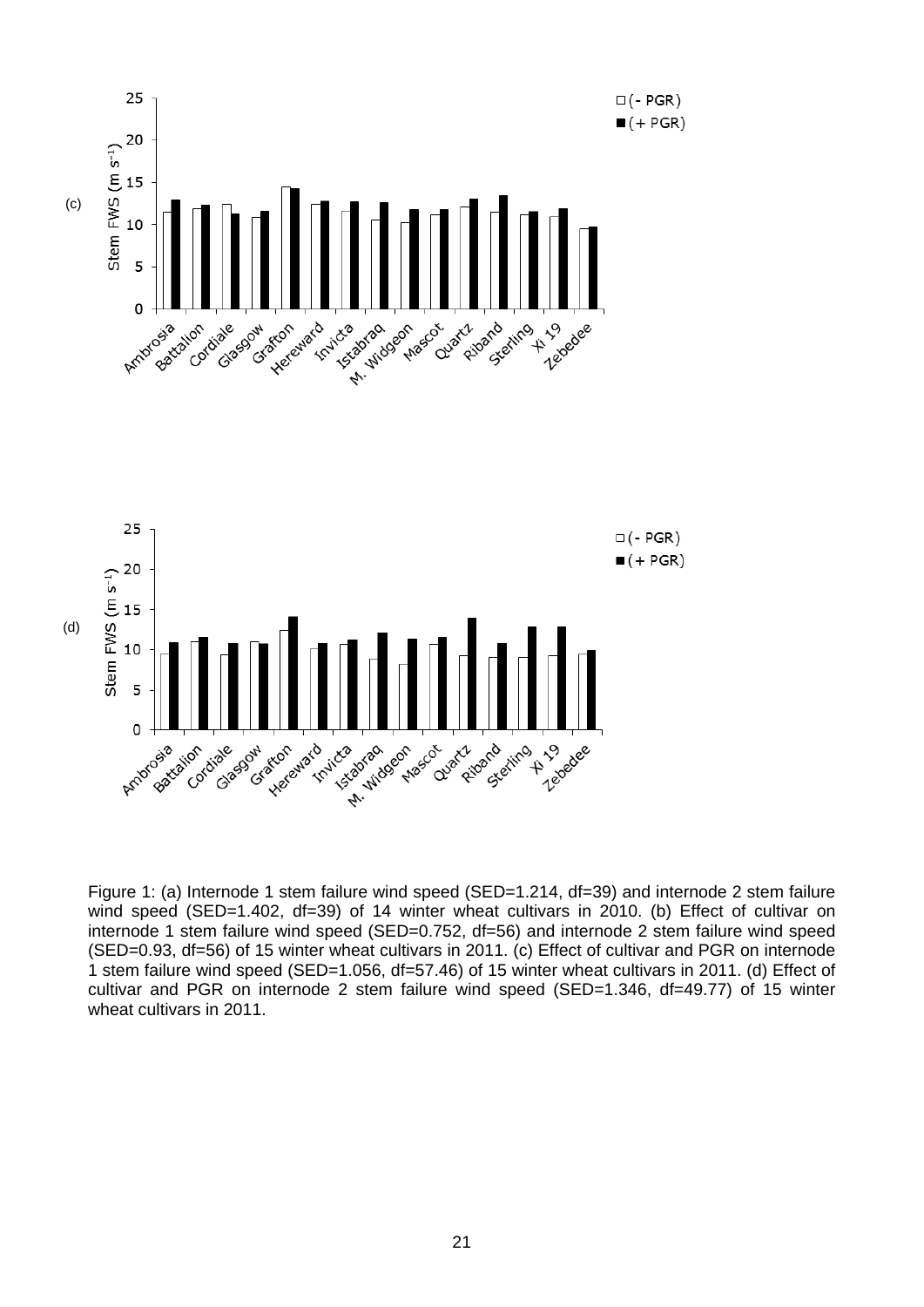



(b)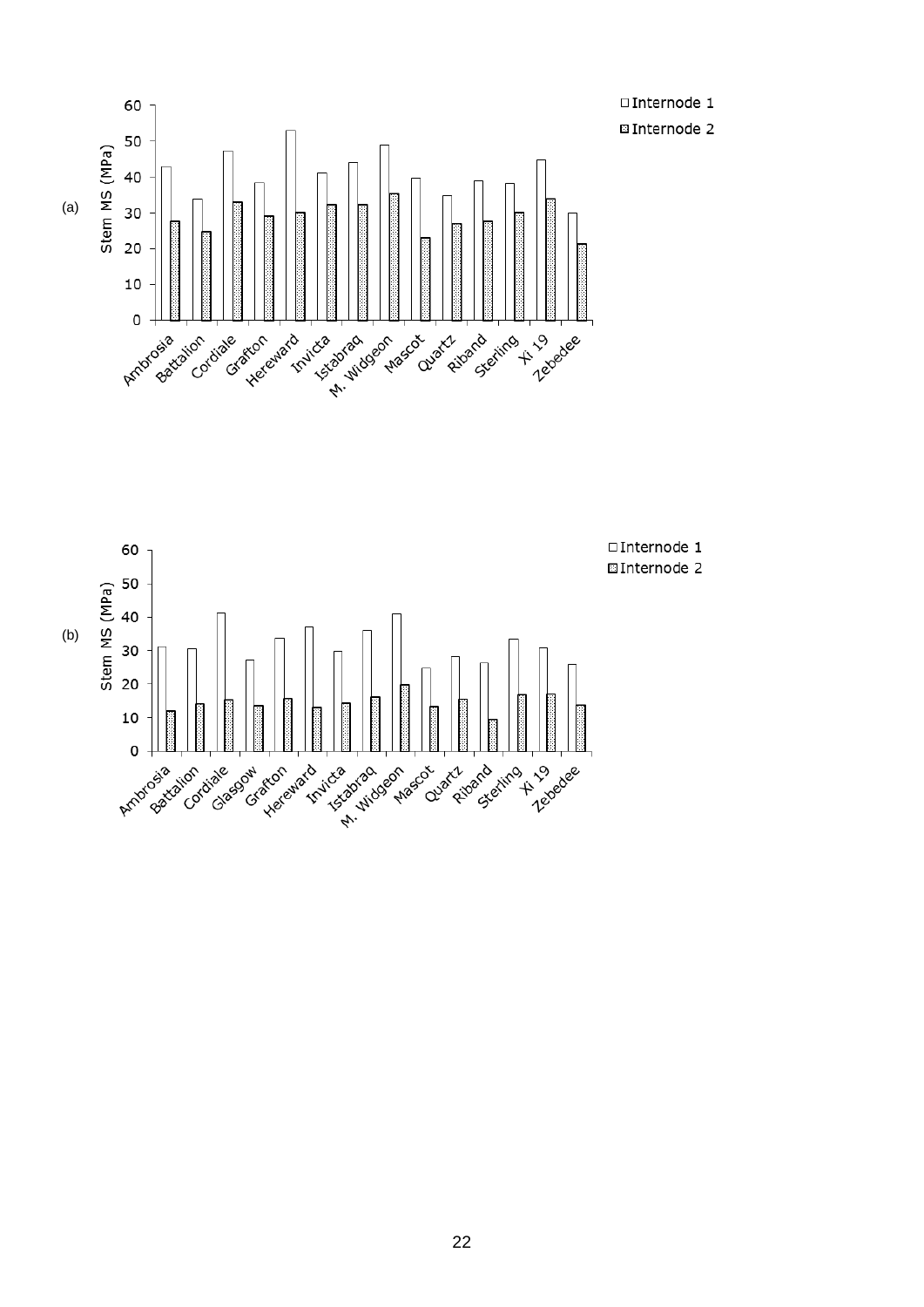

Figure 2: (a) Internode 1 stem material strength (SED=7.83, df=39) and internode 2 stem material strength (SED=4.27, df=39) of 14 winter wheat cultivars in 2010. (b) Effect of cultivar on internode 1 stem material strength (SED=4.33, df=56) and internode 2 stem material strength (SED=3.11, df=56) of 15 winter wheat cultivars in 2011. (c) Effect of cultivar and PGR on internode 1 stem material strength (SED=5.99, df=57.87) of 15 winter wheat cultivars in 2011. (d) Effect of cultivar and PGR on internode 2 stem material strength (SED=4.56, df=44.97) of 15 winter wheat cultivars in 2011.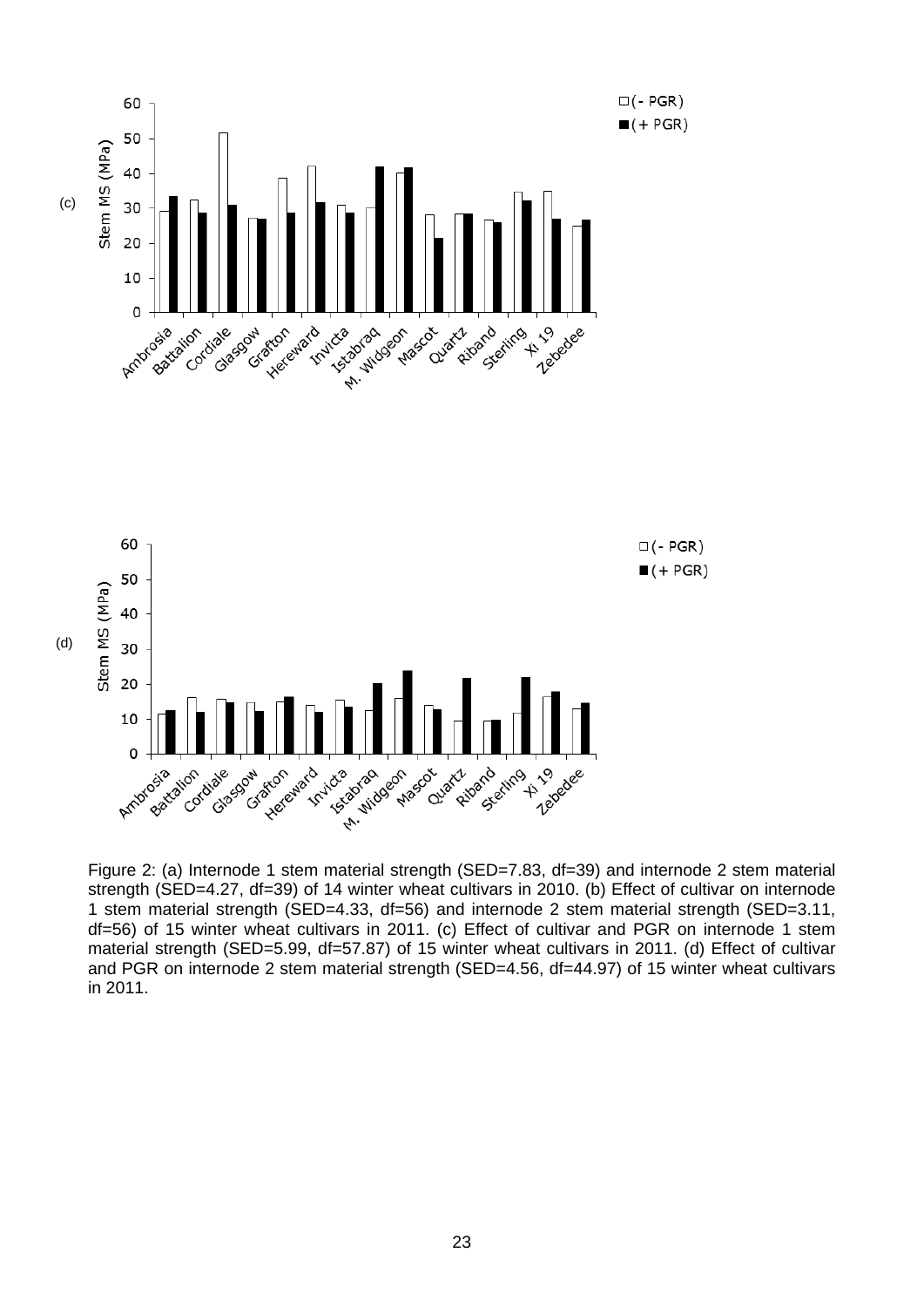#### **4.4. Relationship between straw digestibility and lodging resistance**

When straw digestibility was regressed against stem material strength, there was no significant relationship for either internode in 2010 or 2011 analysed alone. PGR application had no significant effect on the relationship in 2011. Stem material strength is not the only determinant of lodging susceptibility as the leverage force on the stem also needs to be considered.

A key component of leverage force is cultivar height. When cultivar height was regressed against straw digestibility, a significant negative relationship was detected in both years (*P*<0.001,  $R^2$ =0.7049; Figure 3 (a)) and ( $P$ <0.001,  $R^2$ =0.373; Figure 3 (b)). PGR application had no significant effect on the relationship in 2011 (Figure 3 (b)).

Stem strength and leverage force are used to calculate stem failure wind speed (the wind speed at which the stem is predicted to fail). When straw digestibility was regressed against stem failure wind speed, there was no significant relationship for either internode in 2010 or 2011 analysed alone. PGR application had no significant effect on the relationship in 2011.

When glucose yield was regressed against stem failure wind speed, a significant weak linear relationship was detected for internode 1 ( $P=0.022$ ,  $R^2=0.216$ ; Figure 4 (a)) in 2010 but there were no relationship for internode 2 in 2010 and for either internode in 2011. PGR application had no significant effect on the relationship in 2011.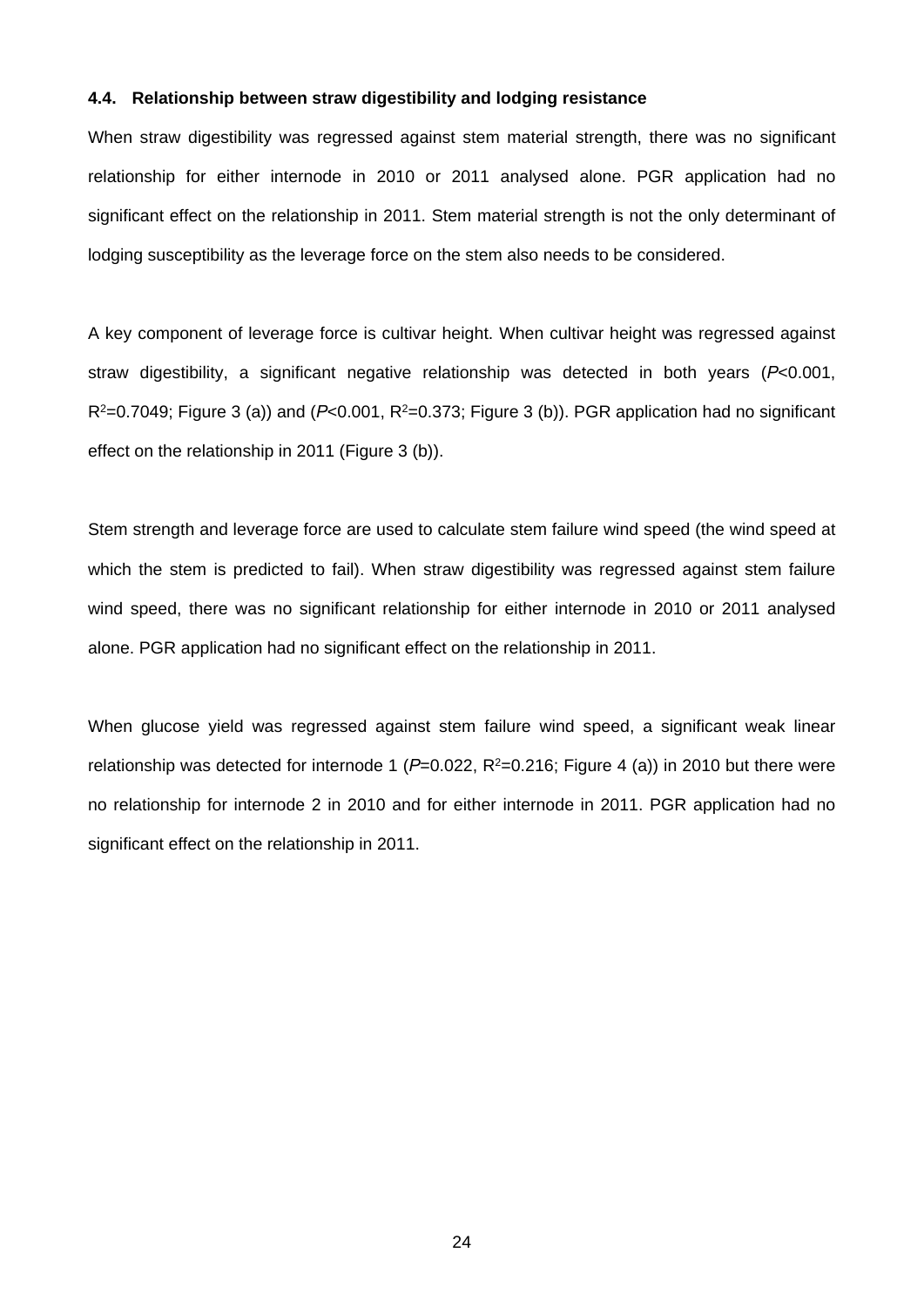

Figure 3: (a) Relationship between cultivar height and % straw digestibility of 6 winter wheat cultivars in 2010. (b) Relationship between cultivar height and % straw digestibility of 7 winter wheat cultivars in 2011.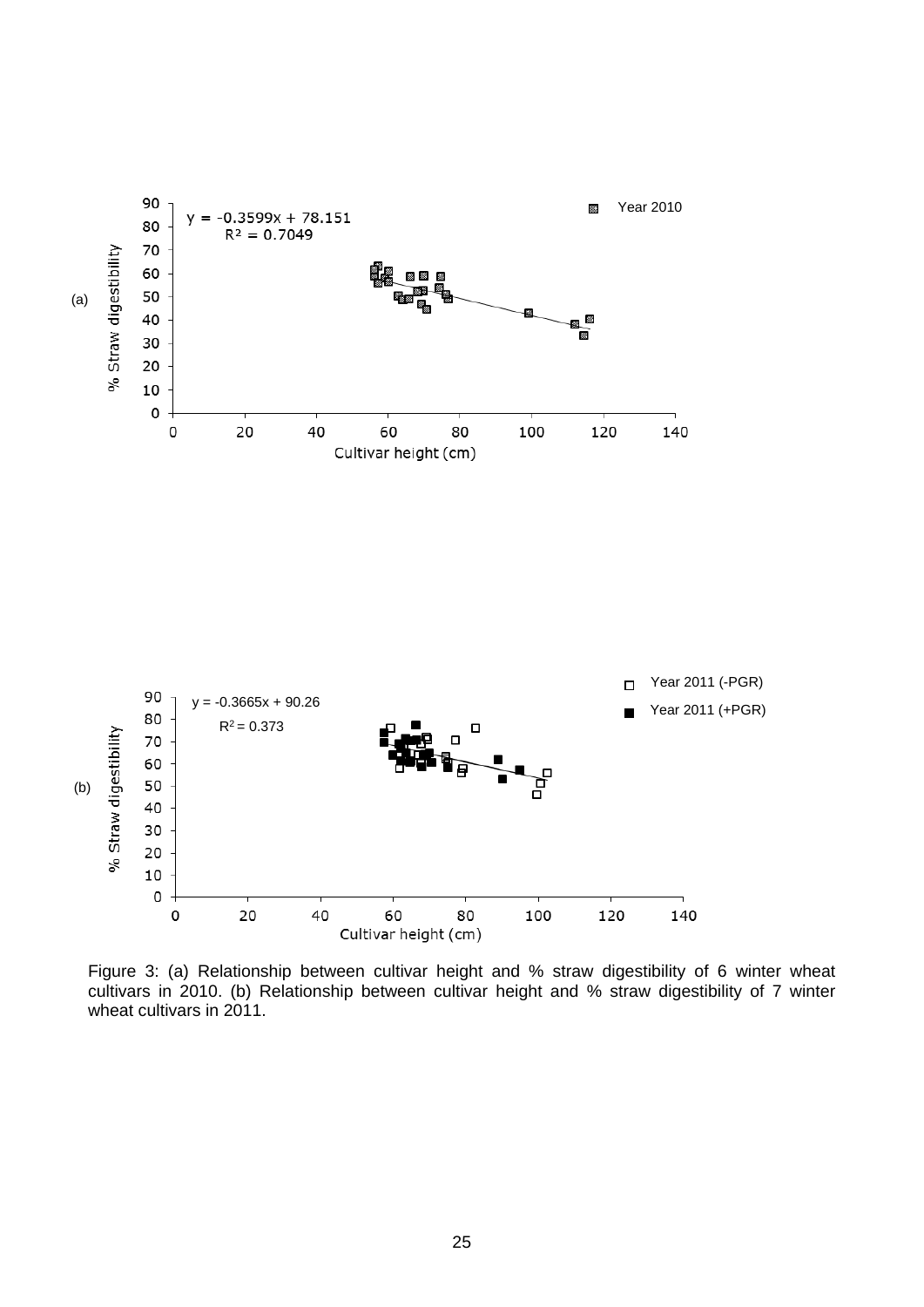

Figure 4: (a) Relationship between glucose yield and internode 1 stem failure wind speed of 6 winter wheat cultivars in 2010.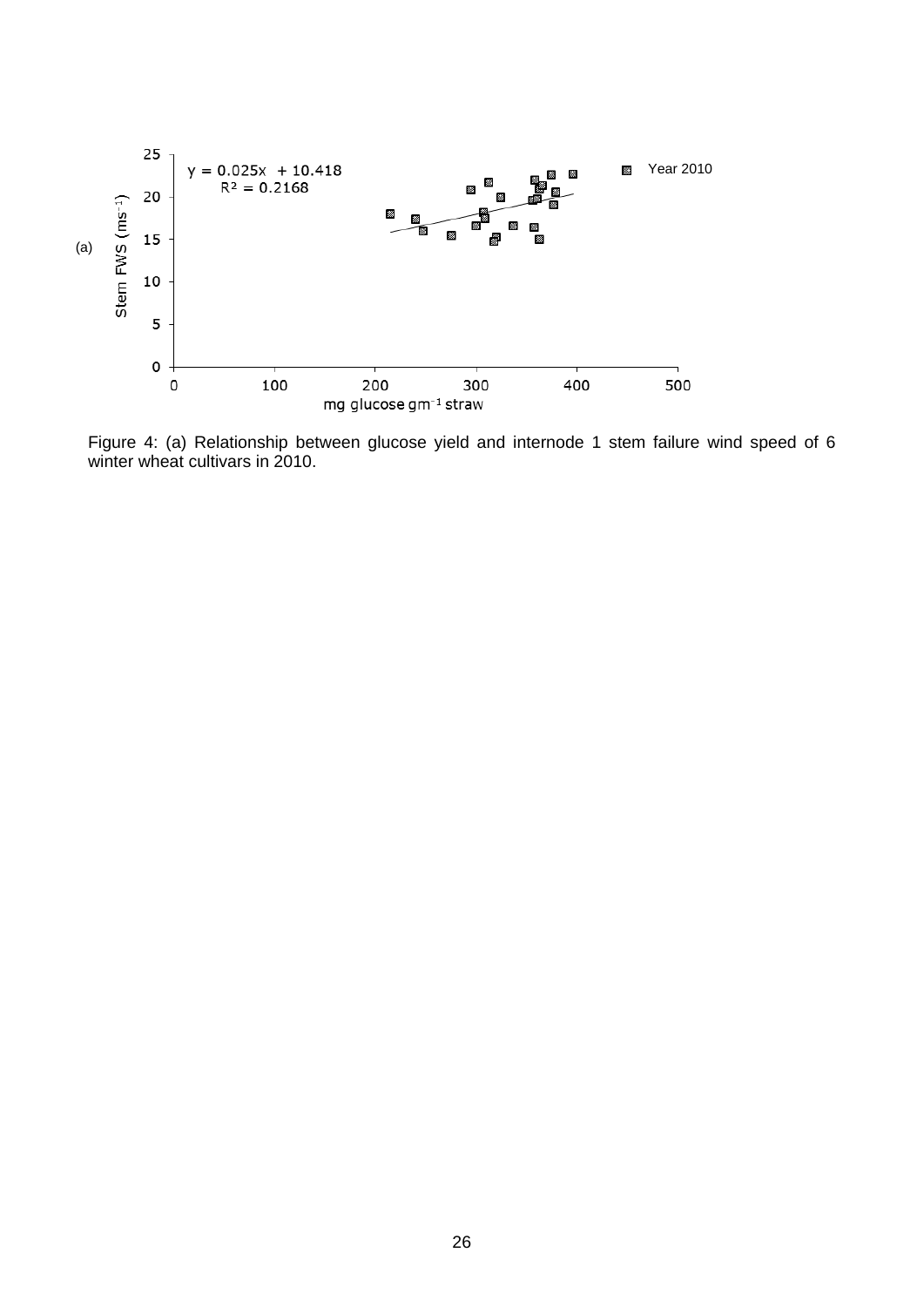## **5. Discussion**

The 15 cultivars selected produced similar amounts of biomass per unit area but contrasted for partitioning of that biomass to grain, straw and chaff and therefore had significantly different grain and straw yields. This is not surprising as several reviews of yield progress in wheat have shown that recent improvements in yield have come mainly from increases in harvest index rather than total biomass production (*e.g.* Shearman *et al*., 2005). Maris Widgeon, the only non-semi-dwarf cultivar in the experiment, produced similar amounts of biomass as the other cultivars but, as expected, had a smaller harvest index and hence less grain yield and greater straw yield than the other cultivars.

Pre-treatment was selected to achieve 50% subsequent saccharification of glucose from a standard wheat cultivar. This was to identify variations in digestibility between cultivars. Glucose yield from pre-treated straw residue after enzyme hydrolysis varied between cultivars in both years. This is a similar finding to Knapp *et al*. (1983) who reported significant differences between cultivars of winter wheat in the amount of reducing sugars released by enzyme saccharification with *Trichoderma reesei*. In contrast, Larsen *et al*. (2012) found no significant cultivar differences with enzyme saccharification either in terms of glucose, xylose nor total sugar released from straw. With similar level of glucose content from straw residue, Quartz had the highest glucose yield and Maris Widgeon the least from pre-treated straw residue after enzyme hydrolysis in both years. Lindedam *et al*. (2012) reported a similar range of C6 sugar (glucose) release ranging from 0.21- 0.22 g g-1 of straw from twenty wheat cultivars. Saha *et al*. (2005) reported a maximum value of 550 mg g-1.

Straw digestibility is expressed as the percentage glucose released by enzymes. Straw digestibility varied between cultivars in both years and PGR application had no effect on straw digestibility in 2011. Average straw digestibility was higher in 2011 (63.91%) than 2010 (51.78%). Jensen *et al*. (2011) identified differences between winter wheat cultivars with respect to degradability of straws from 106 winter wheat cultivars which exhibited differences in degradability ranging from 258 g kg-1 to 407 g kg-1 of dry matter by using *in vitro* enzymatic solubility (EFOS) assay which was been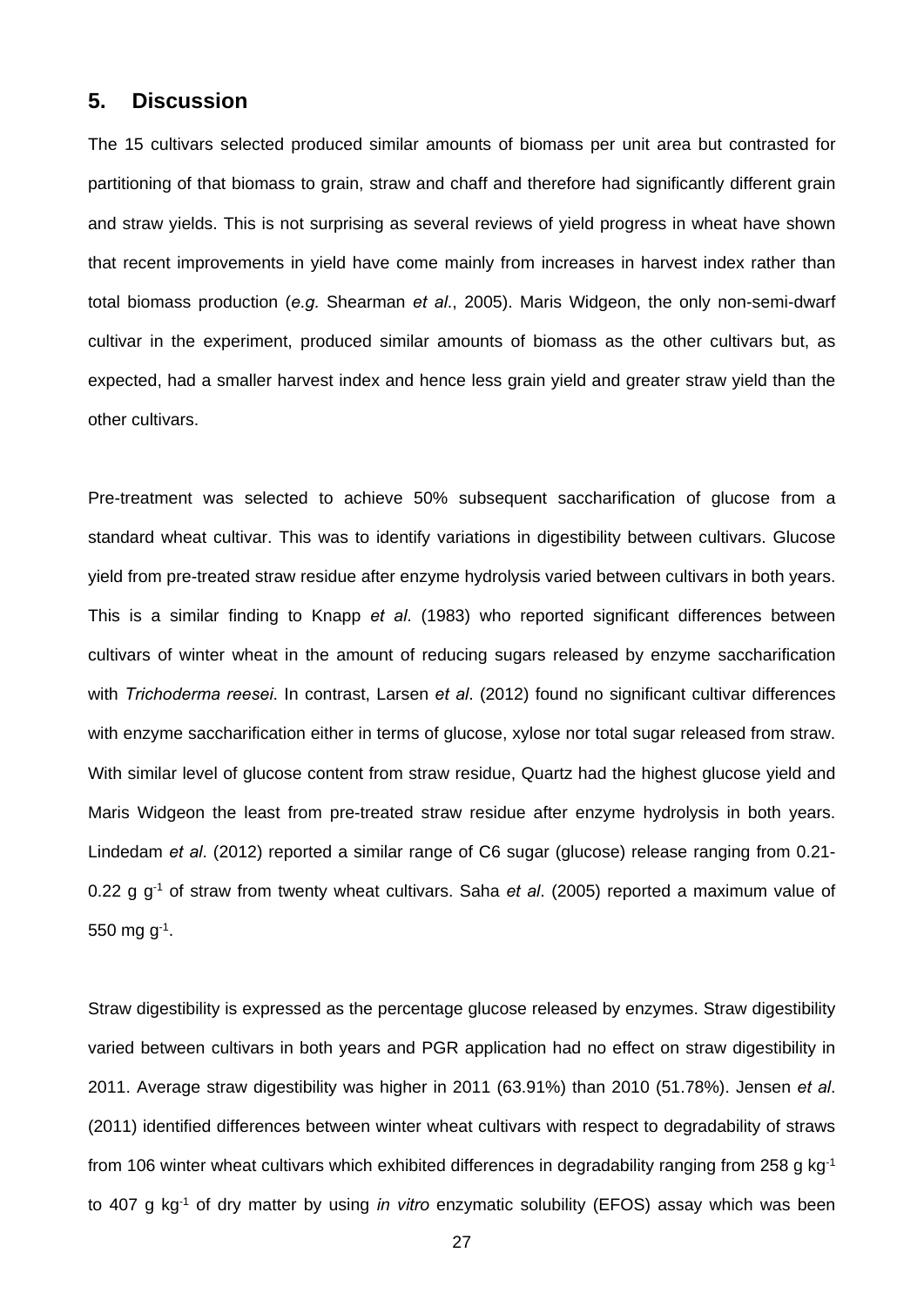developed to assess feed value. EFOS assay correlates with other assays such as the recently developed high-throughput pre-treatment and enzymatic saccharification developed by Selig *at al*. (2010). White *et al*. (1981) previously also found significant differences in degradability in a set of 25 winter wheat cultivars.

Quartz consistently had higher glucose yield with the highest straw digestibility with 60.32% followed by Cordiale (54.02%) in 2010. But surprisingly, Cordiale had the highest straw digestibility with 67.46% followed by Quartz (67.15%) in 2011. But moreover, Cordiale also had the highest glucose yield after Quartz in both years. However, Habib *et al*. (1995) also found a highly significant difference in digestibility by using *in vitro* dry matter digestibility (IVDMD) by 48 h *in vitro*  fermentation technique developed by Tilley and Terry (1963) ranging from 36.40% to 48.36% in 15 wheat cultivars. Interestingly, Maris Widgeon the only non-semi-dwarf with high straw yield had the least straw digestibility (38.65% and 54.13% in 2010 and 2011, respectively) in both years as well had the least glucose yield in both years. This was in agreement with Capper (1988) who suggested that taller cultivars would have more stem than shorter cultivars and this would theoretically result in lower digestibility. Tolera *et al*. (2008) also reported that there were differences in digestibility caused by cultural practice. Cordiale and Quartz both a semi-dwarf with the greatest grain yield along with greatest straw yield had the highest straw digestibility in both years. Keman *et al*. (1984) and Tolera *et al*. (2008) reported that the digestibility of different parts or components of the plant varies and part of the reason for the difference in digestibility of the different cultivars may be due to different ratios of the parts of the plants (leaves vs. stem). Travis *et al*. (1996) who also reported that increased straw stiffness may be associated with modified anatomical features of the stems and changed chemical characteristics of the cell walls, which may be expected to decrease degradability of the straw.

There was no evidence that straw digestibility was related to lodging susceptibility. When data from 2010 or 2011 were analysed separately, no relationship was found between straw digestibility and stem material strength. However, suggests that cultivars with the highest straw digestibility are not necessarily with more stem material strength and may less likely to get lodged. Baker *et al*.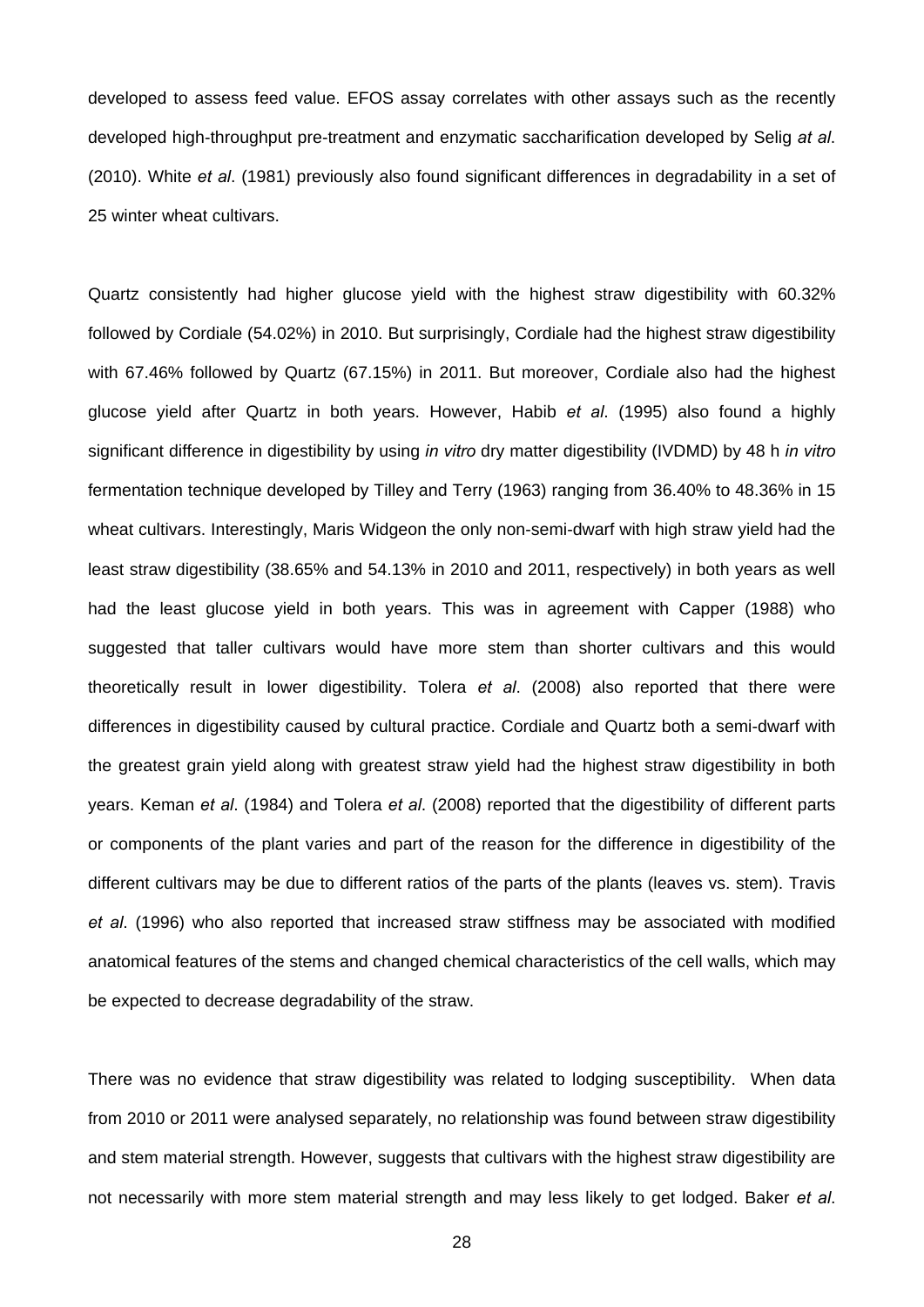(1998) reported that stem lodging risk increases significantly if the stem material strength falls below 20 MPa. Travis *et al*. (1996) found that wheat and barley varieties that were more resistant to lodging had higher *in vitro* degradability of the basal internode than susceptible varieties.

Stem material strength is only one component of overall stem strength which is also dependent on factors such as internode length. Stem failure wind speed is the force of wind required to cause the internode to lodge and is hence a better indicator of lodging risk than stem material strength. There was no evidence that straw digestibility was related to stem failure wind speed, *i.e.* lodging susceptibility, for either internode in 2010 or 2011 when analysed alone. Berry *et al*. (2000) reported that stem lodging risk increases significantly if the stem failure wind speed falls below 20– 25 m  $s<sup>-1</sup>$  and the wheat must withstand wind gusts of up to 40 m  $s<sup>-1</sup>$ .

Although, straw digestibility had no relationship between stem failure wind speed but the actual glucose recovered and available for bioethanol production was positively related to stem failure wind speed for internode 1 in 2010. Moreover, PGR had no significant effect on the relationship in 2011.

A key component of leverage force is cultivar height. When regressed against straw digestibility, a negative relationship was detected in both years. This agrees with Jensen *et al*. (2011) who reported that degradability of straw decreased with height as more degradable leaves constitute a larger part of the straw in shorter cultivars. Thus, this indicates that taller wheat cultivars are less digestible. Lindedam *et al*. (2012) suggested that cultivar-specific relationships of leaf and stem sugar yield is more important in predicting the overall sugar yield than the leaf-to-stem ratio. Taller plants had a preferred structure for pre-treatment and enzymatic hydrolysis, which impact conversion to sugar positively compared to shorter plants.

These results are promising as they indicate that it should be possible to identify wheat cultivars that are suitable for dual purpose use (grain for food, straw for bioethanol) and that these are not likely to be more susceptible to lodging. There was some variation in straw digestibility between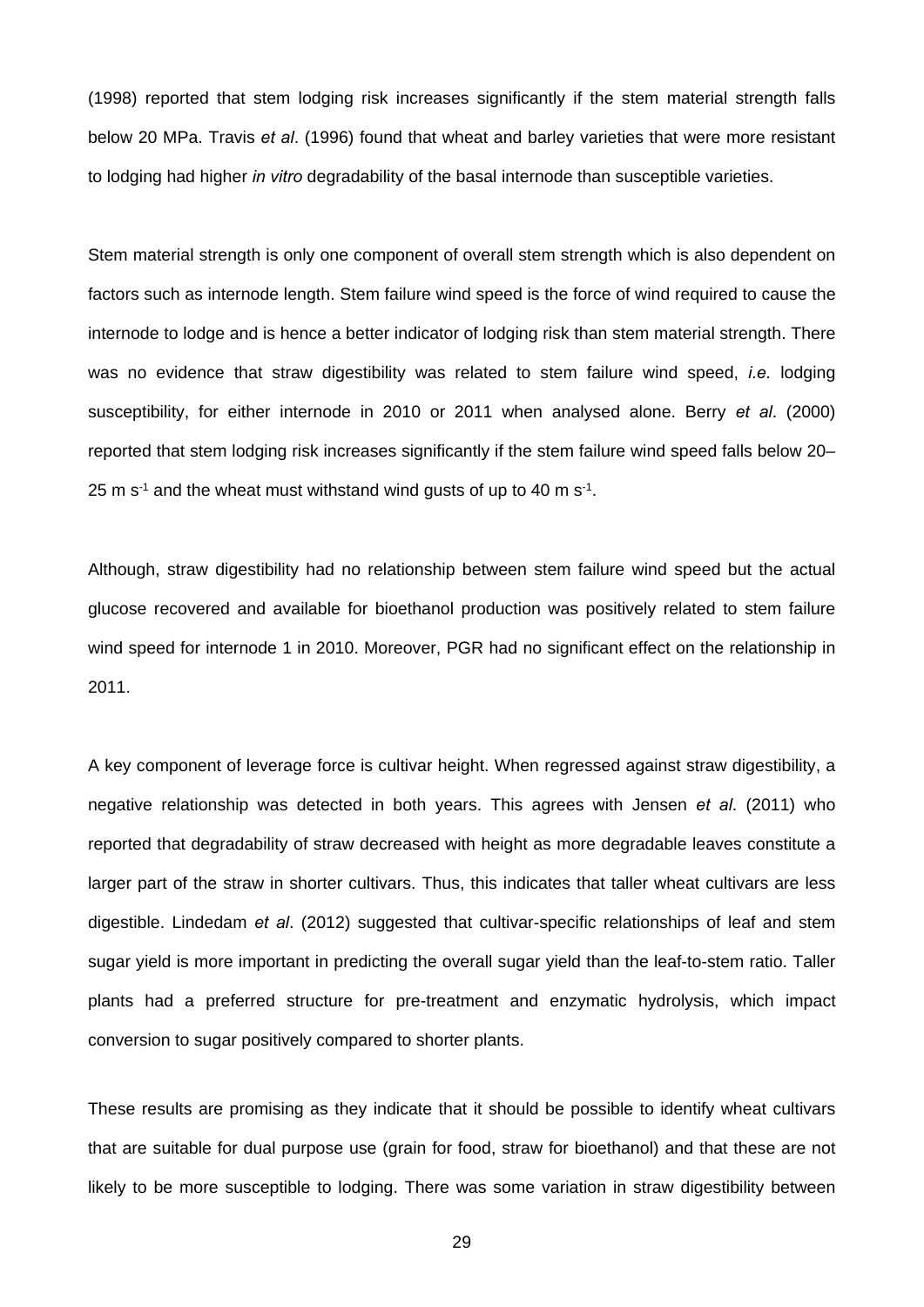cultivars but there was no evidence that higher digestibility leads to weaker stem and subsequently increases lodging risk. PGRs reduced plant height and therefore lodging risk without reducing straw yield so had no impact on potential bioethanol yield.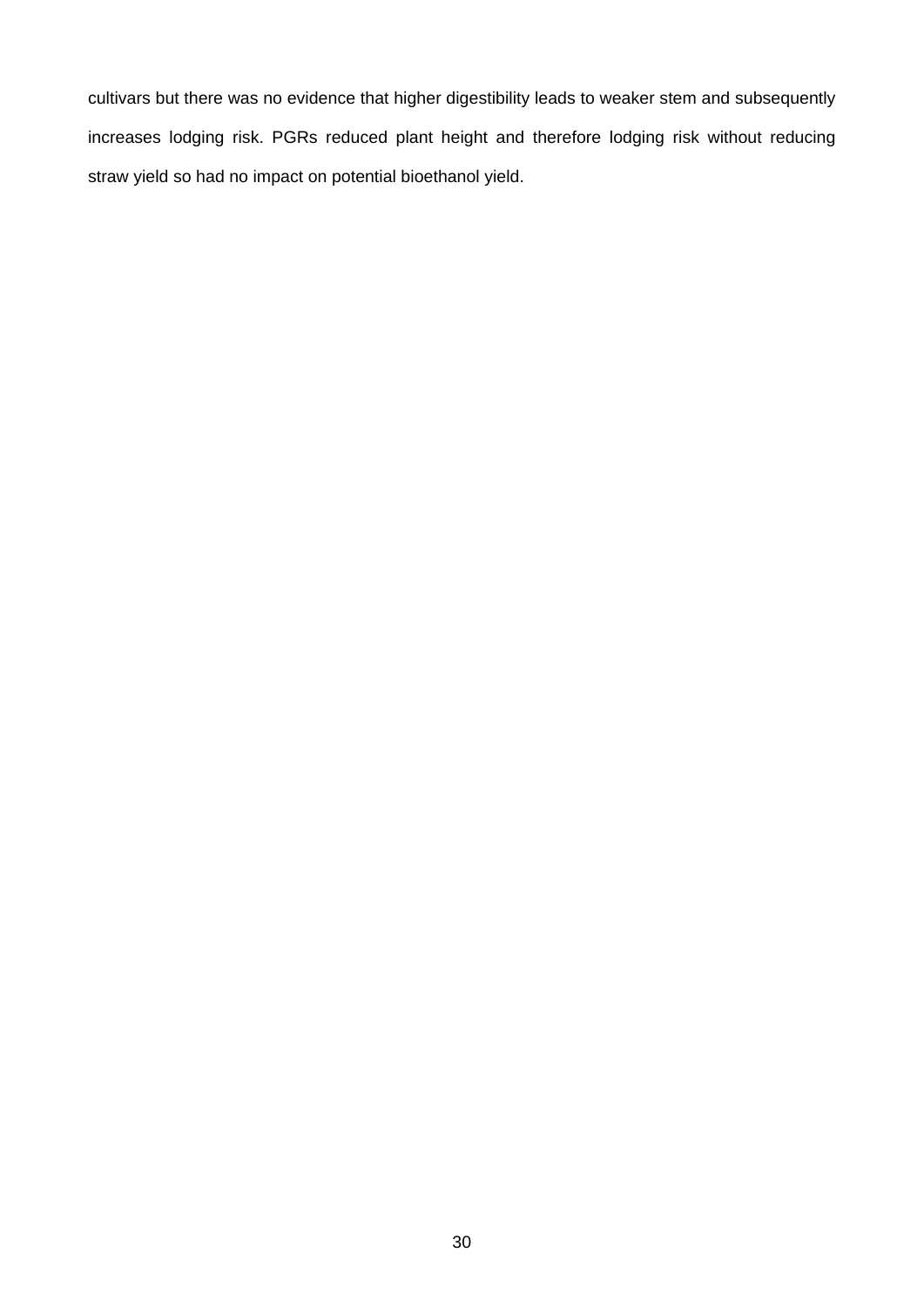# **6. References**

**Acevedo E, Silva P and Silva H. (2002)** Wheat growth and physiology, Curtis BC, Rajaram S, Gómez MH (eds.) Bread wheat: Improvement and production. FAO, Plant Production and Protection Series.

**Agriculture Development and Advisory Service (ADAS, 2008)** Growing Wheat for Alcohol and Bioethanol Production in the North East.

**Antongiovanni M and Sargentini C. (1991)** Variability in chemical composition of straws. CIHEAM – *Options Mediterraneennes*, **16**: 49-53.

**Aspinal GO. (1959)** Structural chemistry of the hemicelluloses. *Advances in carbohydrate chemistry*, Vol. **14**: 429-468, Academic Press, New York and London.

**Austin RB, Bingham J, Blackwell RD, Evans LT, Ford MA, Morgan CL and Taylor M. (1980A)**  Genetic Improvements in Winter Wheat Yields Since 1990 and Associated Physiological Changes. *Journal of Agricultural Science*, **94**: 675-689.

**Austin RB. (1980)** Physiological limitations to cereal yields and ways of reducing them by breeding: Opportunities for Increasing Crop Yields. *Association of Applied Biology*, 3-19 (Ed. Hurd RG, Biscoe PV and Dennis C.). Boston; London, Pitman.

**Austin RB, Ford A and Morgan CL. (1989)** Genetic improvement in the yield of winter wheat: a further evaluation. *Journal of Agricultural Science* (*Cambridge*), **112**: 295-301.

**Austin RB, Edrich JA, Ford MA and Blackwell RD. (1977)** The fate of the dry matter, carbohydrates and 14C (carbon isotope) lost from the leaves and the stems of wheat during grain filling. *Annals of Botany*, **41**: 1309-1321.

**Azam-Ali S, Aguilar-Manjarrez J and Bannayan-Avval M. (2001)** A Global Mapping System for Bambara Groundnut Production. FAO, Agricultural Information Management Series. Food and Agriculture Organization of the United Nations, Rome.

**Azam-Ali SN and Squire GR. (2002)** Principles of Tropical Agronomy. CABI Publishing, Wallingford, UK.

**Baker CJ, Berry PM, Spink JH, Sylvester-Bradley R, Griffin JM, Scott RK and Clare RW. (1998)** A method for the assessment of the risk of wheat lodging. *Journal of Theoretical Biology,*  **194**: 587-603.

**Baker CJ. (1995)** The development of a theoretical model for the wind throw of plants. *Journal of Theoretical Biology*, **175**: 355-372.

Berndes G, Hansson J, Egeskog A and Johnsson F. (2009) Strategies for 2<sup>nd</sup> generation biofuels in EU–Co-firing to stimulate feedstock supply development and process integration to improve energy efficiency and economic competitiveness. *Biomass and Bioenergy*, **30**: 1-10.

**Berry PM, Sterling M, Baker CJ, Spink J and Sparkes DL. (2003)** A calibrated model of wheat lodging compared with field measurements. *Agricultural and Forest Meteorology*, **119**: 167-180.

**Berry PM, Sylvester-Bradley R and Berry S. (2007)** Ideotype design for lodging-resistant wheat. *Euphytica*, **154**: 165-179.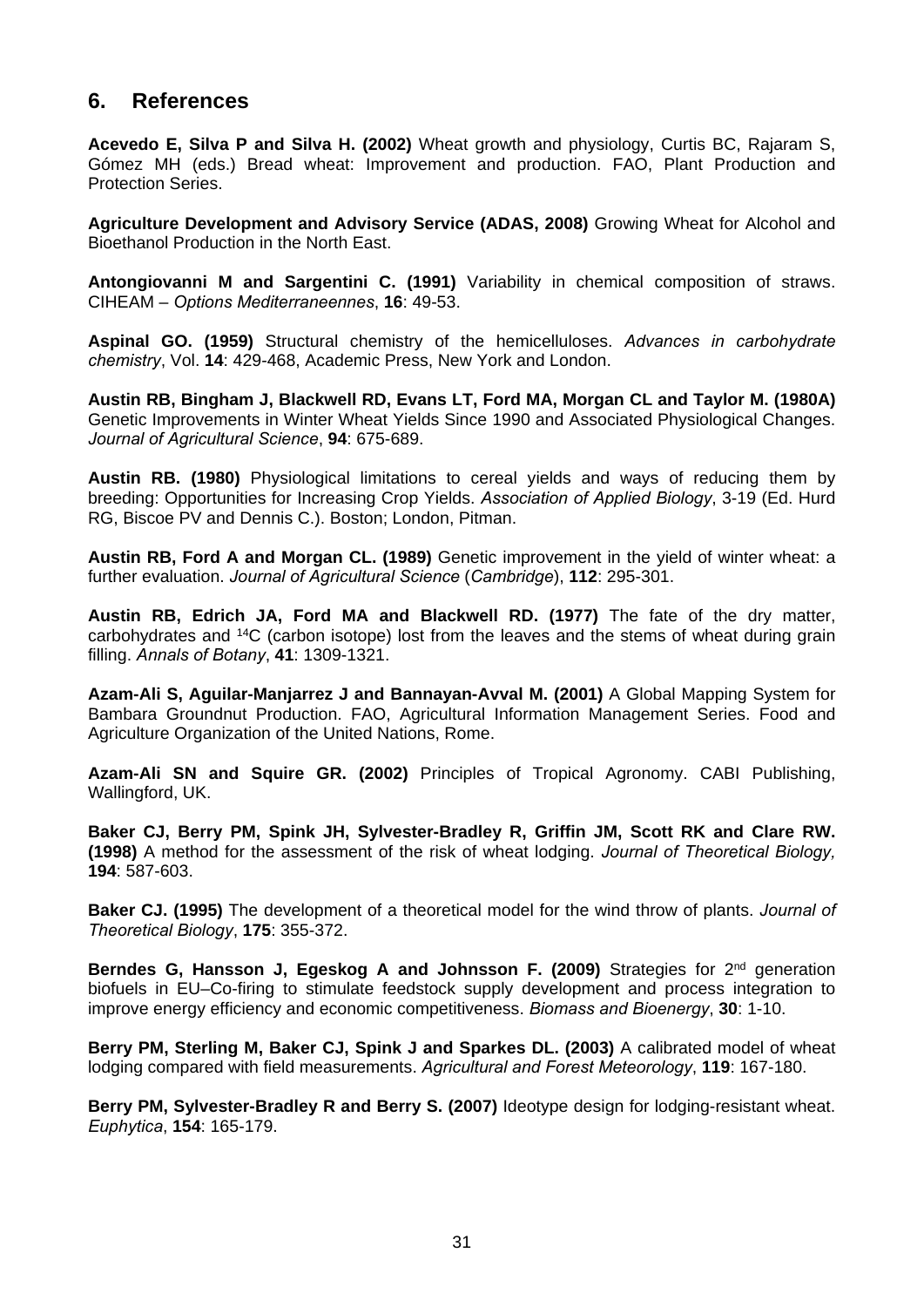**Berry PM, Griffin JM, Sylvester-Bradley R, Scott RK, Spink JH, Baker CJ and Clare RW. (2000)** Controlling plant form through husbandry to minimize lodging in wheat. *Field Crops Research,* **67**: 59-81.

**Berry PM, Spink J, Sylvester-Bradley R, Pickett A, Sterling M, Baker C and Cameron N. (2002)** Lodging control through variety choice and management. HGCA Conference 2002, Agronomic intelligence: the basis for profitable production.

**Berry PM, Spink JH, Griffin JM, Sylvester-Bradley R, Baker CJ, Scott RK and Clare RW. (1998)** Research to understand, predict and control factors affecting lodging in wheat. In Home Grown Cereals Authority Research, Project No. 169, p. 131. London, UK: AHDB.

**Berry PM, Sterling M, Spink JH, Baker CJ, Sylvester-Bradley R, Mooney SJ, Tams AR, Ennos AR and Donald LS. (2004)** Understanding and reducing lodging in cereals. *Advances in Agronomy*, **84**: 217-271.

**Bothast RJ and Schlicher MA. (2005)** Biotechnological processes for conversion of corn into ethanol. *Applied Microbiology Biotechnology*, **67**: 19–25.

**Brander M, Hutchison C, Sherrington C, Ballinger A and Beswick C. (2009)** Methodology and Evidence Base on the Indirect Greenhouse Gas Effects of Using Wastes, Residues, and Byproducts for Biofuels and Bioenergy: Report to the Renewable Fuels Agency and the Department for Energy and Climate Change. Ecometrica, Eunomia, Imperial College London.

**British Petroleium (BP, June 2006)** BP Statistical Review of World Energy.

**Brancourt-Hulmel M, Doussinault G, Lecomte C, Berard P, Le Buanec B and Trottet M. (2003)** Genetic improvement of agronomic traits of winter wheat cultivars released in France from 1946 to 1992. *Crop Science*, **43**: 37-45.

**Butler JD, Byrne PF, Mohammadi V, Chapman PL and Haly SD. (2005)** Agronomic performance of *Rht* alleles in a spring wheat population across a range of moisture levels. *Crop Science*, **45**: 939-947.

**Calderini DF, Dreccer MF and Slafer GA. (1997)** Consequences of breeding on biomass, radiation interception and radiation-use efficiency in wheat. *Field Crops Research,* **52**: 271-281.

**Campbell JE, Lobell DB, Genova RC and Field CB. (2008)** The Global Potential of Bioenergy on Abandoned Agriculture Lands. *Environmental Science and Technology*, **42**(15), 5791-5794.

**Capper BS, Thomson EF and Rihawi S. (1989)** voluntary intake and digestibility of barley straw as influenced by variety and supplementation with either barley grain or cotton seed cake. *Animal Feed Science Technology*, **26**: 105-118.

**Capper BS. (1988)** genetic variation in the feeding value of cereal straw. *Animal Feed Science Technology*, **21**: 127-140.

**Carrasco JE, Saiz MAC, Navarro A, Soriano P, Saez F and Martinez JM. (1994)** Effects of Dilute Acid and Steam Explosion Pretreatments on the Cellulose Structure and Kinetics of Cellulosic Fraction Hydrolysis by Dilute Acids in Lignocellulosic Materials. *Applied Biochemistry and Biotechnology*, Vol. **45/46**, 23-34.

**Chandler PM, Poll AM and Gubler F. (2002)** Mutants at the slender 1 locus of barley cv. Himalaya. Molecular and physiological characterization. *Plant Physiology*, **129**: 181-190.

**Chakrabortty A. (July, 2008)** Secret report: Biofuel caused food crisis. Internal World Bank study delivers blow to plant energy drive.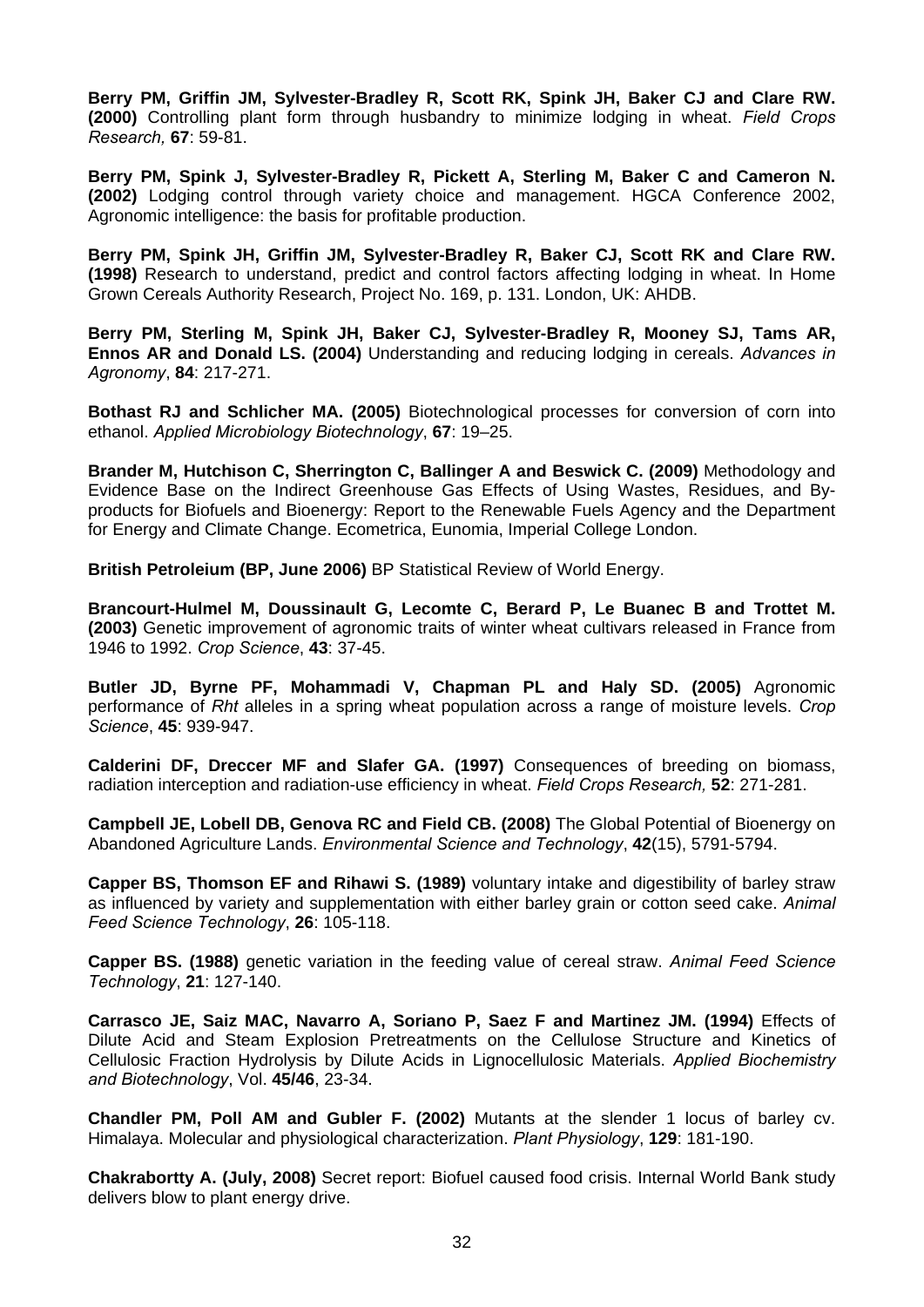**Chisti Y. (2007)** Biodiesel from microalgae. *Biotechnology Advances*, **25**: 294-306.

**Charles C. (April 2012)** Should we be concerned about competition between Food and Fuel? Analysis of biofuel consumption mandates in the European Union and the United States. Report prepared for the International Institute for Sustainable Development.

**Chang VS and Holtzapple MT. (2000)** Fundamental factors affecting biomass enzymatic reactivity. *Applied Biochemistry and Biotechnology*, **84**: 5-37.

**Clarke S, Kindred D, Weightman R, Dyer C and Sylvester-Bradley R. (2008)** Growing Wheat for Alcohol and Bioethanol Production in the North East. ADAS, Version 1.8.

**Clarke SM, Sylvester-Bradley R, Foulkes MJ, Ginsburg D, Gaju O, Werner P, Jack P, Flatman E and Smith-Reeve L. (2012)** Adapting wheat to global warming. Project report for AHDB Cereals & Oilseeds project 3214. Stoneleigh, Warwickshire, UK: AHDB.

**Clark TA and Mackie KE. (1984)** Fermentation inhibitors in wood hydrolysates derived from the softwood *Pinus radiata*. *Journal of Chemical Technology and Biotechnology*, 34B:101.

**Copeland J and Turley D. (2008)** National and regional supply/demand balance for agricultural straw in Great Britain. Report prepared for The National Non-Food Crops Centre.

**Cox TS, Shroyer JP, Ben-Hui L, Sears RG and Martin J. (1988)** Genetic improvement in agronomic traits of hard red winter wheat cultivars from 1919 to 1987. *Crop Science*, **28**: 756-760.

**Cottrill B, Smith C, Berry P, Weightman R, Wiseman J, White G and Temple M. (2007)**  Opportunities and implications of using the co-products from biofuel production as feeds for livestock. In *Research Review* 66 London: AHDB.

**Colucci PE, Falk D, Macleod GK and Grieve DG. (1992)** In situ organic matter degradability of untreated and urea-treated varieties of spring barley and oat straws and of untreated varieties of winter wheat straws. *Animal Feed Science Technology*, **37**: 73-84.

**Cruz-Aguado JA, Rodes R, Perez IP and Dorado M. (2000)** Morphological characteristics and yield components associated with accumulation and loss of dry mass in the internodes of wheat. *Field Crops Research*, **66**: 129-139.

**Crook MJ and Ennos AR. (1993)** The mechanics of root lodging in winter wheat (*Triticum aestivum L.*). *Journal of Experimental Botany*, **44**: 1219-1224.

**Davies M, Campbell M and Henry R. (2010)** The role of plant biotechnology in bio-energy production. *Plant Biotechnology Journal*, **8**:243

**Demirbas A. (2008)** Economic and environmental impacts of the liquid biofuels. Energy Edu Sci Technol **22**:37–58.

**Deng M and Coleman JR. (1999)** Ethanol Synthesis by Genetic Engineering in Cyanobacteria. *Applied and Environmental Microbiology*, Vol. **65(2)**, 523-528.

**Decker SR, Brunecky R, Tucker MP, Himmel ME and Selig MJ. (Dec, 2009)** High-Throughput Screening Techniques for Biomass Conversion. *Bioenergy Research,* Vol. **2**, 179-192.

**Deckerd EL, Busch RH and Kofoid KD. (1985)** Physiological aspects of spring wheat improvement: Exploitation of Physiological and Genetic Variability to Enhance Crop Productivity, 45-54 (Ed. Hasper J, Scrader L and Howel R.). *American Society of Plant Physiologists*, Rockland MD.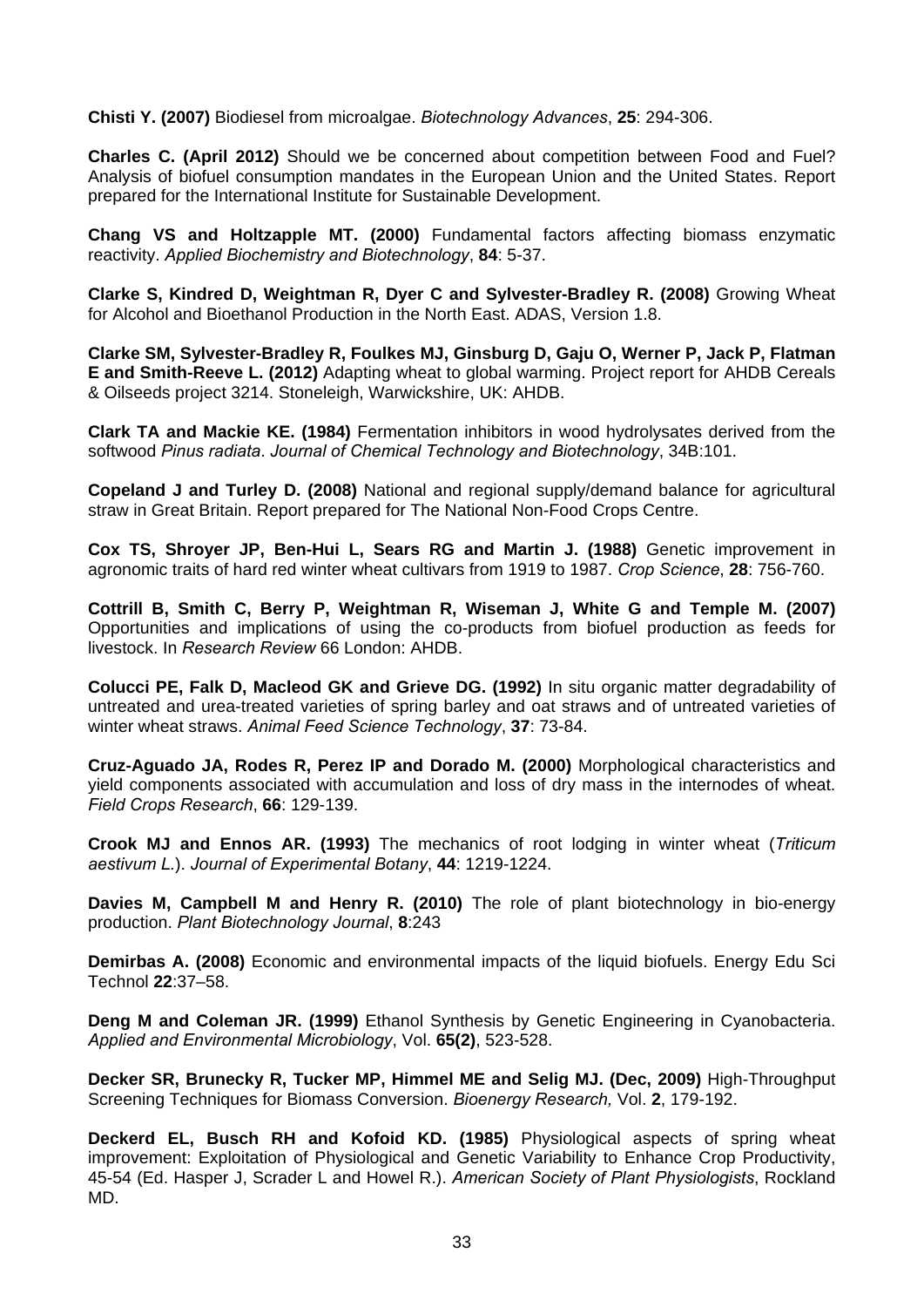**Demirbas A. (2008)** Biofuels sources, biofuel policy, biofuel economy and global biofuel projections. *Energy Conversion and Management,* **49**: 2106-2116.

**Delgenes JP, Moletta R and Navarro JM. (1996)** Effects of lignocellulose degradation products on ethanol fermentations of glucose and xylose by *Saccharomyces cerevisiae, Zymomonas mobilis, Pichia stipites* and *Candida shehatae*. *Enzyme Microbial Technology*, Vo.19, pp. 220-225.

**Dey PM and Brinson K. (1984)** Plant cell walls. *Advances in Carbohydrate Chemistry and Biochemistry*, **42**: 265-382.

**Difiglio C. (1997)** Using advanced technologies to reduce motor vehicle vehicle greenhouse gas emissions. *Energy Policy*, **25**:1173–1178.

**Dubois M, Gilles KA, Hamilton JK, Rebers PA and Smith F. (March, 1956)** Colorimetric Method for Determination of Sugars and Related Substances. *Analytical Chemistry*, Vol. **28**, No. **3**, 350- 356.

**Easson DL, White EM and Pickles SJ. (1993)** The effects of weather, seed rate and cultivar on lodging and yield in winter wheat. *Journal of Agricultural Science*, **121**: 145-156.

**Edwards V, Goktepe I, Milford B, Isikhuemhen OS, Yu J and Ahmedna M. (2005)** Inhibitory activity of tiger milk mushroom on cancer cells. *IFT annual meeting*. New Orleans, Lousiana.

**Ellis CM, Nagpal P, Young JC, Hagen G, Guilfoyle TJ and Reed JW. (2005)** Auxin response factor 1 and auxin response factor 2 regulate senescence and floral organ abscission in *Arabidopsis thaliana*. *Development*, **132**: 4563-4574.

**Ellis MH, Rebetzke GJ, Azanza F, Richards RA and Spielmeyer W. (2005)** Molecular mapping of gibberellin-responsive dwarfing genes in bread wheat. *Theoretical Applied Genetics*, **111**: 423- 430.

**Engelman R. (2009)** Population and Sustainability: Can we avoid limiting the number of people?. *Scientific American*.

**Erdei B, Barta Z, Sipos B, Reczey K, Galbe M and Zacchi G. (2010)** Ethanol production from mixtures of wheat straw and wheat meal. *Biotechnology for Biofuels,* **3**: 16.

**Ericsson K, Rosenqvist H and Nilsson LJ. (2009)** Energy crop production costs in the EU. *Biomass and Bioenergy*, **33**: 1577-1586.

**Evans LT. (1998)** *Feeding the Ten Billion:* Plant Population Growth. Cambridge University Press, Cambridge, UK.

**Evenson RE and Gollin D. (2003)** Crop Variety Improvement and its Effect on Productivity: *The Impact of International Research*. Wallingford: CABI Publishing.

**Fargione J, Hill J, Tilman D, Polasky S and Hawthrone P. (2008)** Land Clearing and the Biofuel Carbon Debt. *Science*, Vol. **319**, 1235-1237.

**Fan LT, Lee YH and Gharpuray MM. (1982)** The nature of lignocellulosics and their pretreatments for enzymatic hydrolysis. *Advances in Biochemical Engineering*, **23**: 157-187.

**Fengel D and Wegener G. (1989)** Wood: Chemistry, Ultrastructure, Reactions. Walter de Gruyter, Berlin.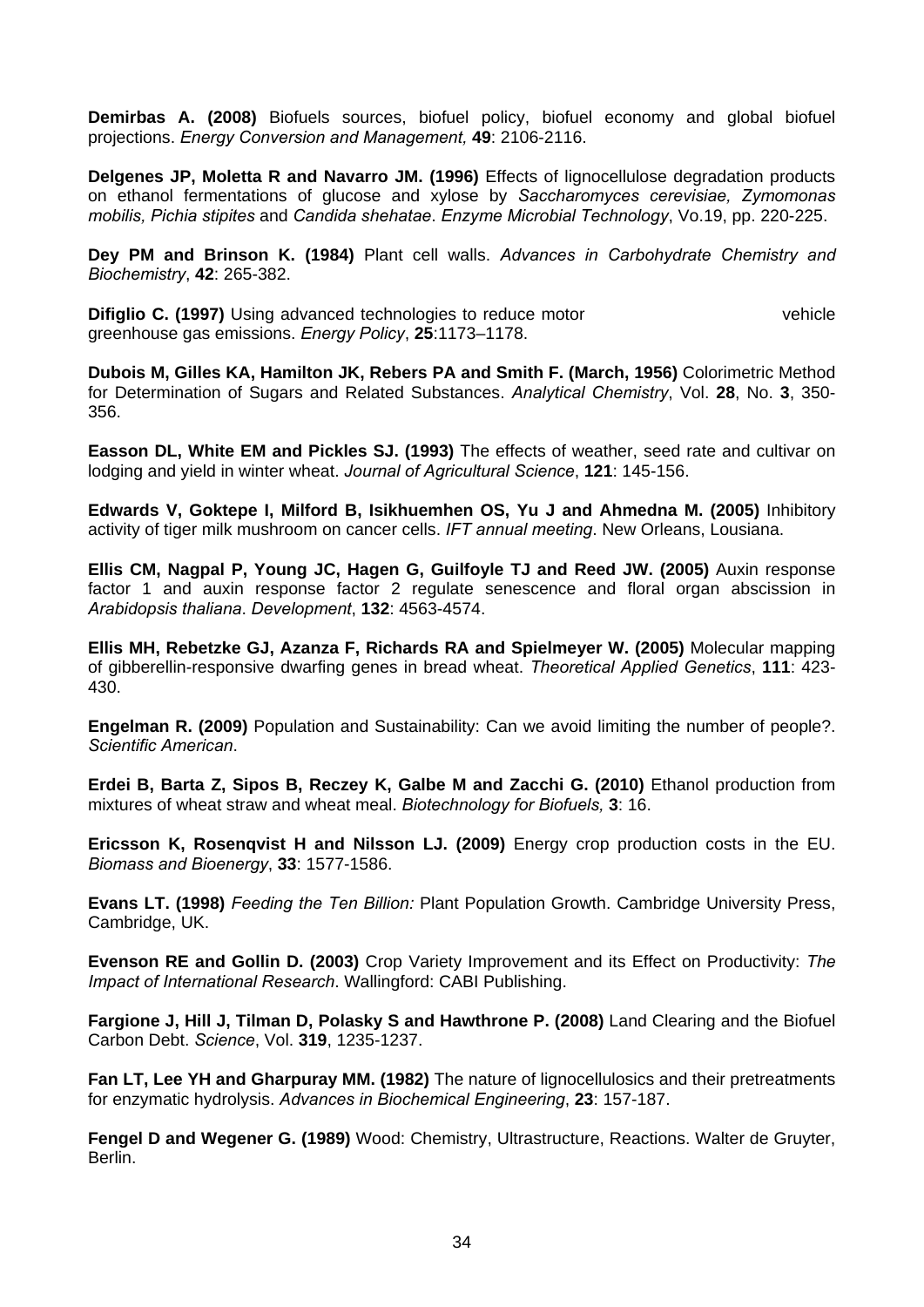**Fischer RA and Stockman YM. (1986)** Increased kernel number in Norin 10-derived dwarf wheat: Evaluation of the cause. *Australian Journal of Plant Physiology*, **13**: 767-784.

**Fischer RA. (1985)** Number of kernels in wheat crops and the influence of solar radiation and temperature. *Journal of Agricultural Science* (Cambridge), **105**: 447-461.

**Fischer RA and Stapper M. (1987)** Lodging effects on high yielding crops of irrigated semi-dwarf wheat. *Field Crops Research*, **17**: 245-258.

**Foulkes MJ, Reynolds MP and Sylvester-Bradley R. (2009)** Genetic Improvement of Grain Crops: Yield Potential. Sadras V and Calderini D (eds.), *Crop Physiology*. Oxford: Elsevier.

**Foulkes MJ, Sylvester-Bradley R and Scott RK. (2002)** The ability of wheat cultivars to withstand UK drought: formation of grain yield. *Journal of Agricultural Science*, Cambridge, **138**: 153-169.

**Food and Agriculture Organization (FAO, 2012)** Food Outlook. Global Market Analysis.

**Food and Agriculture Organization (FAO, 2010)** Bioenergy and Food Security, Rome.

**Food and Agriculture Organization (FAO, 2011)** Statistics Database.

**Food and Agriculture Organization (FAO, 2009)** Sustainable Production of Second-Generation Biofuels.

**Frederick JR and Camberato JJ. (1995b)** Water and nitrogen effects on winter wheat in the southeastern coastal plain: II-physiological responses. *Agron. Journal*, **4**: 241-248.

**Fry CS. (1987)** The growing plant cell wall: chemical and metabolic analysis. Longman, UK. pp. 1- 15.

**Gahukar RT. (2009)** Food Security: The challenges of climate change and bioenergy. *Current Science*, **96**(1), 26-28.

**Gale MD and Youssefian S. (1985)** Dwarfing genes in wheat. *In Progress in Plant Breeding*, Russell GE (ed.), Butterworths, London, pp. 1-35.

**Galbe M and Zacchi G. (2002)** A review of the production of ethanol from softwood. *Applied Microbiological Biotechnology*, **59**: 618-628.

**Gent MPN and Kiyomoto RK. (1998)** Physiological and agronomic consequences in *Rht* genes in wheat. Journal of Crop Production, **1**: 27-46.

**Gebbing T, Schnyder H and Kuhbauch W. (1999)** The utilization of pre-anthesis reserves in grain filling of wheat. Assessment by steady-state (CO2)-C-13/(CO2)-C-12 labelling. *Plant Cell and Environment*. **22**: 851-858.

**Ghose TK. (1987)** Measurement of cellulase activities. *Pure and Applied Chemistry*, **59**: 257-268.

**Gibson L and Benson G. (2002)** Origin, History and uses of Oat (*Avena sativa*) and Wheat (*Triticum aestivum*). Iowa State University, Department of Agronomy.

**Gifford RM, Thorne JH, Hitz WD and Giaquinta RT. (1984)** Crop Productivity and Photoassimilate Partitioning. *Science*, **225**: 801-808.

**Gnansounou E. (2010)** Production and use of lignocellulosic of bioethanol in Europe: Current situation and perspectives. *Bioresource Technology*, **101**: 4842-4850.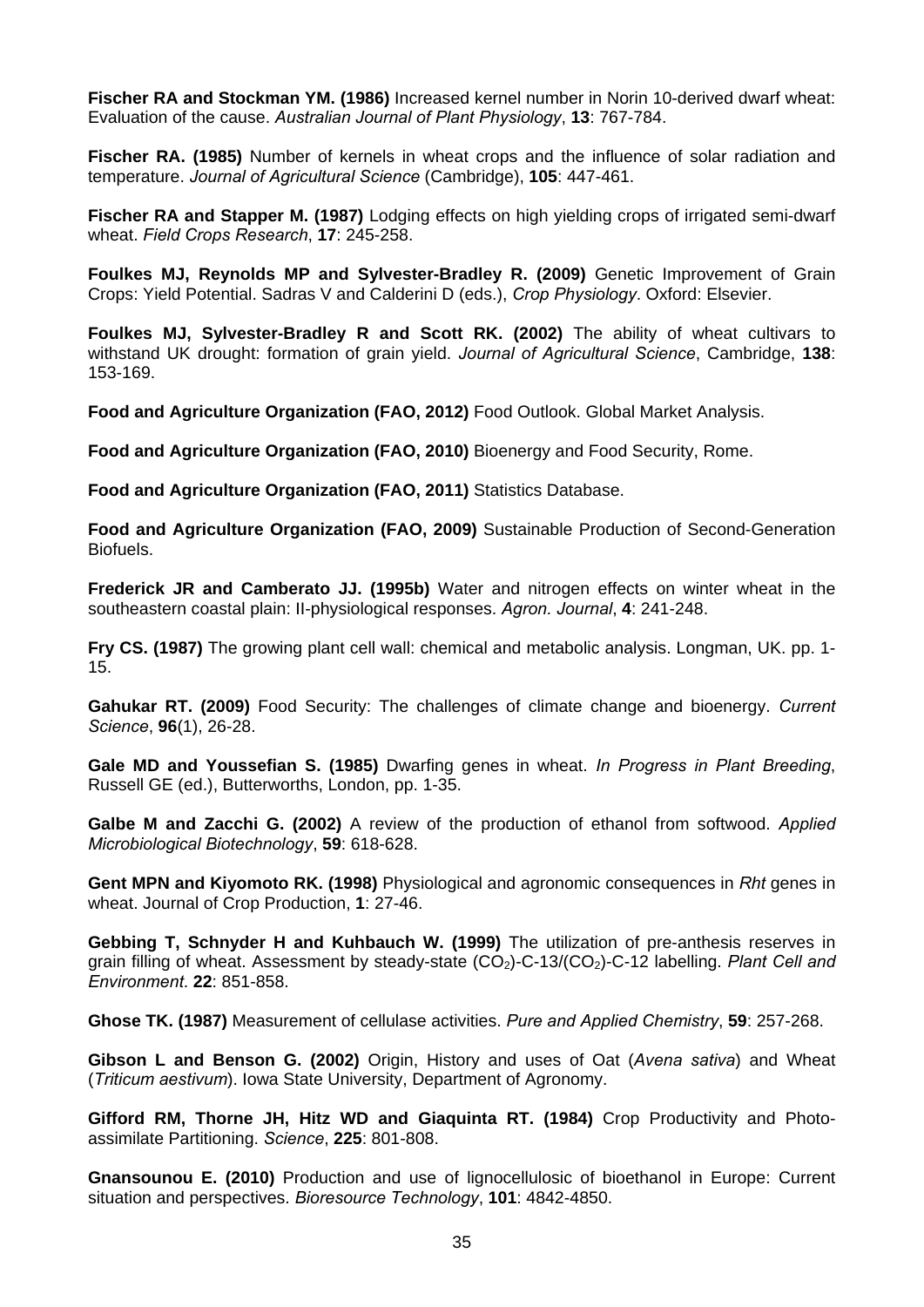**Golik SI, Chidichimo HO and Sarandon SJ. (2005)** Biomass production, nitrogen accumulation and yield in wheat under two tillage systems and nitrogen supply in the Argentine Rolling Pampa. *World Journal of Agricultural Sciences*, **1**: 36-41.

**Goto M, Morita O and Chesson A. (1991)** Morphological and anatomical variations among barley cultivars influence straw degradability. *Crop Science*, **31**: 1536-1541.

**Gregory PJ, Tennant D and Belford RK. (1992)** Root and shoot growth and water and light use efficiency of barley and wheat crops grown on a shallow duplex soil in a Mediterranean type environment. *Australian Journal of Agricultural Research*, **43**: 555-573.

**Habib G, Shah SBA and Inayat K. (1995)** Genetic variation in morphological characteristics, chemical composition and in vitro digestibility of straw from different wheat cultivars. *Animal Feed Science Technology,* **55**: 263-274.

**Hamdi QA, Harris D and Clark JA. (Aug, 1987)** Saturation deficit, canopy formation and function in *Sorghum bicolour*. *Journal of Experimental Botany,* Vol. **38**, No. **193**, 1271-1283.

**Hamelinck CN, Van Hooijdonk G and Faaij PC. (2005)** Ethanol from lignocellulosic biomass: techno-economic performance in short, middle and long term. *Biomass and Bioenergy*, Vol. **28(4)**, 384-410.

**Hamilton R. (2009)** Agriculture's Sustainable Future: Breeding Better Crops. *Scientific American*.

**Hansen MAT, Kristensen JB, Felby C and Jorgensen H. (2011)** Pretreatment and enzymatic hydrolysis of wheat straw (Triticum aestivumL.)-The impact of lignin relocation and plant tissues on enzymatic accessibility. *Bioresource Technology*, **102**: 2804-2811.

**Hatfield R and Fukushima RS. (2005)** Can Lignin Be Accurately Measured? *Crop Science,* Vol. **45**, 832-839.

**Harlan JR. (1992)** Crops and Man. American Society of Agronomy, Crop Science Society of America, Madison, Wisconsin, USA.

**Hawkes JG. (1995)** Centers of origin for agricultural diversity in the Mediterranean: from Vavilov to the present day. *Diversity*, **11**: 109-111.

**Hay KMR and Poter JR. (2006)** The physiology of crop yields. Second Edition, Blackwell Publishing Limited, UK.

**Harris JH. (1990)** Plant cell wall structure and development. In: Microbial and plant opportunities to improve lignocellulose utilization by ruminants. Editor: Akin DE, Ljungdahl LG, Wilson JR, Harris PJ. London, pp. 71-90.

**Harris EK. (1949)** Wood saccharification. Advances in carbohydrate chemistry and biochemistry, **4**: 153-188.

**Harkin JM. (1973)** Lignin. In: Chemistry and Biochemistry of Herbage. Vol.1 (eds: Butler GW and Bailey RW, Academic press New York, pp. 3232-3373.

**Hedden P. (2010)** Green Revolution Genes: The Green Revolution. Essay 20.3, Plant Physiology, 5<sup>th</sup> Edition.

**Herbert CD. (1982)** Growth regulation in cereals-chance or design? In *Chemical Manipulation of Crop Growth and Development*, McLaren JS (ed.). London:Butterworth Scientific. p. 315-327.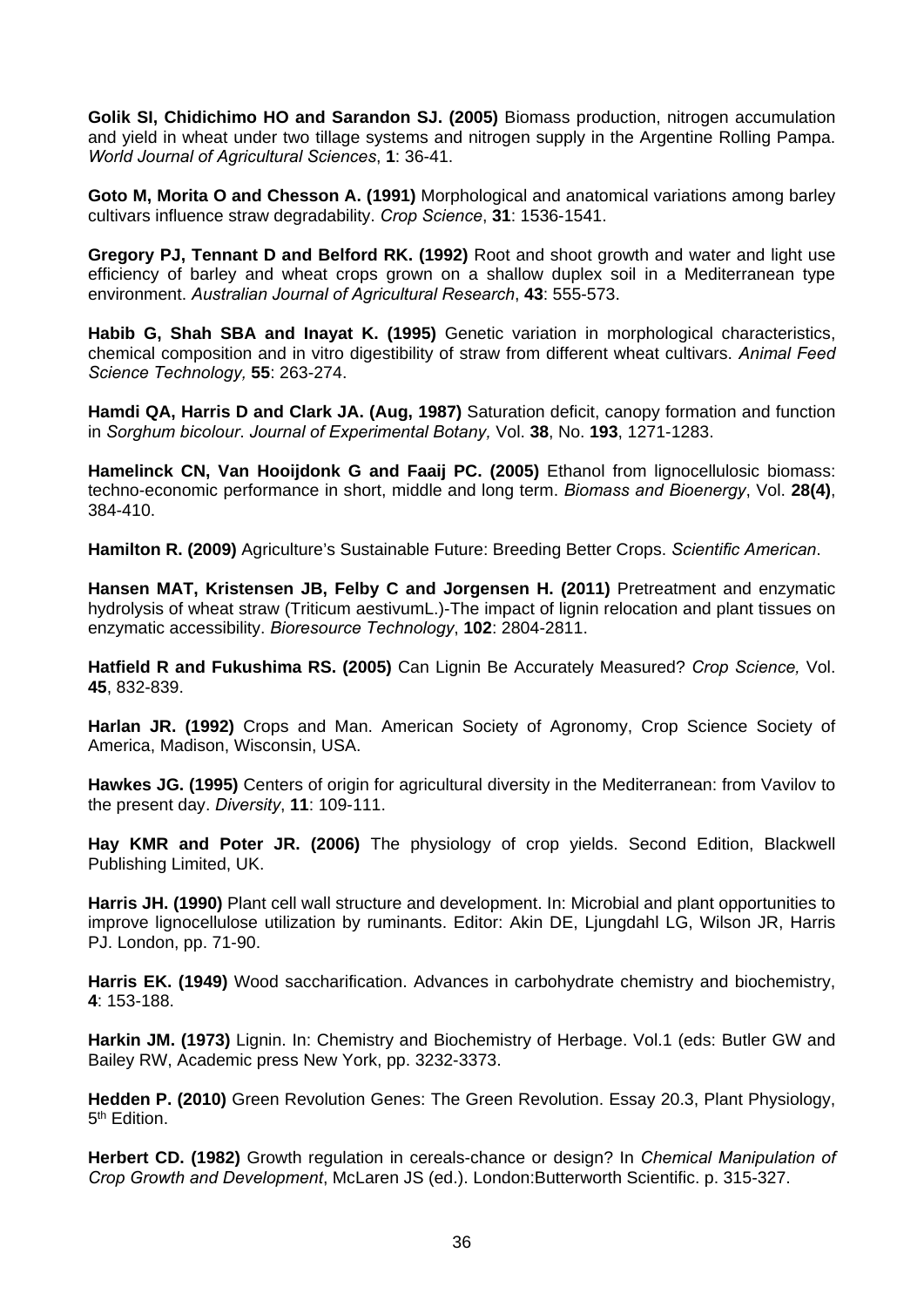**Himmel ME, Ding S, Johnson DK, Adney WS, Nimlos MR, Brady JW and Foust TD. (2007)** Biomass recalcitrance: Engineering plants and enzymes for biofuels production. *Science*, **315**(5813): 804-807.

**Hobbs PR, Sayre KD and Ortiz-Monasterio JI. (1998)** Incereasing wheat yields sustainably through agronomic means. NRG Paper 98-01. Mexico, DF, CIMMYT.

**AHDB (AHDB, 2010)** Growing wheat for alcohol/bioethanol production.

**AHDB (AHDB, 2009)** Feasibility of co-producing arabinoxylans and ethanol in a wheat biorefinery: Fractionation studies on UK wheat.

**International Energy Agency (IEA, 2008)** World Energy Outlook, London.

**International Energy Agency (IEA, 2009)** World Energy Outlook, London.

**International Energy Agency (IEA, 2011)** World Energy Outlook, London.

**Institute for European Environmental Policy (IEEP, 2012)** The role of bioenergy in Europe's energy future.

**International Institute for Sustainable Development (IISD, 2012)** Cultivating Governance: Cautionary tales for biofuel policy reformers.

**Jakobsson E. (2002)** *Master's thesis*: Optimization of the pretreatment of wheat straw for production of bioethanol.

**Jensen JW, Magid J, Hansen-Møller J, Anderson SB and Bruun S. (2011)** Genetic variation in degradability of wheat straw and potential for improvement through plant breeding. *Biomass and Bioenergy*, **35**: 1114-1120.

**Jordan N, Boody G, Broussard W, Glover JD, Keeney D, Mccown BH, Mcisaac G, Muller M, Murray H, Neal J, Pansing C, Turner RE, Warner K and Wyse D. (2007)** Environment-Sustainable development of the agricultural bio-economy. *Science*, **316**(5831), 1570-1571.

**Jung HG and Himmelsbach DS. (1989)** Isolation and Characterization of Wheat Straw Lignin. *Journal of Agricultural and Food Chemistry*, Vol. **37,** 81-87.

**Jung HG and Fahey GC. (1983)** Nutritional implications of phenolic monomers and lignin: a review. *Journal of Animal Sciences*, **57**: 206-219.

**Kernan JA, Coxworth EC, Crowle WL and Spurr DT. (1984)** The nutritional value of crop residue components from several wheat cultivars grown at different fertilizer levels. *Animal Feed Science Technology,* **11**: 301-311.

**Kemanian AR, Stockle CO, Huggins DR. (2004)** Variability of barley radiation-use efficiency. *Crop Science*, **44**: 1662-1672.

**Kim S and Dale BE. (2004)** Global potential bioethanol production from wasted crops and crop residues. *Biomass Bioenergy*, **4**: 361-375.

**Kindred DR, Smith TC, Sylvester-Bradley R, Ginsberg D and Dyer CJ. (2007)** Optimizing nitrogen applications for wheat grown for the biofuels market. AHDB Cereals & Oilseeds Project Report 417.

**Kiniry JR. (1993)** Nonstructural carbohydrate utilization by wheat shaded during growth. *Agronomy Journal*, **85**: 844-849.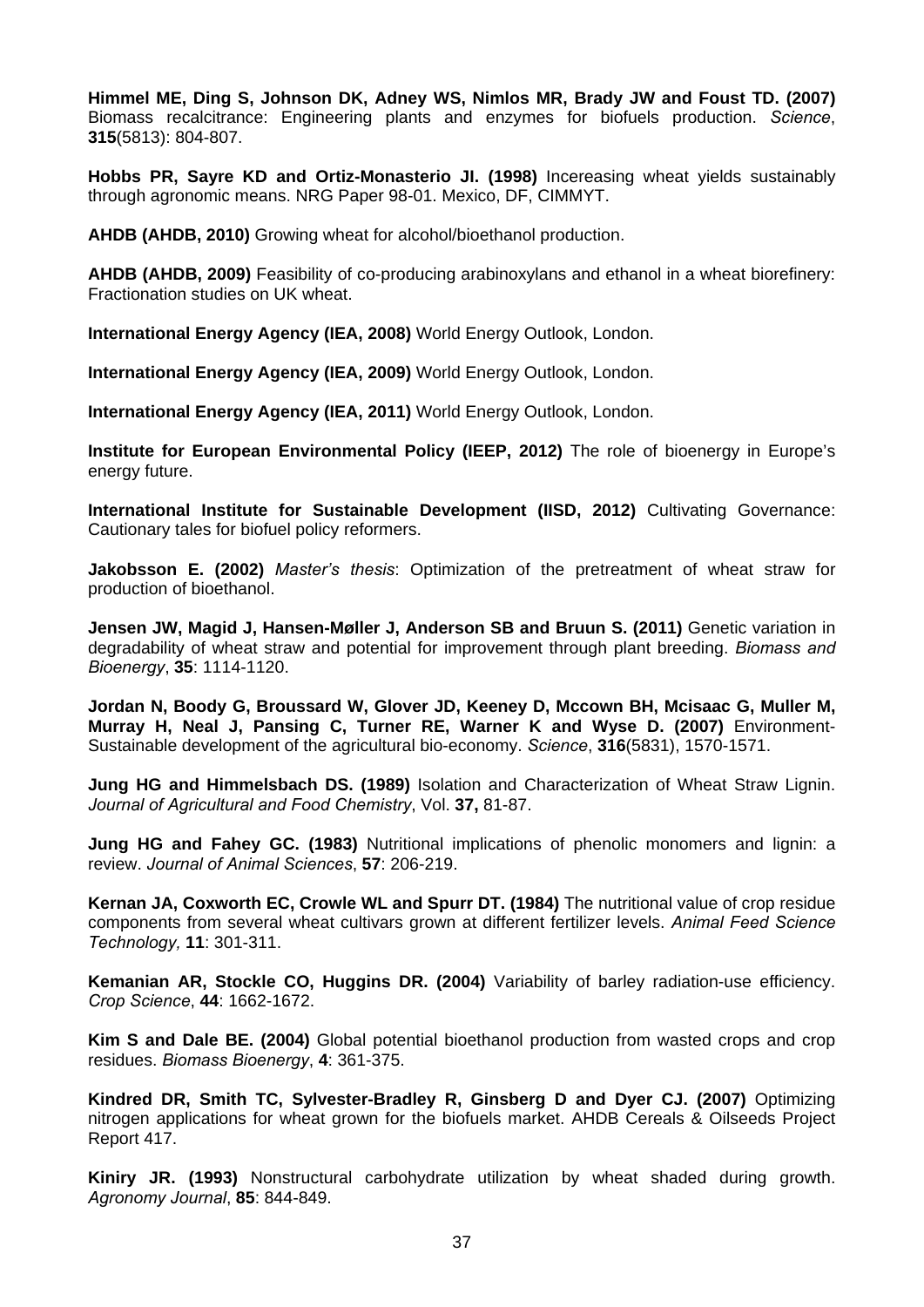**Kiniry JR, Jones CA, O'toole JC, Blanchet R, Cabelguenne and Spanel DA. (1989)** Radiation use efficiency in biomass accumulation prior to grain filling for five grain crops species. *Field Crops Research*, **20**: 51-64.

**Knapp JS, Parton JH and Walton NI. (1983)** Enzyme scarification of wheat straw – differences in the degradability of straw derived from different cultivars of winter wheat. *Journal of the Science of Food and Agriculture,* **34**: 433-439.

**Knight J. (2003)** Crop Improvement: A Dying Breed. *Nature*, **421**: 568-570.

**Kristensen JB, Thygesen LG, Felby C, Jorgensen H and Elder T. (16TH April, 2008)** Cell-wall structure changes in wheat straw pretreated for bioethanol production. *Biotechnology for Biofuels,*  **1**: 1-5*.*

**Kretschmer B, Allen B and Hart K. (2012)** Mobilizing cereal straw in the EU to feed advanced biofuel production. *Institute for European Environmental Policy: London.*

**Kumar P, Barrett DM, Delwiche MJ and Stroeve P. (2009)** Methods of pretreatment of lignocellulosic biomass for efficient hydrolysis and biofuel production. *American Chemical Society*, Vol. **48**, 3713-3729.

**Kumar R and Wyman CE. (2009)** Effect of xylanase supplementation of cellulase on digestion of corn stover solids prepared by leading pretreatment technologies. *Bioresource Technology*, **100**: 4203-4213.

**Lawther JM, Sun R and Banks WB. (1995)** Extraction, Fractionation and Characterization of Structural Polysaccharides from Wheat Straw. *Journal of Agricultural and Food Chemistry*, Vol. **43**, 667-675.

**Larsen SU, Bruun S and Lindedam J. (2012)** Straw yield and scarification potential for ethanol in cereal species and wheat cultivars. *Biomass and Bioenergy*, Vol. **45**, 239-250.

**Lee J. (1997)** Biological conversion of lignocellulosic biomass to ethanol. *Journal of Biotechnology*, **56**(1): 1-24.

**Li Q, Liu M, Zhang J, Dong B and Bai Q. (2009)** Biomass accumulation and radiation use efficiency of winter wheat under deficit irrigation regimes. *Plant, Soil and Environment*, **55**: 85–91.

**Lopes MS and Reynolds MP. (2012)** Stay-green in spring wheat can be determined by spectral reflectance measurements (normalized difference vegetation index) independently from phenology. *Journal of Experimental Botany*, Vol. **63**(10): 3789-3798.

**Lutz W, Sanderson W and Scherbov S. (2001)** The end of world population growth. *Nature*, **412**(6846): 543-545.

**Luo MC, Yang ZL, You FM, Kawahara T, Waines JG and Dvorak J (2007)** The structure of wild and domesticated emmer wheat populations, gene flow between them and the site of emmer domestication. *Theoretical and Applied Genetics*, **114**: 947-959.

**Marzola DL and Bartholomew DP. (10TH Aug, 1979)** Photosynthetic pathway and biomass energy production. *Science*, Vol. **205**, 555-559.

**Mathison GW, Soofi-Siawash R, Okine EK and Sedwick G. (1999)** Degradability of alfalfa saponins in the digestive tract of sheep and their rate of accumulation in rumen fluid. *Canadian Journal of Animal Science*, **79**: 315-319.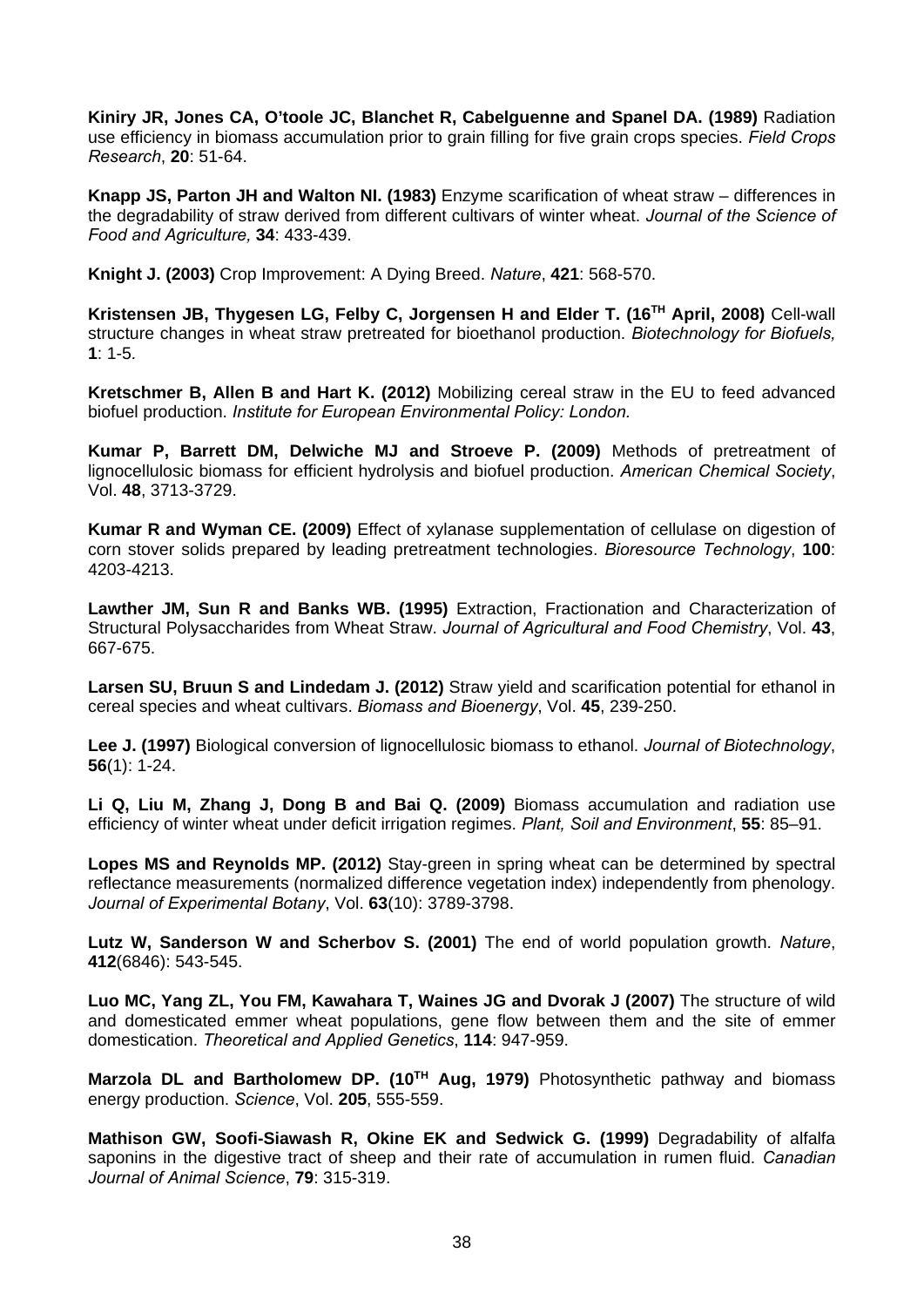**Mann DGJ, Labbe N, Sykes RW, Gracom K, Kline L, Swamidoss IM, Burris JN, Davis M and Stewart Jr. CN. (OCT, 2009)** Rapid Assessment of Lignin Content and Structure in Switch grass (*Panicum virgatum L.*) Grown Under Different Environmental Conditions. *Bioenergy Research,* Vol. **2**, 246-256.

**McCann MC and Carpita NC. (2008)** Designing the deconstruction of plant cell walls. *Current Opinion in Plant Biology*, Vol. **11**, 314-320.

**McIntosh S and Vancov T. (2010)** Enhanced enzyme saccharification of Sorghum bicolor straw using dilute alkali pre-treatment. *Bioresource Technology*, **101**: 6718-6727.

**McKendry P. (2002)** Energy production from biomass (part 1): overview of biomass. *Bioresource Technology*, **83**: 37-46.

**Miralles DJ, Katz SD, Colloca A and Salfer GA. (1998)** Floret development in near isogenic wheat lines differing in plant height. *Field Crop Research*, **59**: 21-30.

**Minson DJ and Wilson JR. (1994)** Prediction of intake as an element of forage quality. Fahey GC. (ed.), Forage quality, evaluation and utilization. *American Society of Agronomy*, Madison, WI, 533- 563.

**Monteith JL. (1977)** Climate and efficiency of crop production in Britain. *Philosophical Transactions of the Royal Society*. London. B, **281**: 277-294.10.1002/jsfa.4442.

**Mosier N, Wyman CE, Dale BE, Elander RT, Lee YY Holtzapple M, Ladisch M.(2005)** Features of promising technologies for pretreatment of lignocellulosic biomass. *Bioresource Technology*, **96**: 673-686.

**Muurinen S and Peltonen-Sainio P. (2006)** Radiation-use efficiency of modern and old spring cereal cultivars and its response to nitrogen in northern growing conditions. *Field Crops Research*, **96**: 363–373.

**nabim** wheat guide 2009, 2010 and 2011 (*cereals.ahdb.org.uk*).

**Nakajima T, Yoshida M and Tomimura K. (2008)** Effect of lodging on the level of mycotoxins in wheat, barley and rice infected with the *Fusarium graminearum* species complex. *Journal of General Plant Pathology*, **74**: 289-295.

**Nevo E, Korol AB, Beiles A and Fahima T. (2002)** Evolution of Wild Emmer and Wheat Improvement. Population Genetics, Genetic Resources, and Genome Organization of Wheat's Progenitor, *Triticum dicoccoides*. Springler-Verlag Berlin Heidelberg, Germany.

**Neenan M and Spencer-Smith JL. (1975)** An analysis of the problem of lodging with particular reference to wheat and barley. *Journal of Agricultural Science*, Cambridge, **85**: 495-507.

**Neryssa JG, Ramsden SJ and Wilson P. (2013)** Barriers and incentives for cereal straw based bioethanol: a farm business perspective. *Energy Policy*, **59**: 161-171.

**Neryssa JG, Wilson P and Ramsden SJ. (2013)** Straw use and availability for second generation biofuels in England. *Biomass and Bioenergy*, **55**: 311-321.

**Ortiz R, Braun HJ, Crossa J, Jonathan H, Crouch JH, Davenport G, Dixon J, Dreisigacker S, Duveiller E, He Z, Huerta J, Joshi AK, Kishii M, Kosina P, Manes Y, Mezzalama M, Morgounov A, Murakami J, Nicol J, Ferrara GO, Ortiz-Monasterio JI, Payne TS, Pena RJ, Reynolds MP, Sayre KD, Sharma RC, Singh RP, Wang J, Warburton M, Wu H and Iwanaga M. (2008)** Wheat genetic resources enhancement by the International Maize and Wheat Improvement Center (CIMMYT). *Genetic Resources and Crop Evolution*, **55**: 1095-1140.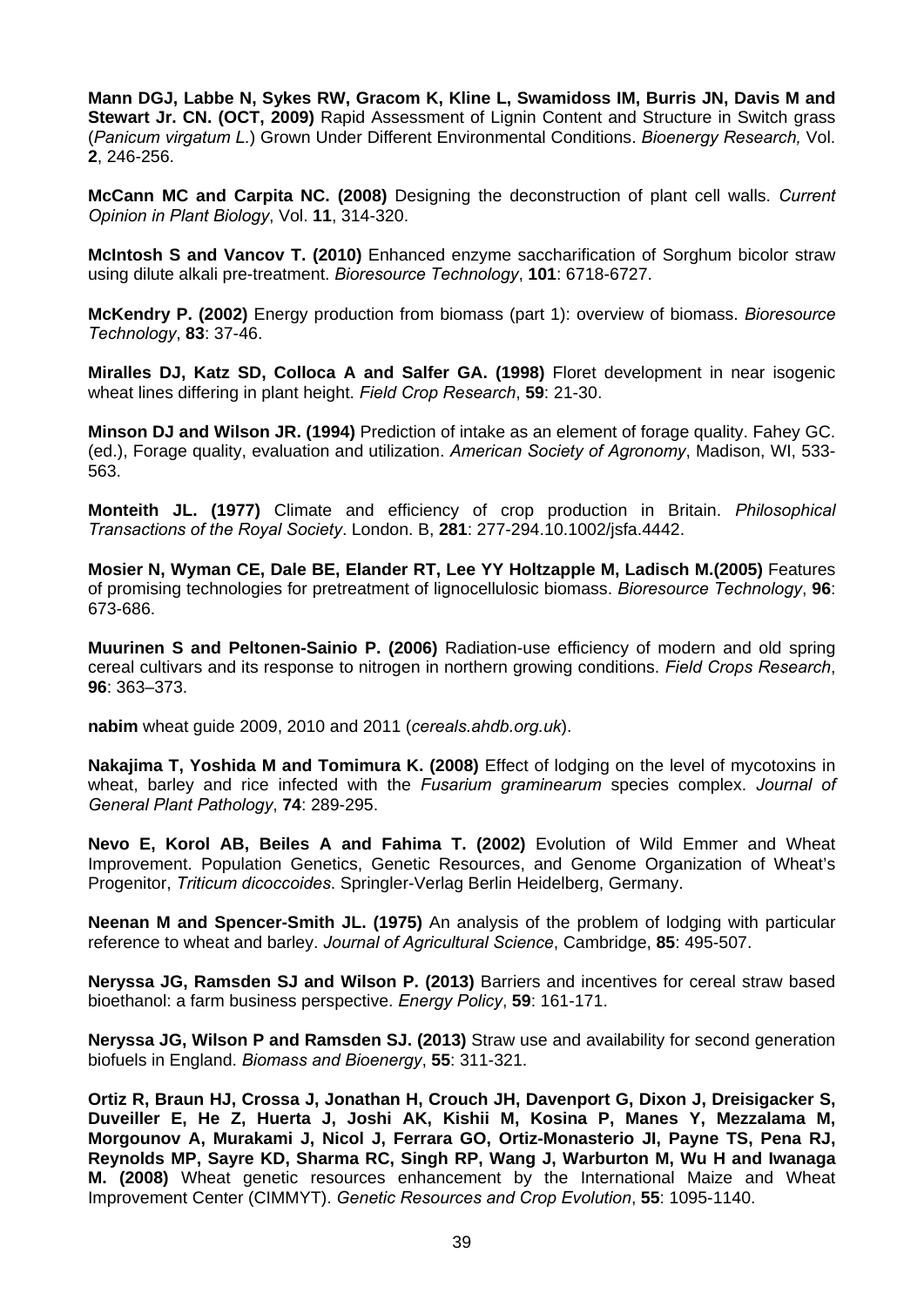## **Organisation for Economic Co-Operation and Development (OECD, 2008)** Annual Report.

**Ornston LN, Balows A and Baumann P. (1987)** Annual review of microbiology. Annual review of microbiology, **41**: 465-505.

**Osei AM. (2010)** *Master's thesis*: Exploiting resource use efficiency and resilience in ancient wheat species.

**O'sullivan A. (1997)** Cellulose: the structure slowly unravels. *Cellulose*, **4**: 173-207.

**Pauly M and Keegstra K. (2008)** Cell-wall carbohydrates and their modification as a resource for biofuels. *The Plant Journal,* **54**: 559-568.

**Passioura JB. (1977)** grain yield, harvest index and water use of wheat. *Journal of the Australian Institute of Agricultural Science*, **43**: 117-120.

**Pinthus MJ. (1973)** Lodging in wheat, barley and oats: the phenomenon, its causes and preventative measures. *Advances in Agronomy,* **25**: 209-263.

**Powlson DS, Whitmore AP and Goulding WT. (2011)** Soil carbon sequestration to mitigate climate change: a critical re-examination to identify the true and the false. *European Journal of Soil Science*, **62**: 42-55.

**Prasad S, Singh A and Joshi HC. (2007)** Ethanol as an alternative fuel from agricultural industrial and urban residues. *Resources, Conversion and Recycling*, **50**: 1-39.

**Punter G, Rickeard D, Larive J-F, Edwards R, Mortimer N, Horne R, Bauen A and Woods J. (2004)** Well-to-Wheel Evaluation for Production of Ethanol from Wheat. A report by the Low CVP Fuels Working Group. WTW Sub-Group. pp 40. Low Carbon Vehicle Partnership (LCVP).

**Puls J and Schuseil J. (1993)** Chemistry of hemicelluloses: relationship between hemicellulose structure and enzymes required for hydrolysis. *Portland Press Research Monograph 4: Hemicellulose and Hemicellulases* (eds Coughlan MP and Hazlewood GP), pp. 1-27. Portland Press, London.

**Raun WR, Solie JB, Johnson GV, Stone ML, Mullen RW, Freeman KW, Thomason WE and Lukina EV. (2002)** Improving Nitrogen Use Efficiency in Cereal Grain Production with Optical Sensing and Variable Rate Application. *Agronomy Journal*, **94**: 815-820.

**Rajbhandari BP. (2004)** Eco-Physiological Aspects of Common Buckwheat. *Proceedings of the 9th International Symposium on Buckwheat, Prague, 2004.* 

**Rademacher W, Temple-Smith KE, Griggs DL and Hedden P. (1992)** The mode of action of acyclohexanediones-a new type of growth retardant. In: *Progress in Plant Growth Regulation*. Proceedings of the 14th International Conference on Plant Growth Substances. Karssen C, Van Loon L and Vreugdenhill D. (eds.) Dordrecht: Kluwer Academic Publishers, p. 571-577.

**Ramanzin M, Orskov ER and Tuah AK. (1986)** Rumen degradation of straw. Botanical fractions of straw from two barley cultivars. *Animal Production*, **43**: 271-278.

**Reddy N and Yang Y. (2005)** Bio fibers from agricultural byproducts for industrial applications. *TRENDS in Biotechnology*, Vol. **23**, 22-27.

**Reynolds MP and Borlaug NE. (2006)** Applying innovations and new technologies for international collaborative wheat improvement. *Journal of Agricultural Science*. Centenary Review, 1-16.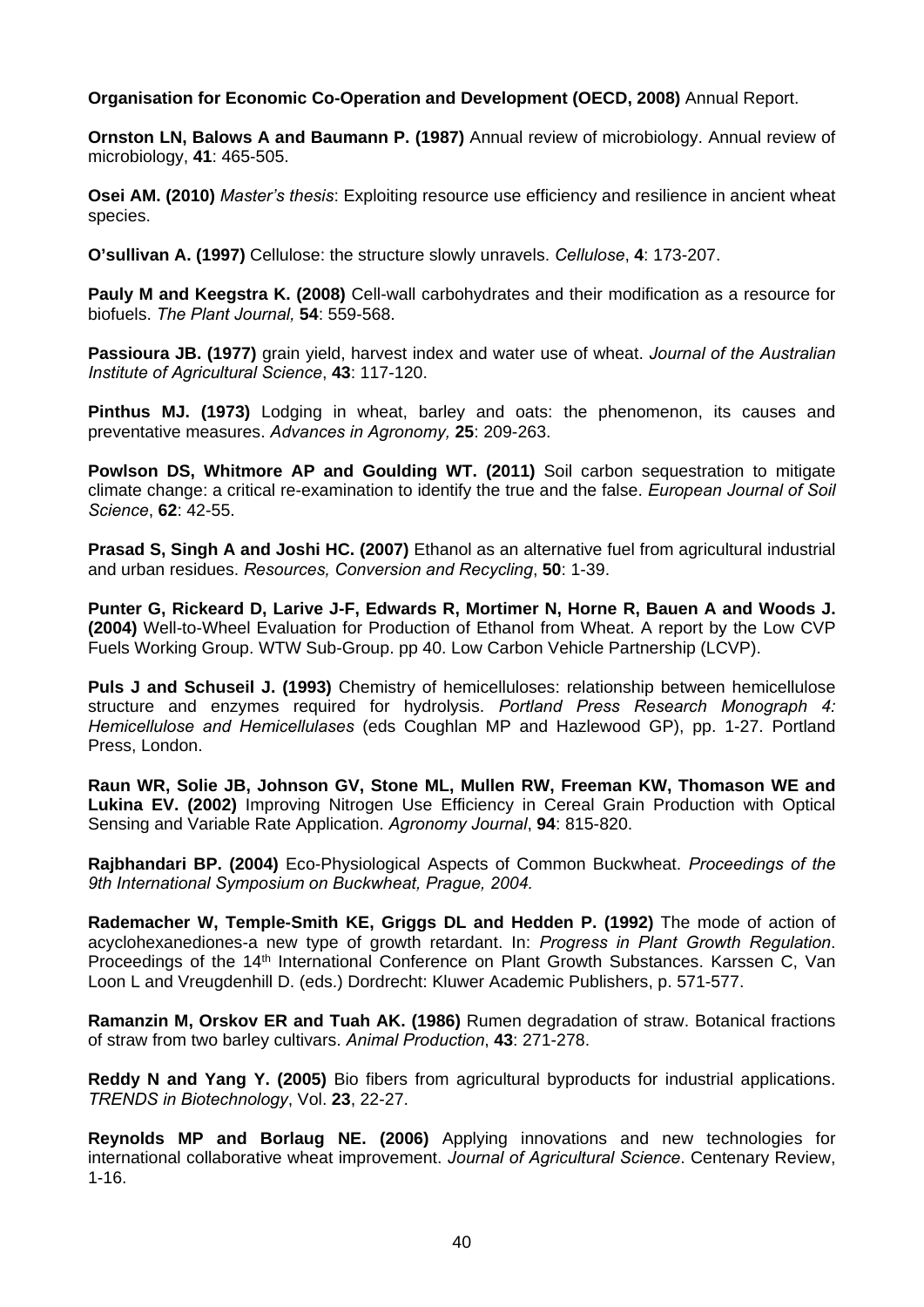**Reynolds MP, Van Ginkel M and Ribaut JM. (2000)** Avenues for genetic modification of radiation use efficiency in wheat. *Journal of Experimental Botany*, **51**: 459-473.

**Rosillo-Calle F and Walter A. (2006)** A global market for Bioethanol: Historical trends and future prospects, *Energy Sustainable Development*, Pages:20-32.

**Ruuska SA, Rebetzke GJ, Herwaarden AF, Richards RA, Fettell NA, Tabe L and Jenkins CLD. (2006)** Genotypic variation in water-soluble carbohydrate accumulation in wheat. *Functional Plant Biology*, **33**: 799-809.

**Sands RD and Leimbach M. (2003)** Modeling Agriculture and Land Use in an Integrated Assessment Framework. *Climatic Change*, **56**(1), 185-210.

**Sarkar P, Bosneaga E and Auer M. (2009)** Plant cell walls throughout evolution: towards a molecular understanding of their design principles. *Journal of Experimental Botany*, **60**: 3615-3635.

**Saha BC, Iten LB, Cotta MA and Wu YV. (2005)** Dilute acid pretreatment, enzymatic saccharification and fermentation of wheat straw to ethanol. *Process Biochemistry,* **40**: 3693-3700.

**Saeman JF, Moore WE and Millett MA. (1963)** Hydrolysis and quantitative paper chromatography. In: Whistler RL (Ed.) *Methods in Carbohydrate Chemistry*. Vol. **III**, pp 54-69. Academic Press, New York.

**Salamini F, Ozkan H, Brandolini A, Schafer-Preg R and Martin W. (2002)** Genetics and geography of wild cereal domestication in the near east. *Nature reviews Genetics*, **3**: 429-411.

**Sayre KD, Rajaram S and Fischer RA. (1997)** Yield potential progress in short bread wheats in northwest Mexico. *Crop Science*, **37**: 36-42.

**Schnyder H. (1993)** The role of carbohydrate storage and redistribution in the source-sink relations of wheat and barley during grain filling. *New Physiologist*, **123**: 233-245.

**Scudamore KA and Patel S. (2000)** Survey for aflatoxins, ochratoxin A, zearalenone and fumonisins in maize imported into the United Kingdom. *Food Additives and Contaminants*: Part A, **17**(5): 407-416.

**Shearman VJ, Sylvester-Bradley R, Scott RK and Foulkes MJ. (2005)** Physiological processes associated with wheat yield progress in the UK. *Crop Science Society of America*, Vol. **45**, 175- 185.

**Sharma HSS, Faughey G, Chambers J, Lyons G and Sturgeon S. (2000)** Assessment of winter wheat cultivars for changes in straw composition and digestibility in response to fungicide and growth regulator treatments. *Annals of Applied Biology*, **137**: 297-303.

**Shen H, Fu C, Xiao X, Ray T, Tang Y, Wang Z and Chen F. (OCT, 2009)** Developmental Control of Lignification in Stems of Lowland Switch grass Variety Alamo and the Effects on Scarification Efficiency. *Bioenergy Research,* Vol. **2**, 233-245.

**Sims REH, Mabee W, Saddler JN and Taylor M. (2010)** An overview of second generation biofuel technologies. *Bioresource Technology*, **101**: 1570-1580.

**Singels A and Smit MA. (2002**) The effect of row spacing on an irrigated plant crop of sugarcane variety NCO376. *Proceedings of South African Sugar Technology Association,* **76**: 94-105.

**Simons KJ, Fellers JP, Trick HN, Zhang Z, Tai Y-S and Gill BS. (2006)** Molecular Characterization of the Major Wheat Domestication Gene Q. *Genetics*, **172**: 547-555.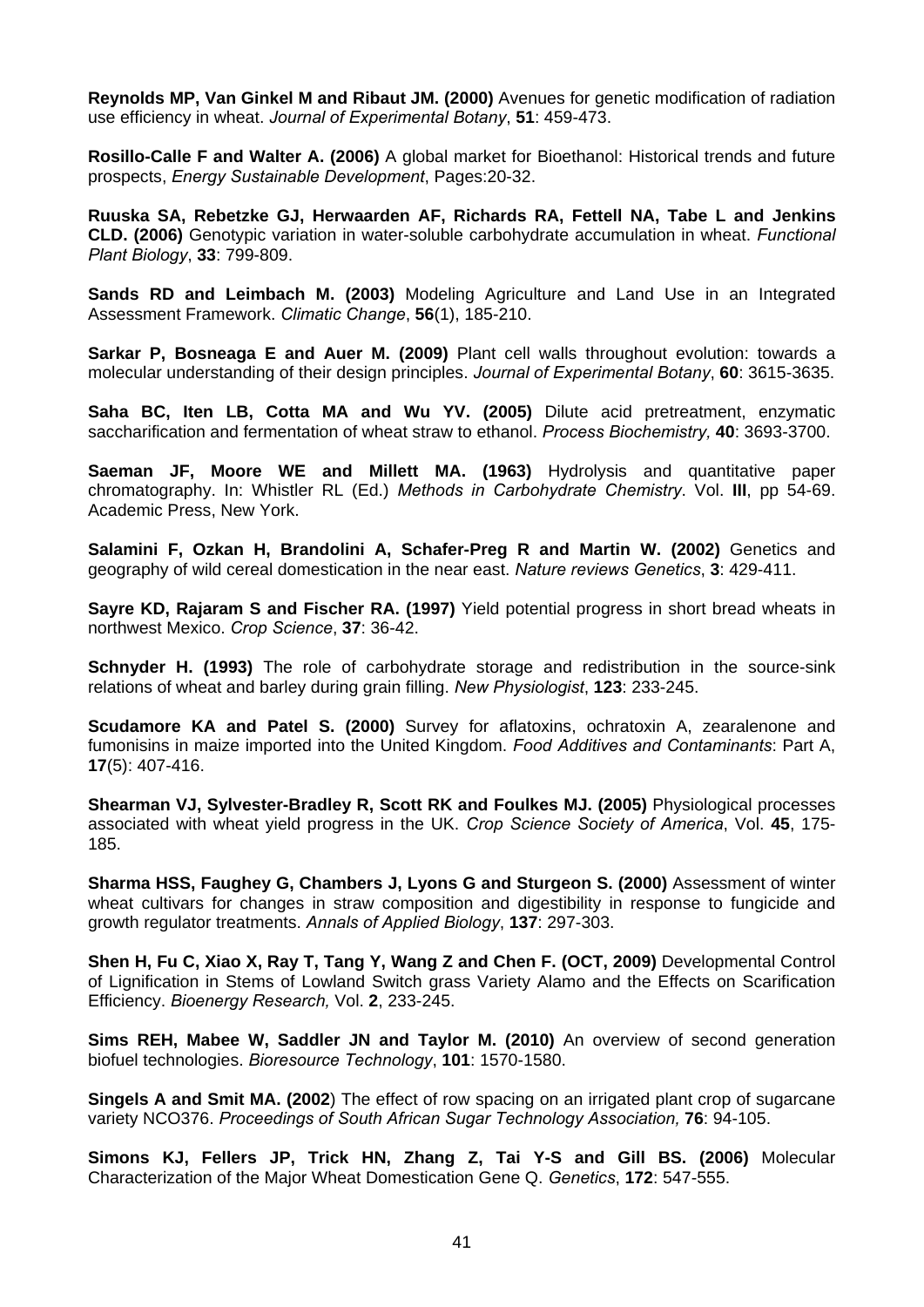**Simmons SR. (1987)** Growth development and physiology. In: Wheat and Wheat Improvement. Pp 77-113 (Ed. Heyne E. G). Agronomy Series No. 13, Second Edition, *American Society of Agronomy*, Madison, WI.

**Siddique KHM, Belford RK, Perry MW and Tennant D. (1989)** Growth, development and light interception of old and modern wheat cultivars in a Mediterranean type environment. *Australian Journal of Agricultural Research*, **40**: 473-487.

**Sjostrom E. (1981)** *Wood Chemistry: Fundamentals and Applications*, Academic Press, New York, 169-189.

**Slafer GA and Andrade FH. (1989)** Genetic improvement in bread wheat (*Triticum aestivum*, L.) yield in Argentina. *Field Crops Research*, **21**: 289-296.

**Slafer GA and Andrade FH. (1991)** Changes in physiological attributes of the dry matter economy of bread wheat (*Triticum aestivum L.*) through genetic improvement of grain yield potential at different regions of the world. A review. *Euphytica*, 58: 37-49.

**Slafer GA, Satorre EH and Andrade FH. (1994)** Increases in grain yield in bread wheat from breeding and associated physiological changes: *Genetic Improvement of Field Crops*, 1-68 (Ed. Slafer GA). Marcel Dekker Inc.: New York.

**Slafer GA and Savin R. (1991)** Development base temperature in different phonological phases of wheat (*Triticum aestivum*). *Journal of Experimental Botany*, **42**: 1077-1082.

**Smith TC, Kindred DR, Brosnsn JM, Weightman RM, Shepherd M and Sylvester-Bradley R. (2006)** Wheat as a feedstock for alcohol production. AHDB.

**Spink JH, Semere T, Sparkes DL, Whaley JM, Foulkes MJ, Clare RW and Scott RK. (2000)**  Effect of sowing date on the optimum plant density of winter wheat. *Annals of Applied Biology*, **137**: 179-188.

**Sparkes DL. (2003)** Field Crops. GROWTH AND DEVELOPMENT/Field Crops: 595-600.

**Sun R, Lawther JM and Banks WB. (1995)** Influence of alkaline pre-treatments on the cell wall components of wheat straw. *Industrial Crops and Products*, **4**: 127-145.

**Swaminathan MS. (2007)** Can science and technology feed the world in 2025?. *Field Crops Research*, **104**(1-3), 3-9.

**Szwarc A. (2004)** The use of bio-fuels in Brazil. In United Nations Framework Convention on Climate Change - In session workshop on mitigation SBSTA21/COP10, Buenos Aires.

**Tabka MJ, Herpoel-Gimbert I, Monod F, Asther M and Sigoillot JC. (2006)** Enzymatic saccharification of wheat straw for bioethanol production by a combined cellulase xylanase and feruloyl esterase treatment. *Enzyme and Microbial Technology*, **39**: 897-902.

**Taherzadeh MJ and Karimi K. (2007)** Process for ethanol from lignocellulosic materials. Acid based hydrolysis processes. *Bioresources*, **2**(3): 472-499.

**Takahashi T and Nakaseko K. (1990)** Seasonal change of photosynthetically active radiation intercepted by spring wheat canopy and its relation to dry matter production*. Japanese Journal of Crop Science,* **59**: 778-784.

**Talebnia F, Karakashev D and Angelidaki I. (2010)** Production of bioethanol from wheat straw: An overview on pre-treatment, hydrolysis and fermentation. *Bioresource Technology*, **101**: 4744- 4753.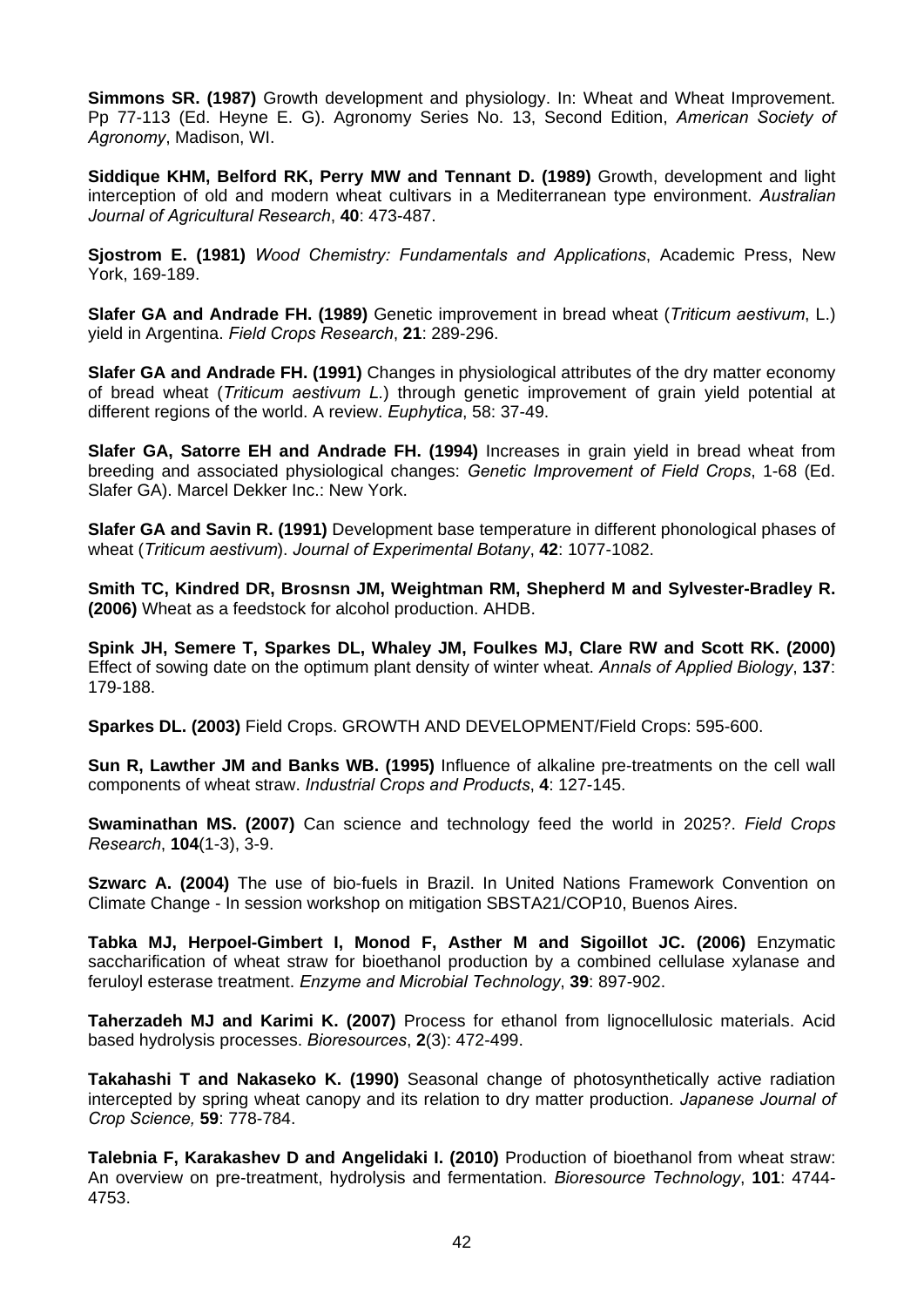**Thomas H. (1982)** Leaf senescence in a non-yellowing mutant of *Festuca pratensis I*. chloroplast membrane polypeptides. *Planta*, **154**: 212-218.

**Timell TE. (1964)** Wood hemicelluloses: Part one. *Advances in Carbohydrates Chemistry and Biochemistry*, **19**: 247-302.

**Timell TE. (1965)** Wood hemicelluloses: Part TWO. *Advances in Carbohydrates Chemistry and Biochemistry*, **20**: 409:483.

**Tolera A, Tsegaye B and Berg T. (2008)** Effects of variety, cropping year, location and fertilizer application on nutritive value of durum wheat straw. *Journal of Animal Physiology and Animal Nutrition*, Vol. **92**(2): 121-130.

**Travis AJ, Murison SD, Hirst DJ, Walker KC and Chesson A. (1996)** Comparison of the anatomy and degradability of straw from varieties of wheat and barley that differ in susceptibility to lodging. *Journal of Agricultural Science*, **127**: 1-10.

**Tripathi SC, Sayre KD. (2003)** Growth and Morphology of spring wheat (Triticum aestivum L.) culms and their association with lodging:effects of genotypes, N levels and ethephon. *Field Crops Research*, Vol. **84**, 271-290.

**United Nation (UN, 2007)** The State of Food and Agriculture 2008 – Biofuels: prospects, risks and opportunities.

**United Nation (UN, 2008)** Investing in Renewable Energy: The GEF Experience.

**Waddington SR, Osmanzai M, Yoshida S and Ransom JK. (1987)** The Yield of Durum Wheat Released in Mexico Between 1960 and 1984. *Journal of Agricultural Science*, **108**(2), 469-477.

**Wang J, Zhu JM, Lin QQ, Li XJ, Teng NJ, Li ZS, Li B, Zhang AM and Lin JX. (2006)** Effects of culm structure and chemical component in the cell walls on compressive strength. *Chinese Science Bulletin*, **51**: 1-7.

**Wheals AE, Basso LC, AlvesanD DMG and Amorim HV. (1999)** Fuel ethanol after 25 years. *Trends in Biotechnology*, **17**: 482-487.

**Whaley JM, Sparkes DL, Foulkes MJ, Spink JH, Semere T and Scott RK. (Sept, 2000)** The physiological response of winter wheat to reduction in plant density. *Annals of Applied Biology*, Vol. **137**, 165-177.

**Wilkie KCB. (1979)** The hemicellulose of grasses and cereals. *Advances in Carbohydrate Chemistry and Biochemistry*, **36**: 215-264.

**World Resources Institute (WRI, 2005)** World Resources 2005 – The Wealth of the Poor.

**Wu X, Zhao R, Bean SR, Seib PA, McLaren JS, Madl RL, Tuinstra M, Lenz MC and Wang D. (2007)** Factors impacting ethanol production from grain sorghum in the dry-grind process. *Cereal Chemistry*, **84**: 130-136.

**Yang J, Worley E, Wang M, Lahner B, Salt DE, Saha M and Udvardi M. (Oct, 2009)** Natural Variation for Nutrient Use Remobilization Efficiencies of Switch grass. *Bioenergy Research,* Vol. **2**, 257-266.

**Yang B and Wyman CE. (2008)** Pre-treatment: the key to unlocking low-cost cellulosic ethanol. *Biofuels, Bio-products and Bio-refining*, Vol. **2**, 26-40.